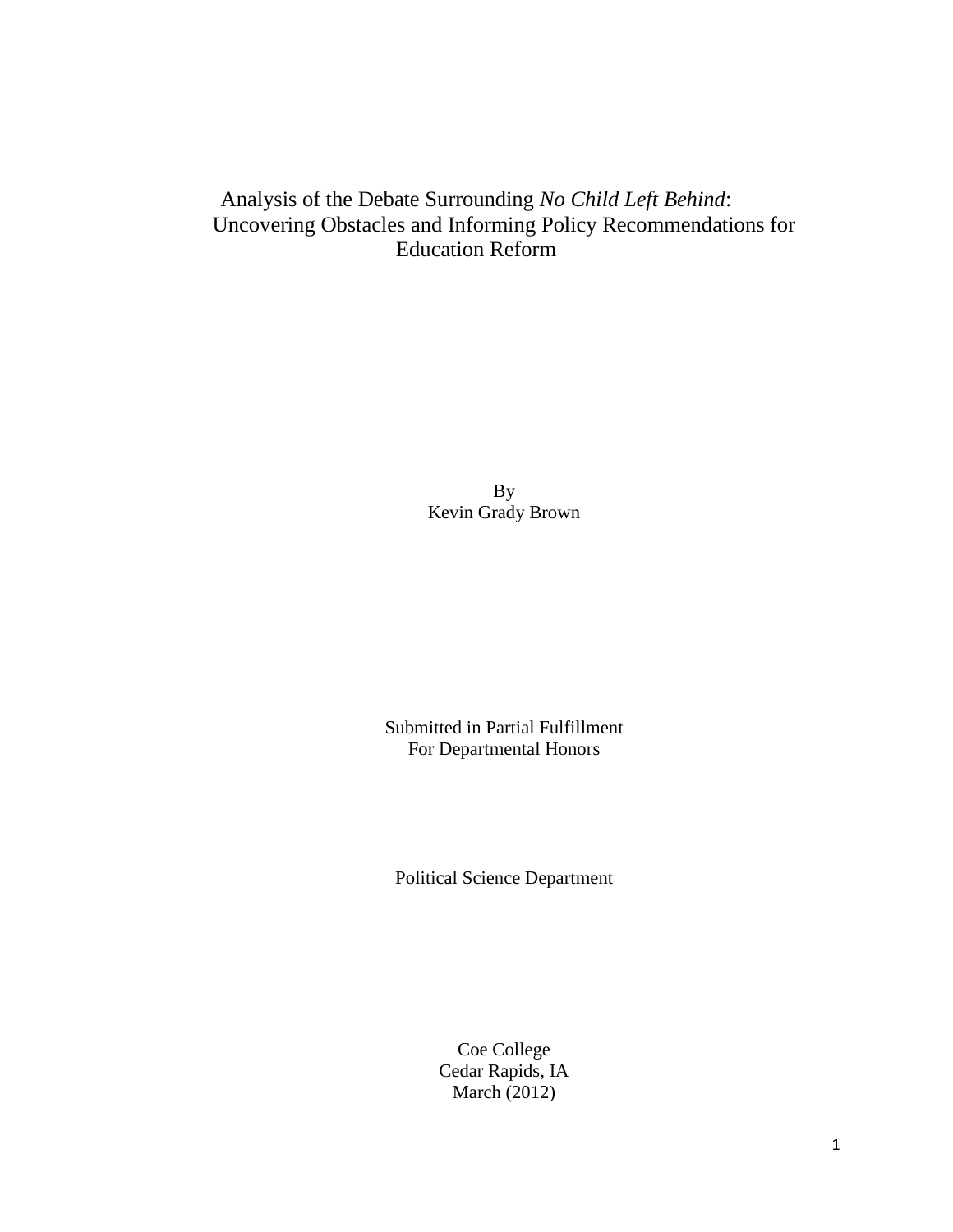#### **Acknowledgments**

I would like to express my sincere appreciation to my thesis advisor, Dr. Bruce Nesmith. Without the hard work and dedication of Dr. Nesmith throughout this entire process, the completion of this project would not have been possible. His thoughtful guidance helped to make this project come together and made the big task of writing this thesis seem possible. His insightful comments were invaluable and helped to shape and develop meaning in this thesis. I can honestly say the completion of this thesis project would not have been accomplished without Dr. Nesmith.

I would also like to thank my committee members, Dr. Sara Farrell, Dr. Kimberly Lanegran, and Dr. Terry McNabb for their dedication to this thesis project. Their voluntary participation in this process was very much appreciated and contributed significantly to the completion of this paper. Their comments and discussion helped to bring out the meaning of this work. I appreciate their commitment and willingness to give up some of their valuable time to aid me in completing my thesis.

Finally, I would like to thank my friends, family, and the Coe College community, particularly my major advisor, Dr. Barrow. This has been a long, stressful process, full of late nights and early mornings. Their support and encouragement helped me through the entire thesis process. Coe has always been a great place for learning and has had an atmosphere that encourages independent study. It has been very enjoyable to work on this project in a place that values research and learning.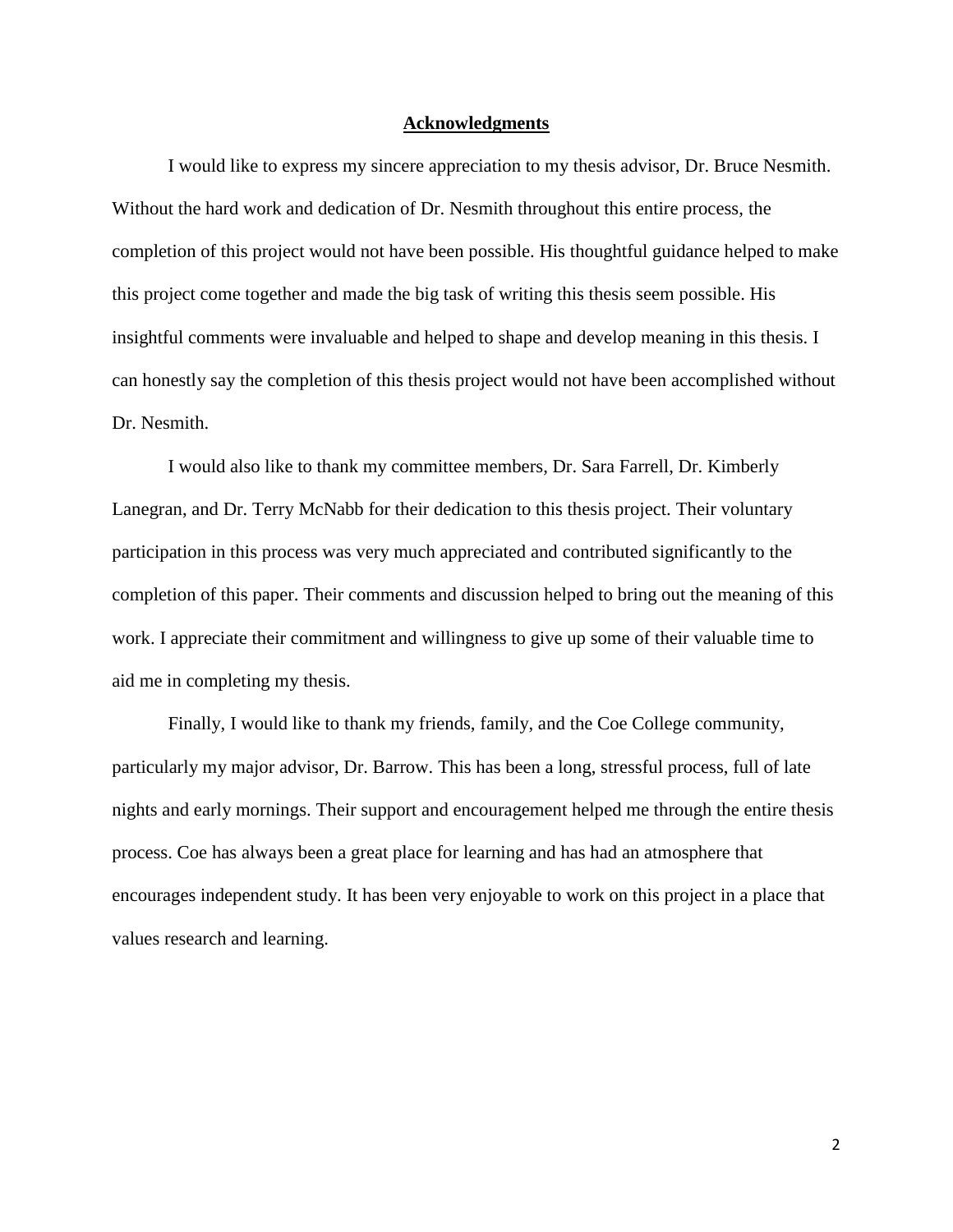|                                                                                                                       | 6  |
|-----------------------------------------------------------------------------------------------------------------------|----|
|                                                                                                                       | 6  |
|                                                                                                                       | 8  |
|                                                                                                                       | 8  |
| Educational Performance of Students in America's Schools                                                              | 10 |
|                                                                                                                       | 10 |
|                                                                                                                       | 12 |
|                                                                                                                       | 14 |
|                                                                                                                       | 14 |
|                                                                                                                       | 15 |
|                                                                                                                       | 16 |
|                                                                                                                       | 17 |
| Objectives of No Child Left Behind Manuscript Contains the Child Left Behind Communist Contains the Child Left Behind | 19 |
|                                                                                                                       | 19 |
|                                                                                                                       | 19 |
|                                                                                                                       | 20 |

# **Table of Contents**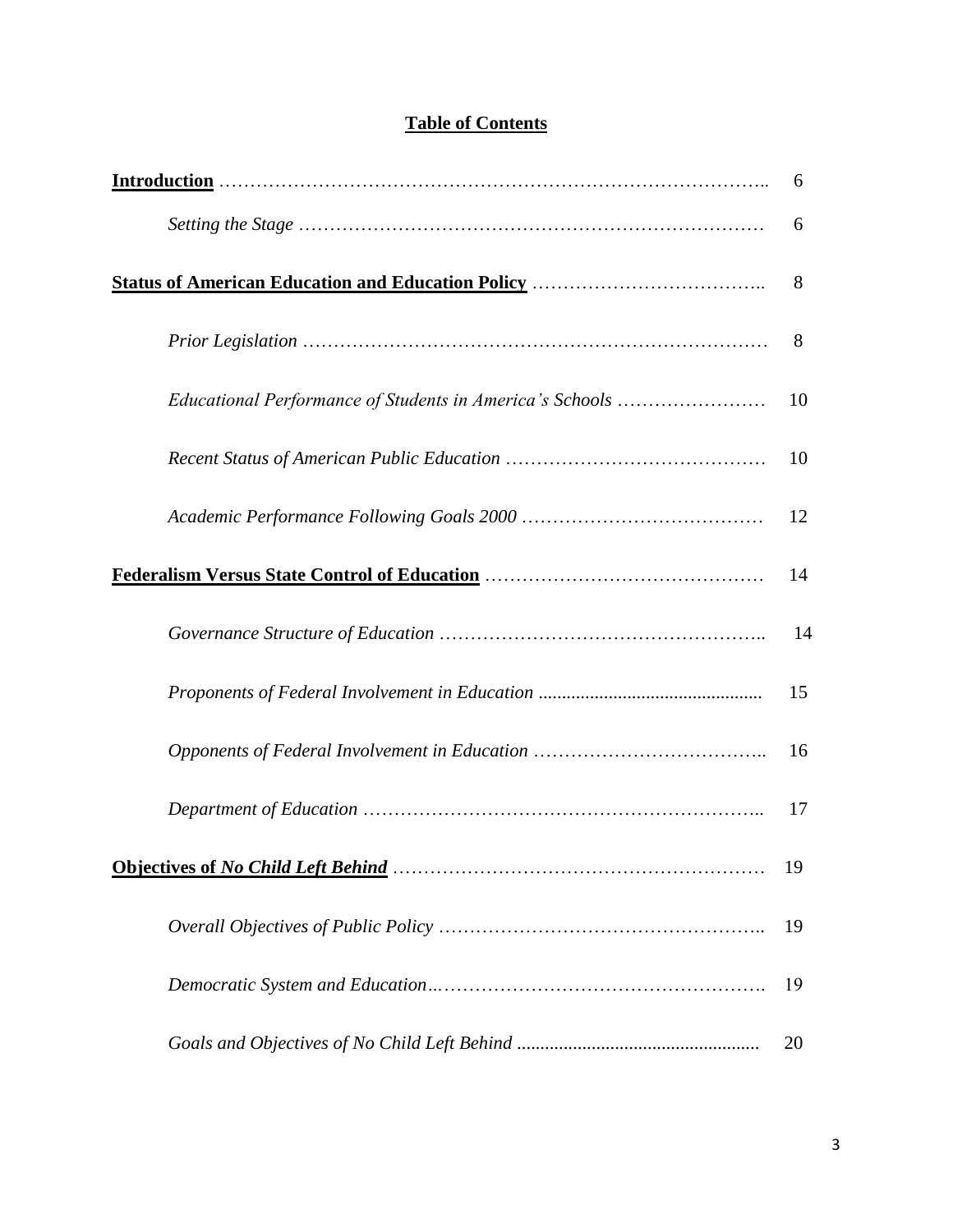|                                                                                         | 22 |
|-----------------------------------------------------------------------------------------|----|
|                                                                                         |    |
|                                                                                         |    |
|                                                                                         |    |
|                                                                                         |    |
| <b>Evaluating the Implementation Process of No Child Left Behind Multipleries 30</b> 30 |    |
|                                                                                         |    |
|                                                                                         |    |
|                                                                                         |    |
|                                                                                         |    |
|                                                                                         |    |
|                                                                                         |    |
|                                                                                         | 38 |
|                                                                                         | 38 |
|                                                                                         | 40 |
|                                                                                         | 42 |
| What is the State of Debate Over No Child Left Behind and Education Policy?  42         |    |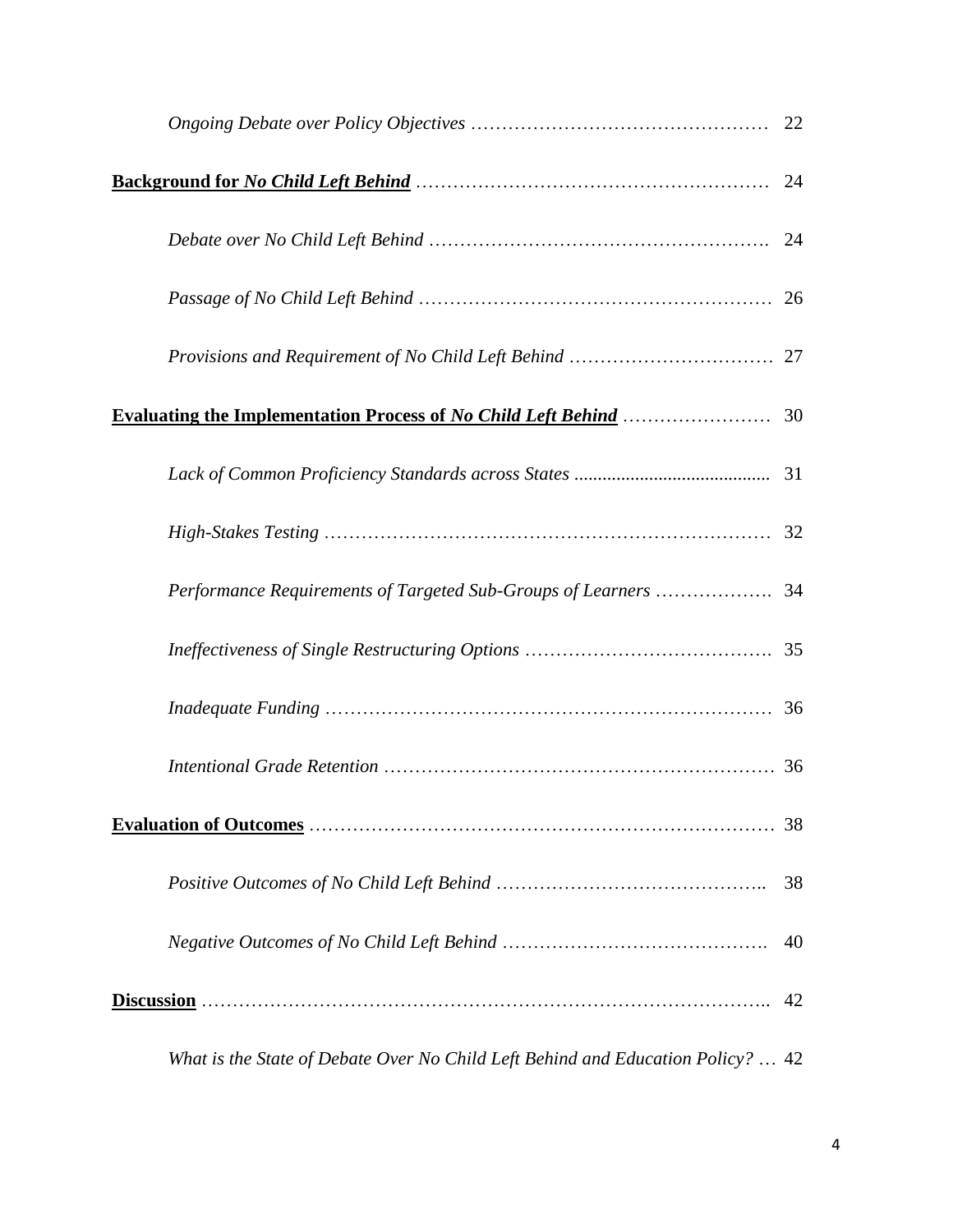| Conclusion (1994) 49 |  |
|----------------------|--|
|                      |  |
|                      |  |
|                      |  |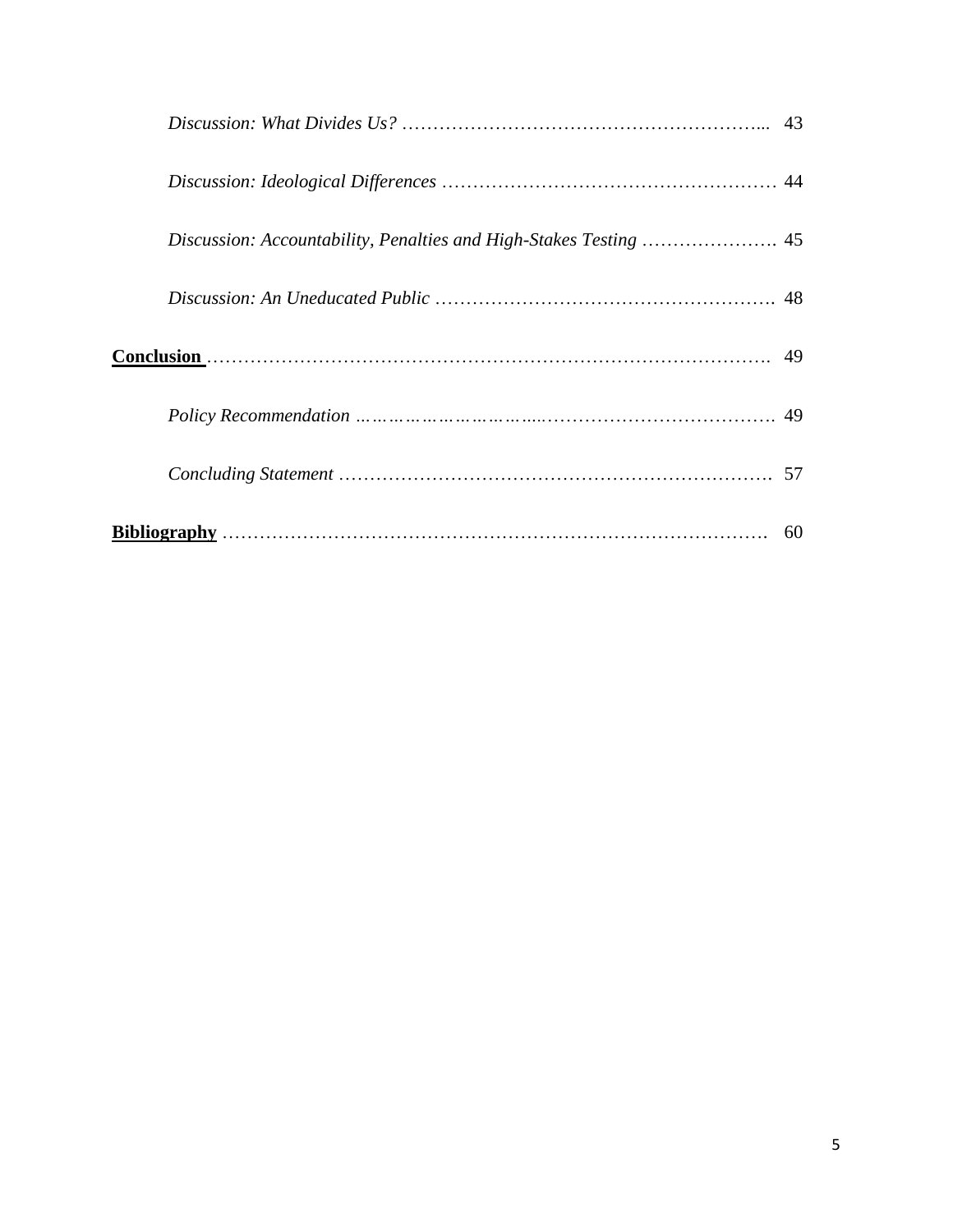### **Introduction**

# *Setting the Stage*

George Washington Carver, an African American scientist and inventor, once said that education "is the key that unlocks the door to our freedom." American writer, Max Leon Forman, jokingly called education in America "the only commodity of which the consumer tries to get as little for his money as he can." These two American figures spoke to an issue that has been and continues to be of critical importance in American society. Indeed, education is one of the most powerful tools a country can use to adequately equip its citizens for a successful future. Despite its importance, American education has not achieved a high level of success. For example, by the end of  $8<sup>th</sup>$  grade, students in the United States are two years behind in math skills compared to same-age peers in similar, industrialized countries. Moreover,  $68\%$  of  $8<sup>th</sup>$  graders cannot read at grade level, and most will never catch up. The national high school graduation rate is only 70%, with states ranging from a high of 84% in Utah to a low of 54% in South Carolina (Broad Foundation, 2008). All these statistics point to a frightening realization: American students are struggling to keep up with the rest of the developed world, and they continue to fall further behind.

So, why should Americans be concerned about our struggling education system? To put it simply, education has a profound impact on our country's society, economy, and basic standard of living. For example, nearly 44% of dropouts under age 24 are jobless, and the unemployment rate of high school dropouts older than 25 is more than three times that of college graduates. A dropout is eight times more likely to be incarcerated compared to a high school graduate and nearly 20 times more likely compared to a college graduate. What makes these figures especially troubling is that the United States spends, on average, \$22,600 per prison inmate annually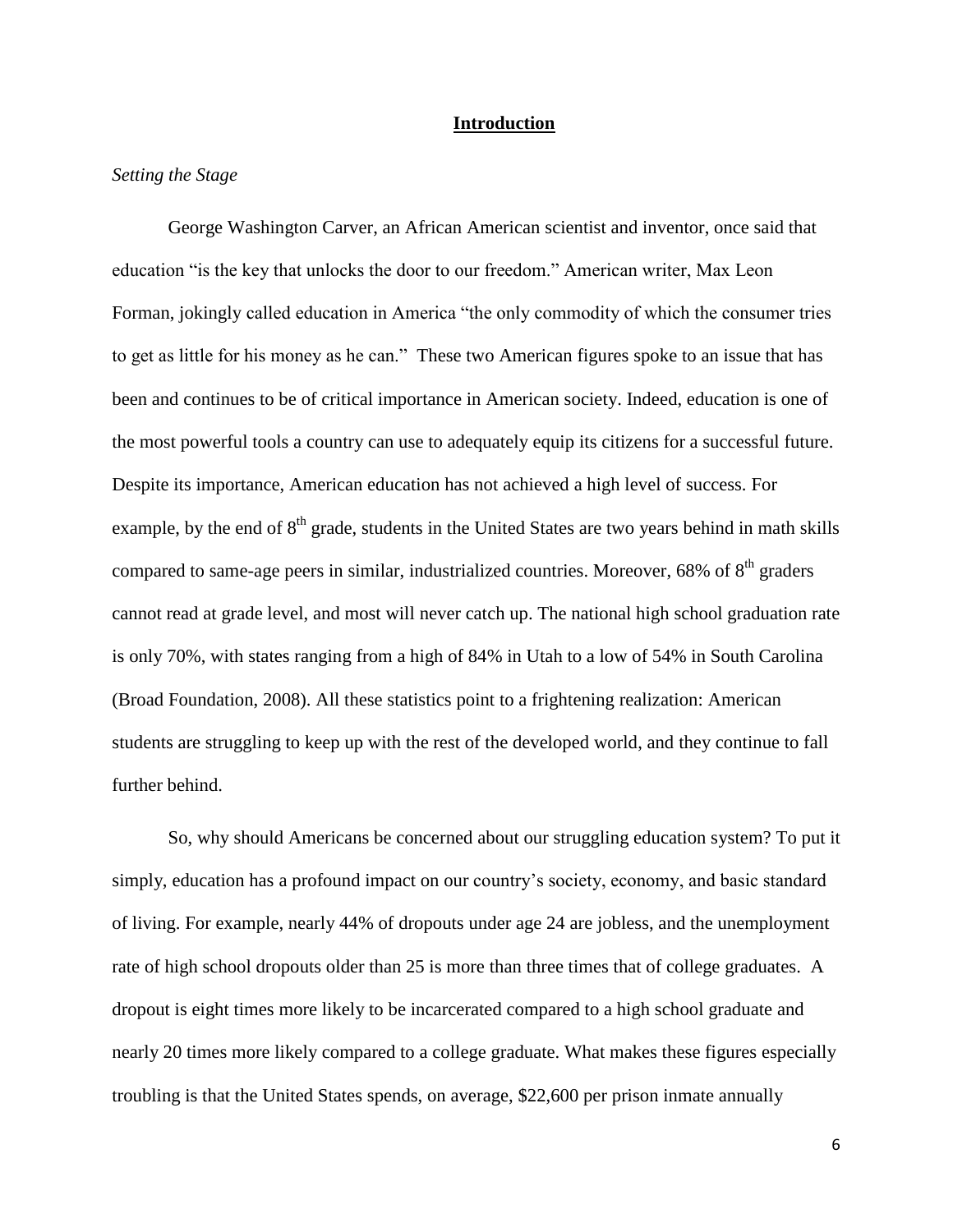compared to only \$9,644 per student enrolled in public school. Dropouts from the class of 2007 will cost our nation more than \$300 billion in lost wages, lost taxes and lost productivity (Broad Foundation, 2008).

In 1965, President Lyndon B. Johnson signed into law a landmark piece of legislation, the *Elementary and Secondary Education Act* (ESEA), primarily to provide funding for education across the country. Almost 40 years later, Congress reauthorized the EASA as the *No Child Left Behind Act of 2002* (NCLB). Since its passage, many legislators and educators have articulated diverse opinions about the relevance, impact, and success or failure of NCLB. Despite this dialogue, however, NCLB has yet to be reauthorized. Even though Americans value education highly, something stands in the way of moving forward with improving education for all. By carefully examining the debate surrounding this most recent piece of education legislation, my aim is to understand the forces that inhibit or promote educational reform.

At the outset, I pose the following question: What is the status of current debate over *No Child Left Behind*? The overall objective of this research paper is to use this question to draw inferences as to the cause of Washington's inability to put forth a new, meaningful piece of educational legislation. My thesis is that by answering this question (i.e., by analyzing the debate surrounding NCLB), I will be able to uncover the fundamental core differences on school reform that currently impede progress and will need to be resolved in order to move forward with education legislation. To address the primary question about the NCLB debate, I will, first, lay the groundwork by outlining some of the key problems with education today and in the past few decades. Second, I will address the divide over federalism versus state control and how it pertains to education. Within this context, I will proceed to focus on NCLB, explaining the objectives and intended goals of NCLB and providing some basic background to better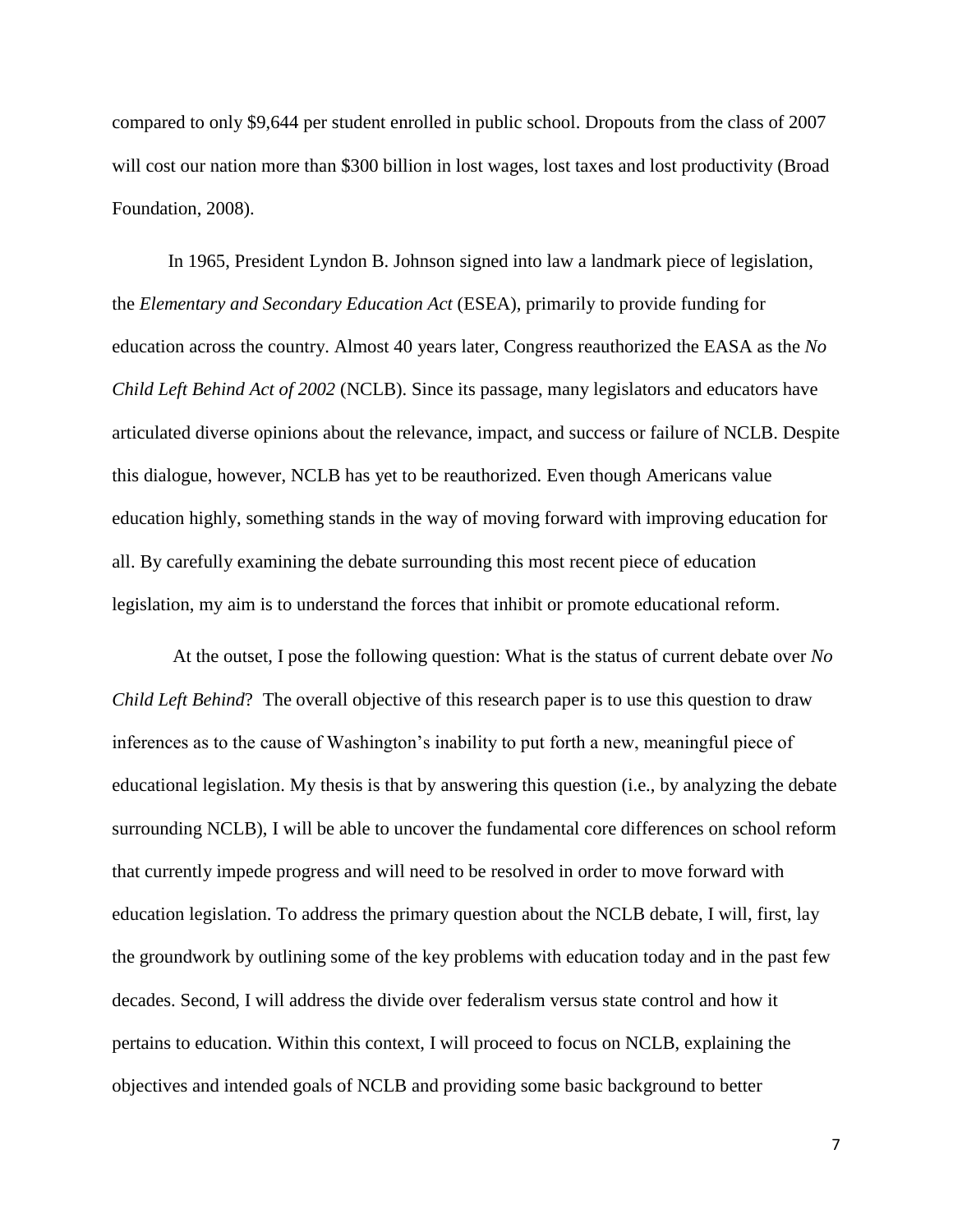understand the law. In particular, the implementation process, or manner in which the requirements of the law have been carried out, will be addressed in this paper. Finally, I will review both positive and negative outcomes associated with this legislation. The goal of this paper is not only to characterize the debate about NCLB, but also to generalize from this debate to the larger issue of what is preventing Congress from moving forward with education reform. In so doing, my intent is to understand what resolutions need to occur and what compromises need to be made to allow for effective education reform and to make recommendations for future reform in the United States.

#### **Status of American Education and Education Policy**

#### *Prior Legislation*

Federal funding for education can be traced back to the passing of the *Elementary and Secondary Education Act of 1965*. As part of his campaign against poverty, President Lyndon Johnson pushed through this historic legislation which has had a significant impact on education since. The primary source of funding from ESEA comes through Title I which provides financial assistance to local educational agencies and schools with high percentages of children from lowincome families to help ensure that all children meet challenging state academic standards (Department of Education, 2007). In 1980, the Department of Education was created and authorized by Congress as an agency of the federal government that oversees federal involvement in education (Department of Education, 2012).

In 1983, the National Commission on Excellence in Education released a report entitled "A Nation at Risk: The Imperative for Educational Reform." This landmark report on the status of education in the United States identified multiple concerns and emphasized a critical need for policy reform. The report found that students were not prepared to maintain the United States'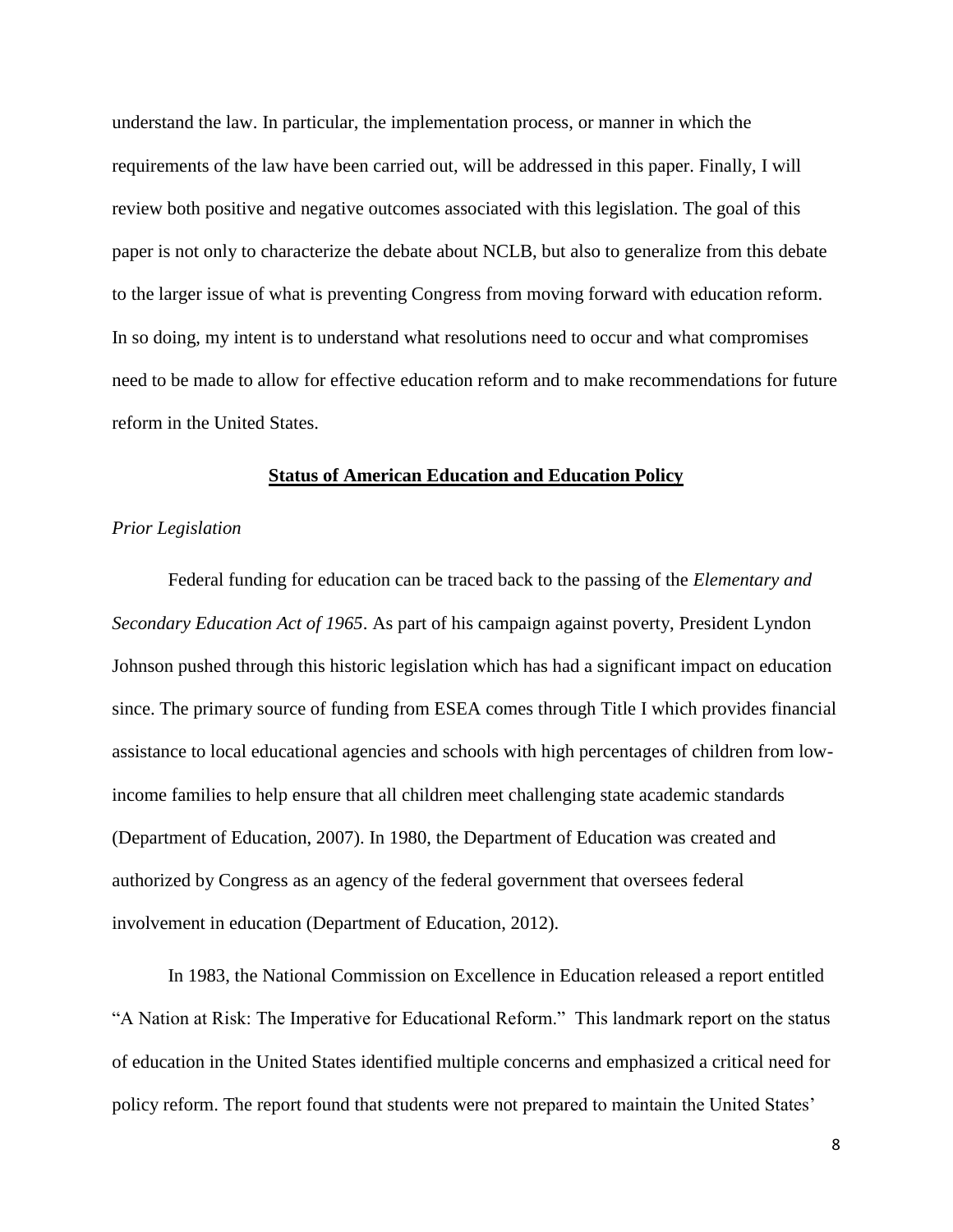international competitive position. The report led to several states adopting higher standards for their students, such as increasing academic requirements in terms of English and math courses. The "Nation at Risk" report laid out several guidelines for "fixing" education in America, calling for significant educational reform. In fact, this report, now nearly 25 years old, ultimately provided the major groundwork underlying Bush's NCLB (Jones, 2009).

With a dismal picture painted by a "Nation at Risk" and pressure to reverse the downward trend in academic performance, the federal government released its vision for educational reform through the establishment of eight ambitious goals to be achieved by the new millennium. President George H. W. Bush pushed for these goals at a 1989 coalition of state governors concerned about America's public schools. One of the governors participating in this coalition was the soon-to-be President, Bill Clinton. It was Clinton who signed into law the *Goals 2000: Educate America Act* in 1994. *Goals 2000* was aimed at creating higher student standards, removing excessive government regulation on education, and providing students with more school choice (Hayes, 2008).

The final piece of major education legislation preceding NCLB was the *Improving America's Schools Act* of 1994. It aimed to stimulate school-wide improvement in low-income communities by targeting more dollars to schools in the poorest areas (Jorgensen & Hoffman, 2003). This legislation also improved technical assistance for schools across America in that one of the goals was to have internet in all classrooms (Jorgensen & Hoffman, 2003). The act also strengthened assessment and accountability by encouraging communities and states to use their own assessments for ESEA to improve teaching and by offering incentives for students and schools to improve their educational performance (Jorgensen & Hoffman, 2003). Finally, the legislation created more sustained, meaningful professional development for teachers and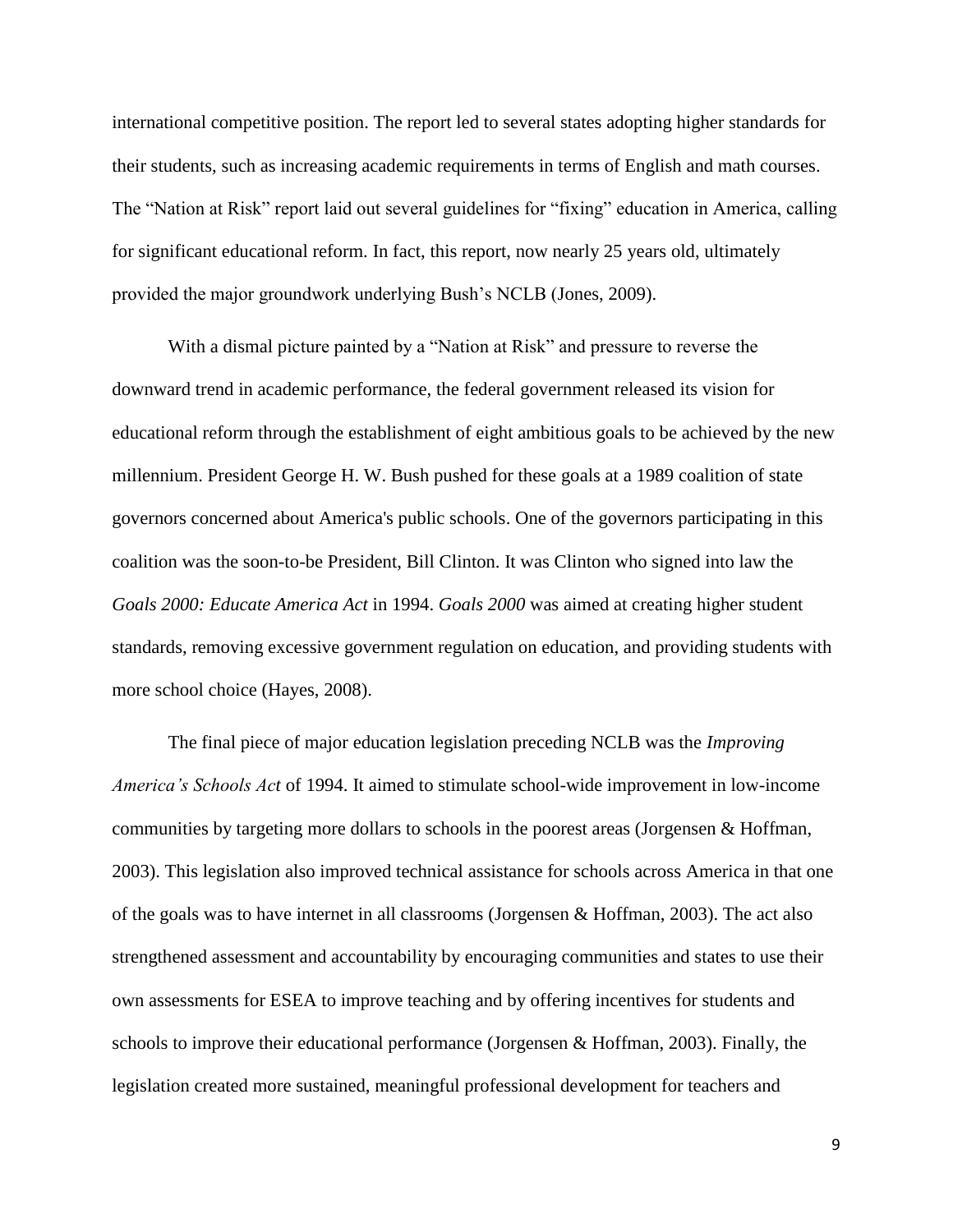principals by offering opportunities to deepen their understanding of the subjects they teach, master new research-supported methods for helping all children learn, share effective teaching techniques with each other, and work more closely with parents. In short, through this important legislation, federal financing was aimed at professional development for educators (Jorgensen & Hoffman, 2003).

### *Educational Performance of Students in America's Schools*

International rankings based on academic performance have highlighted the recent struggles of American education. The Trends in International Mathematical and Science Study (TIMSS) is an assessment of academic scores for students from 38 different countries around the world in science and math (Gonzales, et al., 2004). At the turn of the century, the United States ranked only  $19<sup>th</sup>$  in average eighth-grade math scores and  $18<sup>th</sup>$  in science scores (National Center for Educational Statistics [NCES], 2000). Furthermore, American students have ranked around 14<sup>th</sup> in reading literacy among developed nations since 2000 (Johnson, 2010). According to the 2009 findings from the National Assessment of Academic Progress (NAEP), only one-third of all students entering high school are proficient in reading, with only 15% of African Americans and 17% of Hispanic students being proficient readers (Boyer & Hamil, 2008). Moreover, research demonstrates that a student who is not proficient in reading by the end of  $3<sup>rd</sup>$  grade has only a 25% chance of graduating from high school (Juel, 2006).

## *Recent Status of American Public Education*

These statistics concerning academic performance do not reflect a new phenomenon. American public education had shown signs of weakness even during the 1970s and 1980s (Gonzales, 2007; Jennings, Kober, & Scott, 2009). The average SAT score, for example, dropped 50 points between 1963 and 1980 (Hayes, Wolfer, & Wolfe, 1996). In 1980, international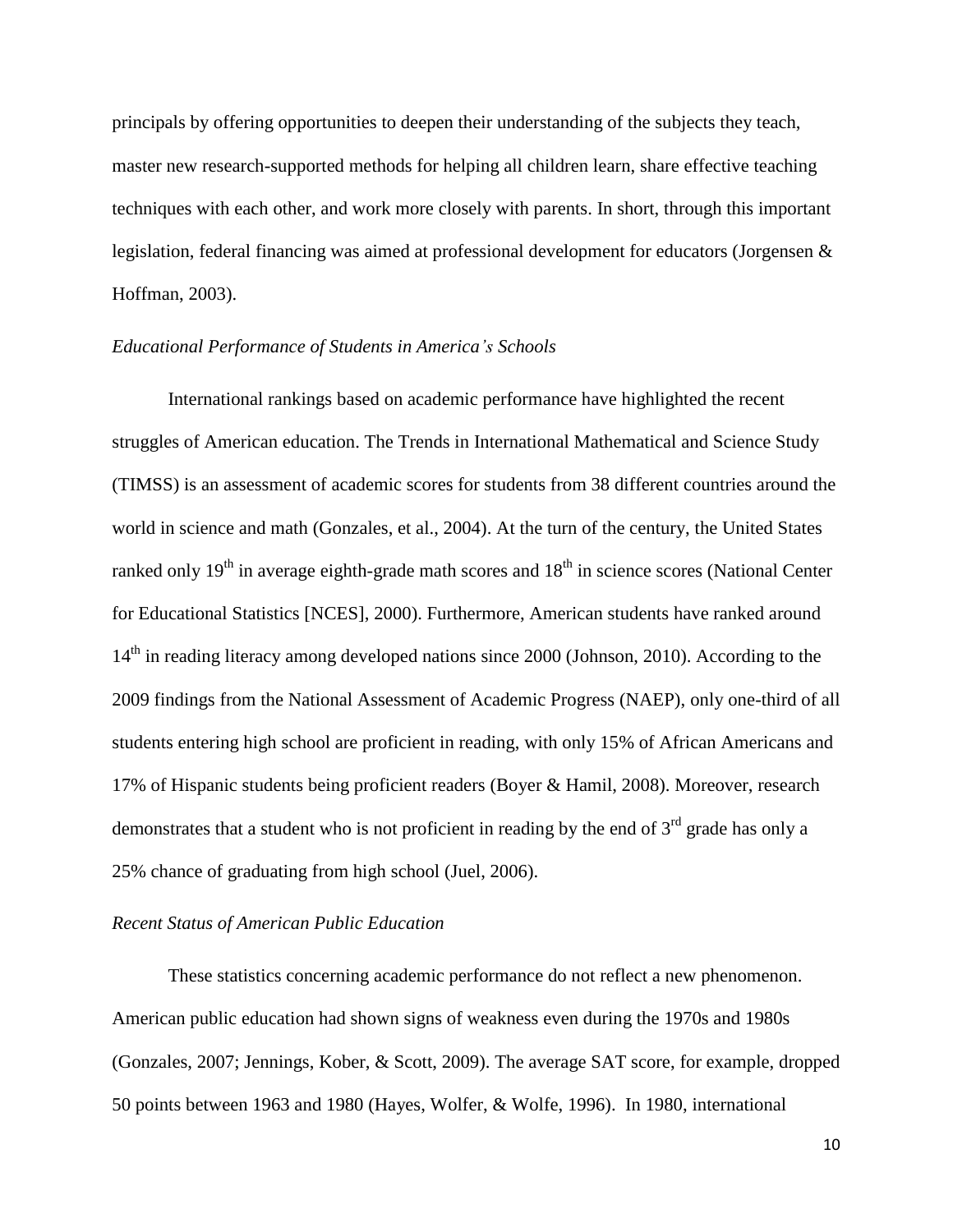comparisons of student academic achievement revealed that on 19 academic tests used to measure achievement in science and math, American students never ranked first or second (Gonzales, 2007). Furthermore, in comparison to industrialized countries, students in the United States ranked last in 7 of 19 academic tests (National Commission on Excellence in Education [NCEE], 1983). These international comparison statistics are specifically troubling because as high technology jobs and markets expand, it is necessary for the United States to have a skilled and educated workforce to remain economically competitive on the global stage. American students also showed troubling signs of declining literacy and reading capability. In the 1980s, about 13% of 17-year-old students in the United States were considered to be functionally illiterate. Among minorities, the figures were much higher. Specifically, 40% of minority students were considered functionally illiterate (NCEE, 1983). Reading test scores on the NAEP showed a downward trend in comprehension skills in the 1980s. For example, 80% of 3rd graders, 54% of  $7<sup>th</sup>$  graders, and 36% of  $11<sup>th</sup>$  graders could not explain the meaning of a threeparagraph passage used in the NAEP test battery to evaluate reading comprehension (Rushefsky, 1996). Declining test scores were not the only factor plaguing the American education system; school dropout rates continued to rise as the graduation rate dropped to 45% through the 1980s and 1990s (Gonzales, 2007).

To address these staggering statistics and trends, the federal government decided to act quickly and set objectives for American education. Under the Clinton administration, the government formed what was called *Goals 2000*. Based on a foundation of eight goals to be achieved by the year 2000, the Clinton administration tried to turn the tide and alter the path of American education. The goals to be achieved by 2000 were not based on statistical improvement (unlike the aims of NCLB, to be addressed later); rather they were based on ideals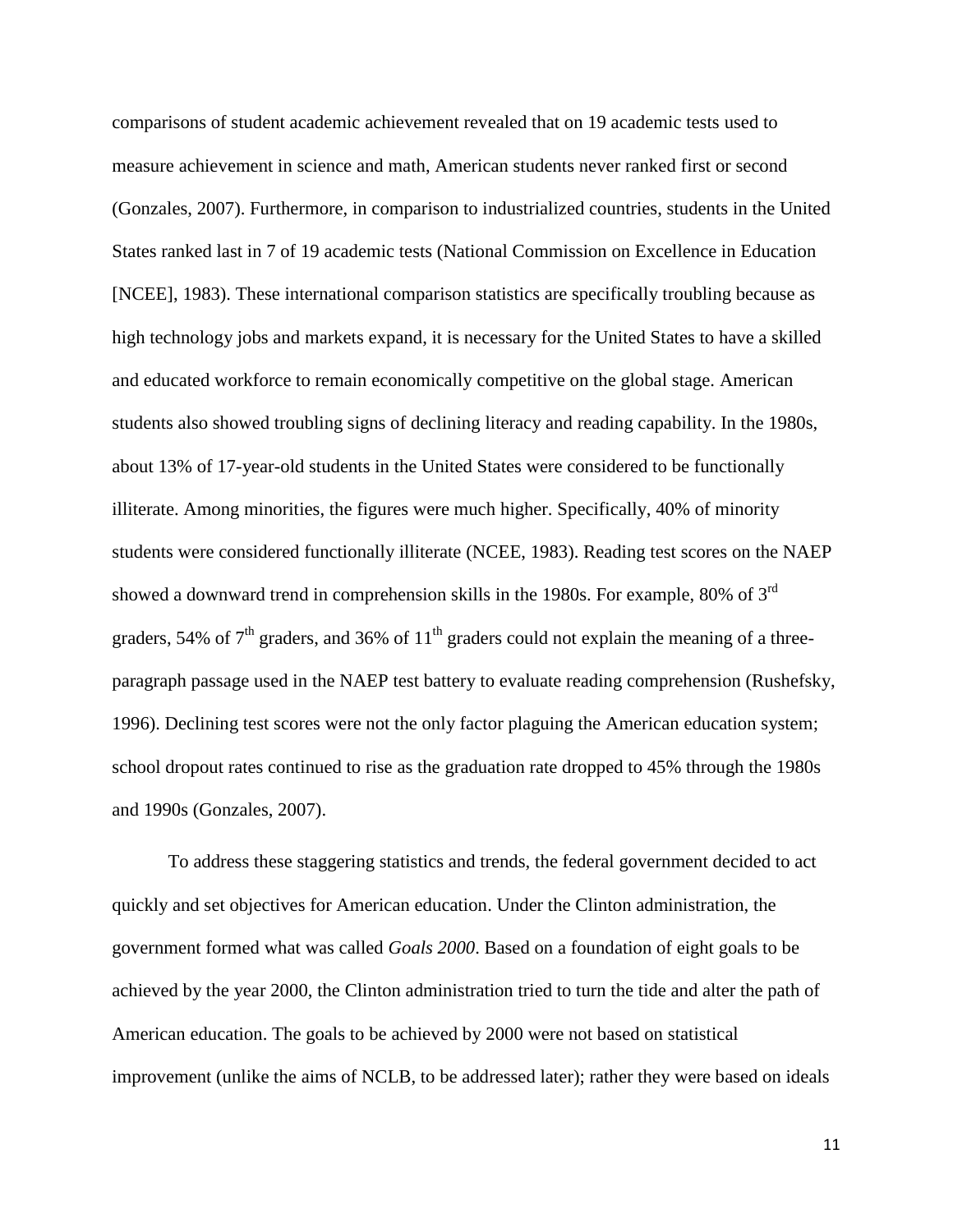or basic principles (Jennings, 2011). The first goal addressed school readiness; the goal was for all children to enter school healthy and ready to learn. The second goal focused on higher teacher education and development to ensure quality teaching in the classroom. In that American students needed to increase their scores in math and science, the third goal was for students to be ranked first in the world in math and science. Along with improvement in math and science, *Goals 2000* targeted increased student achievement and citizenship as the fourth goal. The fifth goal of the *Goals 2000* report was an expectation of adult literacy and lifelong learning. Sixth, *Goals 2000* aimed at increasing parental involvement in schools and in the educational life of their children. Seventh, the report articulated a goal to create a safe and drug-free environment in all schools. The final goal was to increase school completion and graduation rates (Jennings, 2011).

#### *Academic Performance Following Goals 2000*

Passed in 1994 under the Clinton Administration, *Goals 2000* was a step forward in articulating high expectations and demanding higher-performing students and better learning environments (Department of Education, 2004). Unfortunately, student data continued to demonstrate poor performance even after *Goals 2000* was introduced; today we still see multiple downward trends in our education system. Teacher attrition rates, for example, have handicapped the progress towards creating a highly skilled teaching force. Today, 46% of new teachers in America's schools quit the teaching profession after five years or less. Furthermore, 97% of teachers who are hired are replacements for teachers who left for some reason other than retirement (Kopkowaski, 2008). While teachers struggle to gain a foothold in the goal for quality development, students struggle to achieve favorable results, even after *Goals 2000*. In this country, a student drops out of high school every 26 seconds. The consequences of dropping out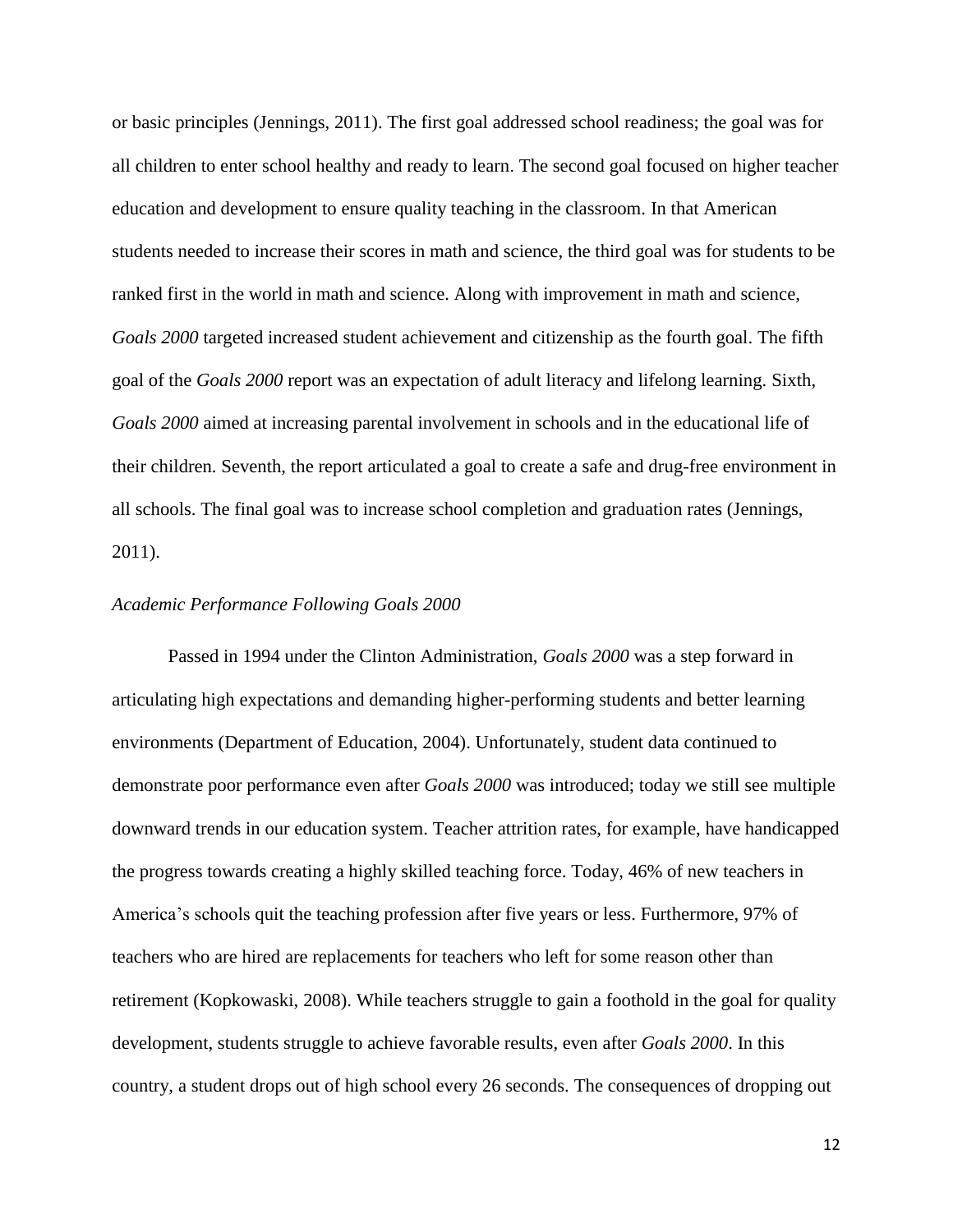of school are far-reaching. These children are eight times more likely to go to prison, 50% less likely to vote, more likely to need social welfare assistance, are not eligible for 90% of available jobs, and are paid 40 cents to the dollar earned by a college graduate; all these factors perpetuate a cycle of poverty and under-performing students (Chilcott & Guggenheim, 2010).

Since the publication of *Goals 2000*, academic research has highlighted (a) the need for statistical data to drive policy decisions, (b) the importance of holding public school systems accountable, and (c) the growing issue of inequality in education. Student performance data are useful in identifying the academic areas in which students are struggling. Accountability is equally important in shaping education. Eric Hanushek, a scholar at Stanford's Hoover Institution, highlights the importance of accountability and argues that improvements in education should be linked with a system that has consequences and punishments for failing to meet standards (Hanushek, 2005). Finally, inequality within a diverse society is a growing concern in American education. Recent studies have brought to light the correlation between poverty and academic performance. David Berliner, a renowned educational psychologist at UCLA, has found that higher family income is linked to children's higher cognitive performance (as measured by IQ) and lower negative behavior (Berliner, 2005). Moreover, the achievement gap between White and African American 9-year-old students in math is 28 percentage points, with equally significant gaps in reading and science (NCES, 2010; Vanneman, Hamilton, Anderson, & Rahman, 2009).

In sum, these three issues (need for student performance data, importance of accountability, and concerns about inequality), coupled with the disturbing decline in academic scores and graduation rates, have given rise to a new sense of urgency to reshape and redirect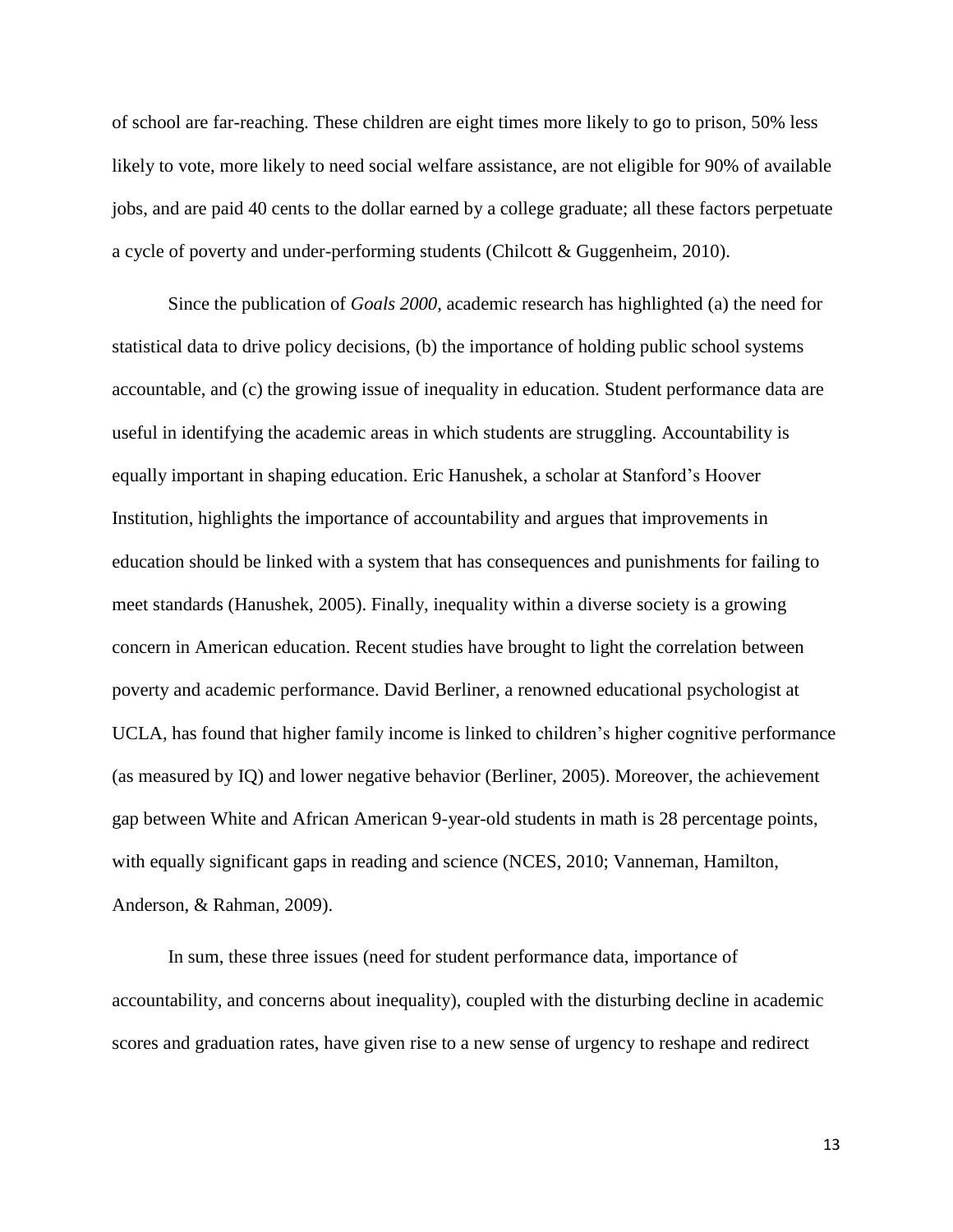educational policy. NCLB represents the federal government's effort to address these critical issues and reverse the declining trend in academic performance in the United States.

## **Federalism in Education**

#### *Governance Structure of Education*

To better grasp the debate over education reform, it is important to understand the roles and responsibilities of different levels of governments in education policy. There are three levels of education administration and governance. At the base are local government structures. These include local school boards and school districts within the state that have the most direct impact on the education system and schools within their locale. Next is the state government. The states have the power to set standards (such as proficiency standards) and to determine their own tests to measure student performance relative to these standards. Furthermore, state governments are the primary source of funding for public education (Dennis, 2000). The states also have the power to regulate public schools within the state. They can shape the curriculum and regulations for schools (Dennis, 2000). Finally, the federal government plays a more supportive role in public education. It provides funding rather than specific regulations by which schools must abide. For example, through ESEA Title 1 funds, the federal government helps states to finance schools and school programs. Although the federal government cannot control schools directly, it can attach requirements to the funds provided to states and schools. Furthermore, the Department of Education plays a role in generating statistics and figures to document academic performance throughout the country (Department of Education, 2011).

Historically, states have played a stronger role in education than has the federal government. Certainly *Goals 2000* represented a challenge from the federal government directing states to work toward achieving results like higher graduation rates and higher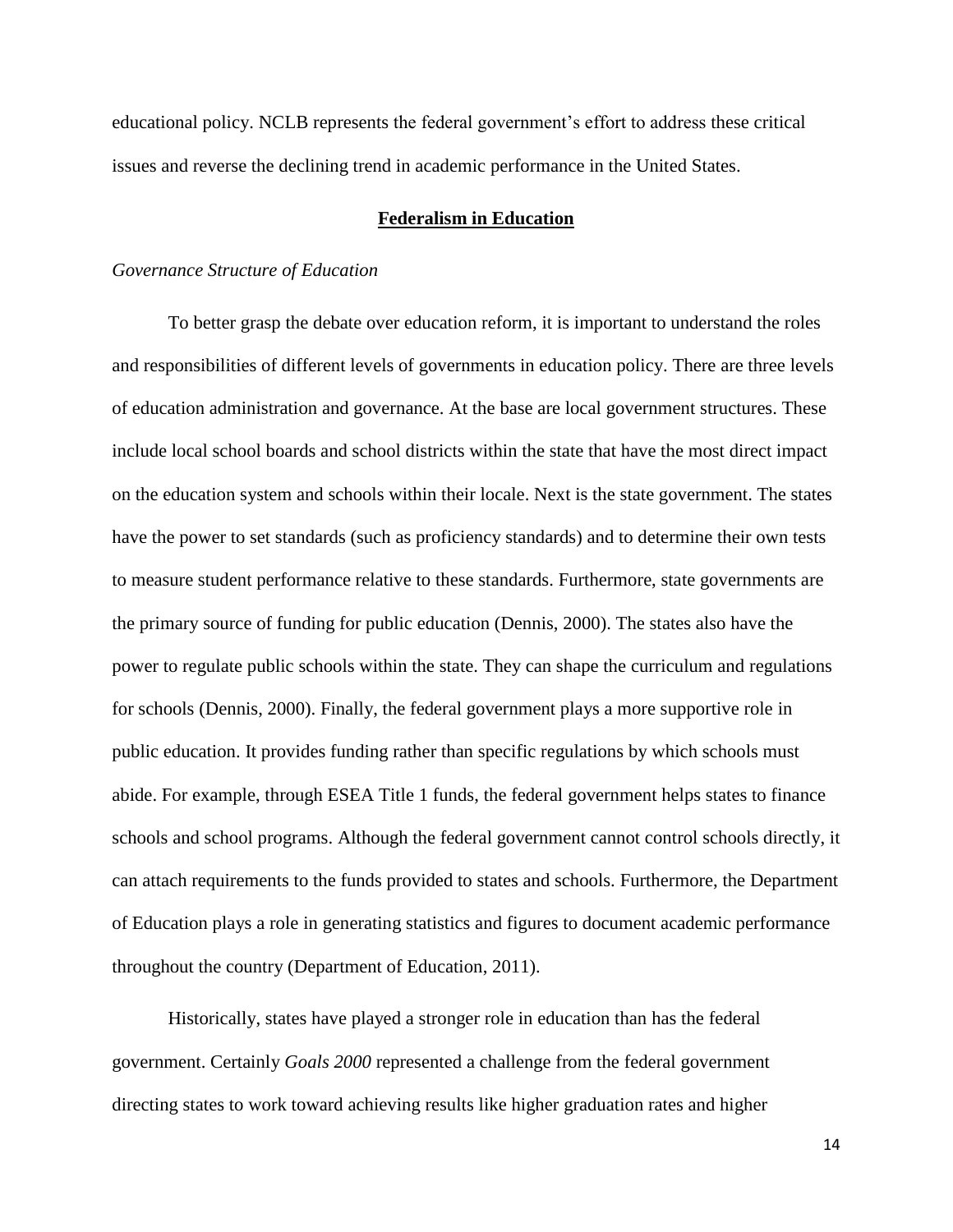academic performance (Jennings, 2011). At the turn of the millennium, however, President George W. Bush and other politicians began to argue that schools and states were not doing their jobs to produce high-performing students. The argument was made that the federal government's role in public education would be pulled back *only if* states could demonstrate to Congress significant education outcomes like higher rates of graduation and student performance (Jennings, 2011).

#### *Proponents of Federal Involvement in Education*

While there has been a shift in the debate regarding federal versus state control of education, it remains as one of the biggest (if not the biggest) points of contention among lawmakers and educators today. There are those who support a strong federal role in education. Eric Hanushek approaches the issue by arguing that it is in the interest of the federal government to get involved. Hanushek argues that education is a national problem and a national interest. The federal government is charged with making decisions that will benefit the entire country, including high-quality education. States may not fully appreciate the impact of education on the economy, particularly if students move to a different state after graduating or dropping out of school. The federal government, however, is in a position to understand how a population of well-educated citizens can have an overall positive impact on the national economy. Hanushek argues that states may not see the direct benefit of educating their students, thus making education a national concern that should be addressed by the federal government (Hanushek, 2005).

Another perspective on this issue focuses on the necessity of a national standard and test. In an interview with PBS, journalist and writer Nicholas Lemann discussed why he and others support federal involvement in education. Lemann noted the changes that have come about due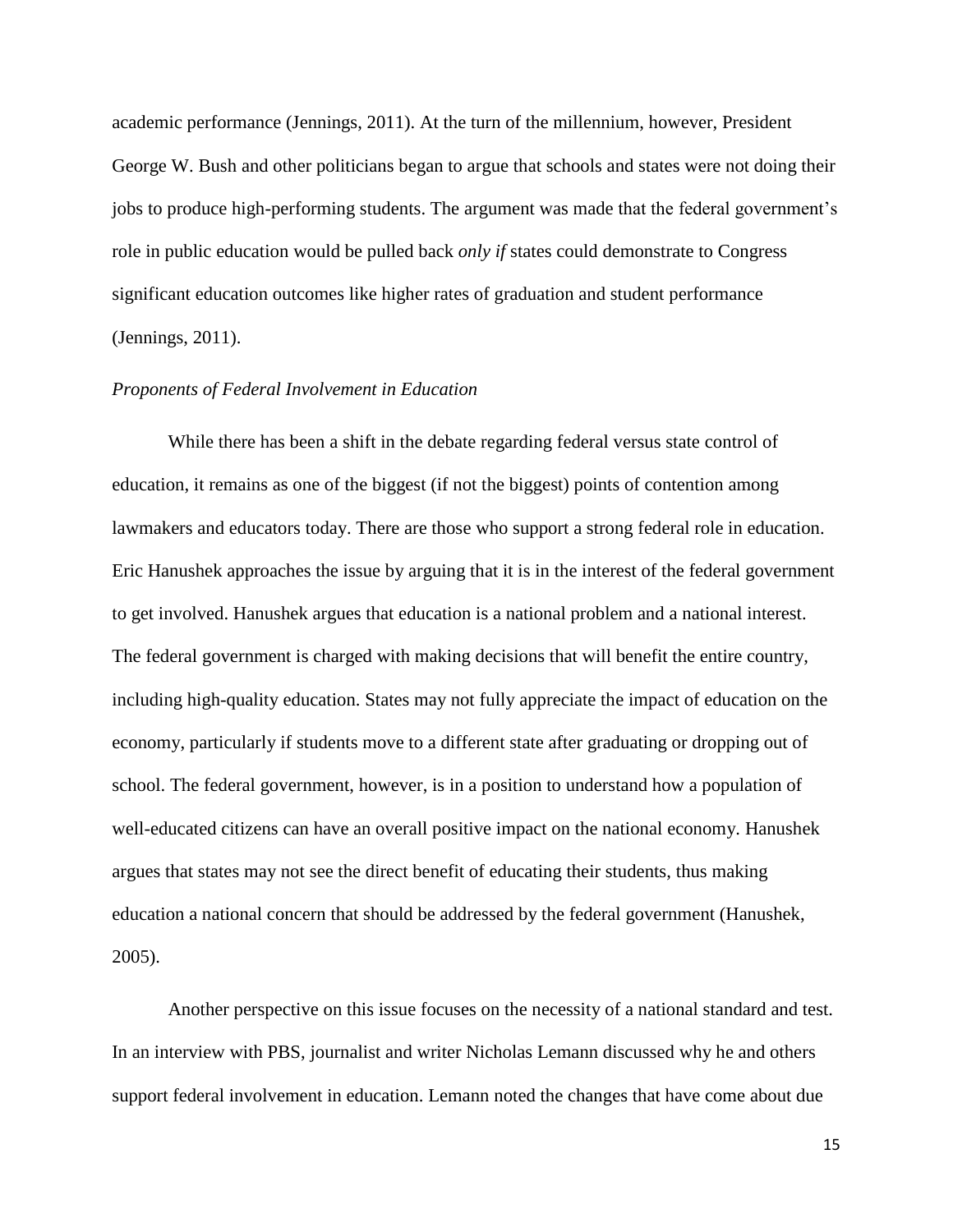to the NCLB legislation and hailed them as a positive step towards a national curriculum and national standards. In addition to supporting NCLB, Lemann also sees the need for national standards of proficiency (rather than state-determined standards) to avoid having states use low standards to tout high proficiency. According to Lemann, states do not necessarily have the incentive to set high standards; only the national government can be trusted to do the right thing. He views NCLB as an initial first step toward establishing national academic proficiency standards (Lemann, 2002).

## *Opponents of Federal Involvement in Education*

While there are strong supporters of a more federalist approach towards education, there are several people who argue for a reduced federal imprint on education. The primary source of opposition to a federalist system of education lies in the United States Constitution. The  $10<sup>th</sup>$ Amendment of the Constitution states: "The powers not delegated to the United States by the Constitution, nor prohibited by it to the states, are reserved to the States respectively, or to the people." Basically, any responsibilities that are not specifically delegated to the federal government are delegated to the states. Education is not mentioned in the Constitution. As such, education is legally one of the powers reserved for the states. Thus, any federal involvement in education constitutes a potential breach in the Constitution (Dennis, 2000).

There have been multiple lawsuits that many say have been caused by NCLB. These lawsuits have been concerned primarily with funding issues and the amount of money states must spend to be in compliance with NCLB. The primary complaint is that states are spending *more* money than they are actually receiving through Title 1 funding. Simply put, in order to comply with the standards and expectations of NCLB, states are spending more money than they are receiving from the federal government (Cohen, 2006).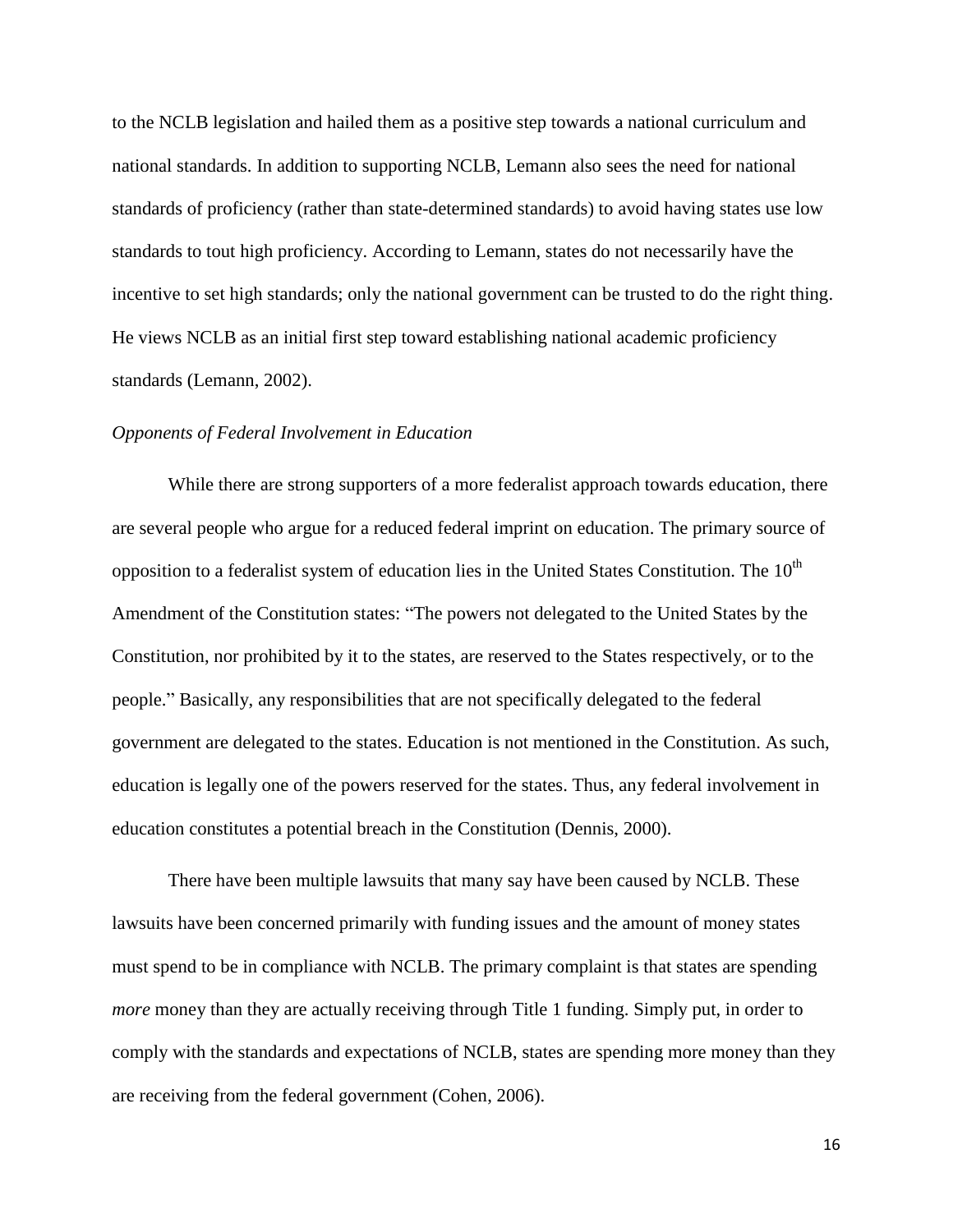At the same time, federal oversight is sometimes costing states money even when the state has been implementing procedures that are consistent with NCLB. For example, Connecticut has been administering achievement tests to all students in Grades 4, 6, 8, and 10 for more than 20 years prior to NCLB. NCLB, however, now requires Connecticut to spend an additional \$8 million to conduct testing in Grades 3, 5, and 7 as well (Cohen, 2006). In effect, federal involvement complicates education by adding another administrative layer of government regulations, which many people find to be costly and overly restrictive.

#### *Department of Education*

The debate concerning the role of the federal government in education revolves around the Department of Education. Certainly, the candidates for the presidential election in 2012 have voiced their opinions of the Department of Education (ED). While the ED does not necessarily represent the entire federal role in education, it has often been seen as the primary mechanism through which the federal government controls education in this country. As such, there has been debate over the necessity of the ED and whether or not it should be abolished.

Those who support dismantling the ED point to the facts and figures which demonstrate its failures. The Home School Legal Defense Association (HSLDA) has been working to eliminate the ED and promote home schooling. HSLDA has been a leading voice, outside of politicians, pushing for abolishment of the ED. The HSLDA points out that the budget of the Department of Education exceeds \$30 billion; therefore, eliminating the ED would save tax dollars and eliminate an inefficient use of federal funding. As the HSLDA argues, federal funding has increased yet failed to produce significant results. Since 1970, the average per pupil spending has risen from \$3,000 to almost \$5,600, adjusted for inflation. During the same time period, however, SAT scores have dropped from a total average of 937 in 1972 to 902 in 1994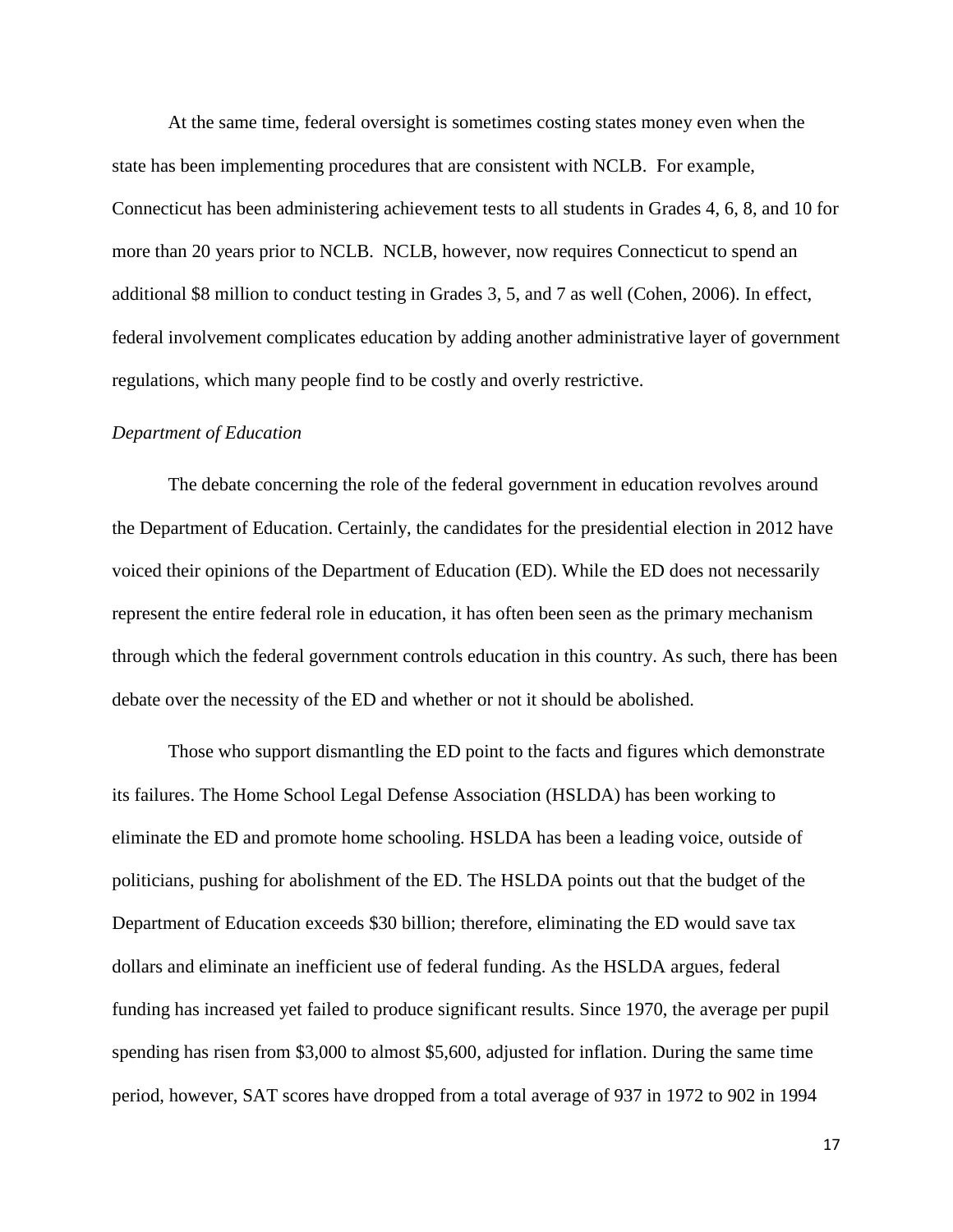(National Center for Home Education, 2000). The argument is that the ED has acted as an inefficient means to produce academic success and to increase academic performance. The HSLDA argues that federal involvement in education has not succeeded and, as such, should be eliminated.

From the view of several politicians, the ED is rather tempting to be placed on the federal spending cutting table. Here is what some candidates are saying. Representative Michelle Bachman (R-MN), told reporters that she wanted to cut the ED if elected president. Bachman believes that the ED is not a necessary organ of the federal government "because the Constitution does not specifically enumerate nor does it give to the federal government the role and duty to superintend over education that historically has been held by the parents and by local communities and by state governments" (Hornick, 2011). As a staunch constitutionalist, Representative Ron Paul (R-TX), shares Bachman's views on the ED. He sees the Department of Education as an inefficient and overly bureaucratic misuse of tax dollars. Furthermore, Paul believes that, because the Constitution does not require the federal government to be involved in education, states and local communities should be placed in charge of managing their educational systems and can do it more effectively (RonPaul.com, 2012). These candidates tend to point to the Constitution and ineffective spending as reasons to abandon the ED.

While there has been a movement to eliminate the ED, thereby substantially curbing federal involvement in education, others support the ED and argue that it still plays an important role in our education system today. This debate over the ED has acted as a forum for the bigger controversy over federal versus state control of education policy. To gain a better grasp of the federalism debate (and how it relates to NCLB), it is important to understand the objectives of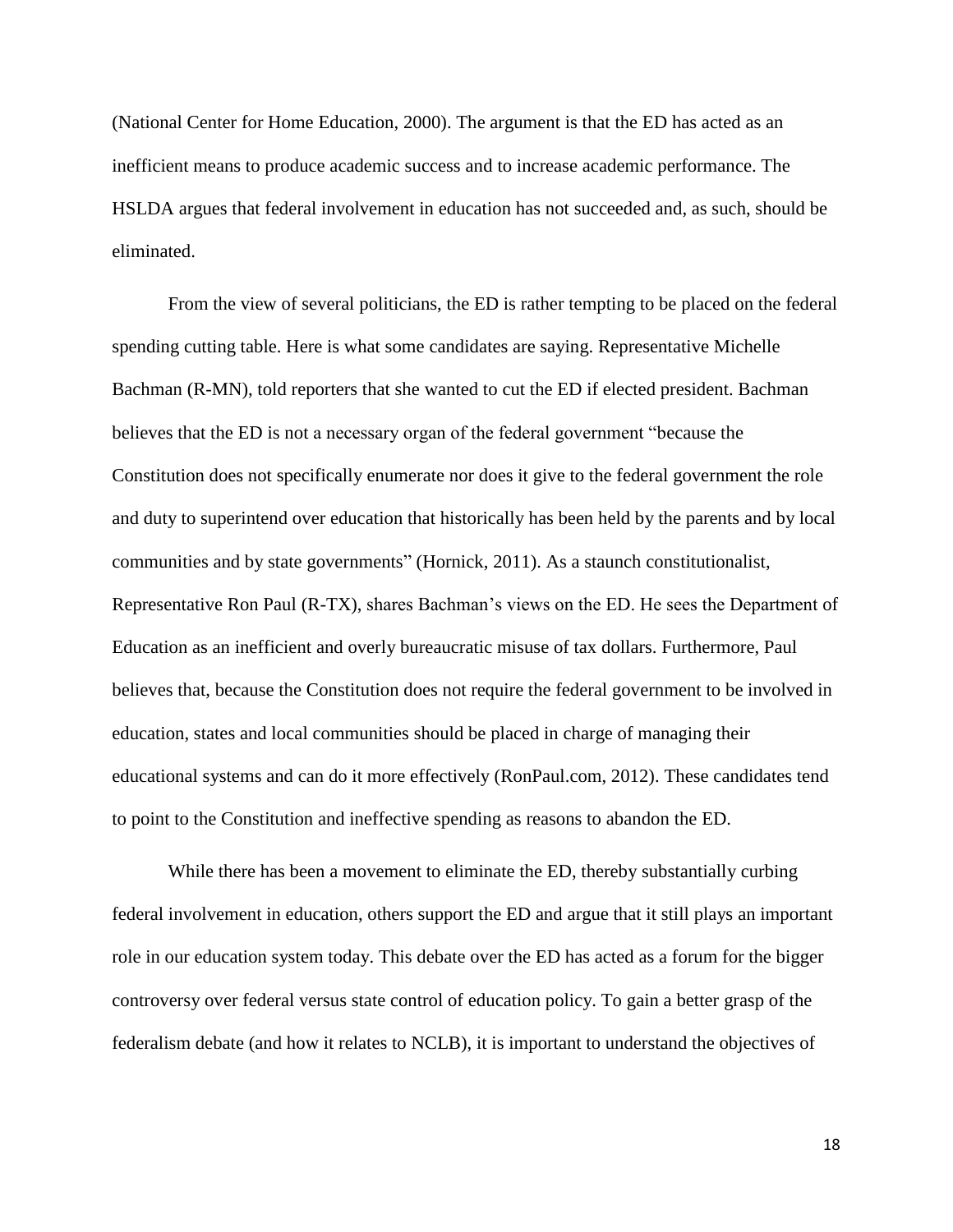educational reform (and of NCLB, in particular) and why federal involvement is, or is not, a necessary component of reform.

# **Objectives of** *No Child Left Behind*

#### *Overall Objectives of Public Policy*

Before delving into the specific objectives of NCLB, it is useful to provide some perspective on the basic goals of public policy in general. In his book, "Public Policy in the United States Toward the  $21<sup>st</sup>$  Century," Mark Rushefsky discusses four ways of evaluating policy measures and then relates each specifically to education. First, public policy should be efficient. In education, policy should be aimed at driving school systems towards their ultimate goal of teaching children. Second, policy should focus on equity; when applied to education, this means closing the achievement gap and providing an equal education to minorities. Third, public policy should be aimed at creating security. By providing an educational environment to ensure that students have a more economically and financially secure future, education policy can attain its goal of security. Finally, public policy should have the goal of promoting freedom; within education, this is reflected in the option of school choice or freedom in selecting school curriculum (Rushefsky, 1996).

## *Democratic System and Education: Why the Federal Government Is Involved with Education*

The founders of this country had a vision when they established the framework for public education. To them, public education represented a civic duty of the government to create a stable political and social order. Public education acted as a means to instill basic democratic values in citizens and provide them with the skills and tools needed to prosper economically, thereby allowing the nation's economy to prosper and grow (Benjamin, McDonnell, & Timpane,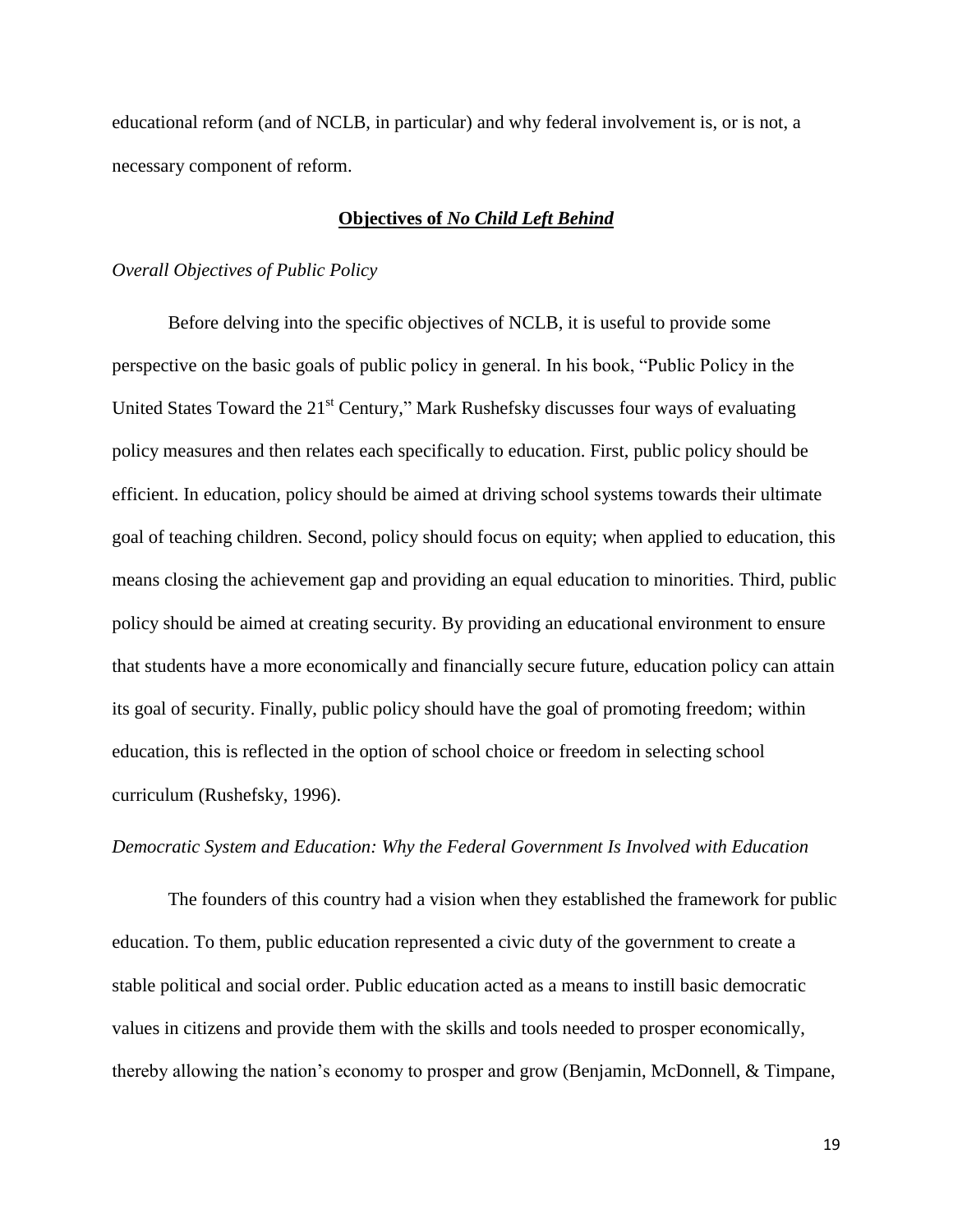2000). These ideals of the founders have morphed into a much more simplistic way of viewing government involvement in education. In the United States, we have a unique pathway and set of goals that have been molded into the idea of the "American Dream." As Jennifer Hochschild and Nathan Scovronick put it, the government gets involved in education because "Americans want the educational system to help translate the American dream from vision to practice" (p. 11). In other words, public education enables governments to provide citizens with the tools and means they need to pursue success (Hochschild & Scovronick, 2004).

As a democratic government, ours is charged with promoting a stable society for future generations. Many argue that it is impossible to create a democratic society without a widely accepted set of democratic values and at least a functional level of literacy. Public education enables the government to address both objectives by educating citizens about the basic, fundamental values of democracy, while also providing tools to become literate and to function effectively and contribute in meaningful ways to society (Friedman, 1955). Furthermore, educating the public allows the government to impact economic growth and competitiveness, both of which are vital to a country's continued existence and prosperity. In effect, public education enables the government to promote its national interests. While the complexity of government involvement in education has led to some disagreement and controversy, many Americans would likely agree that, overall, government involvement and public education are staples in a democratic society and in this country.

# *Goals and Objectives of No Child Left Behind*

As stated in the Department of Education NCLB outline, NCLB addresses two fundamental goals of increasing student achievement and increasing accountability; however, it also includes smaller objectives as part of its attempt to bolster American education (Department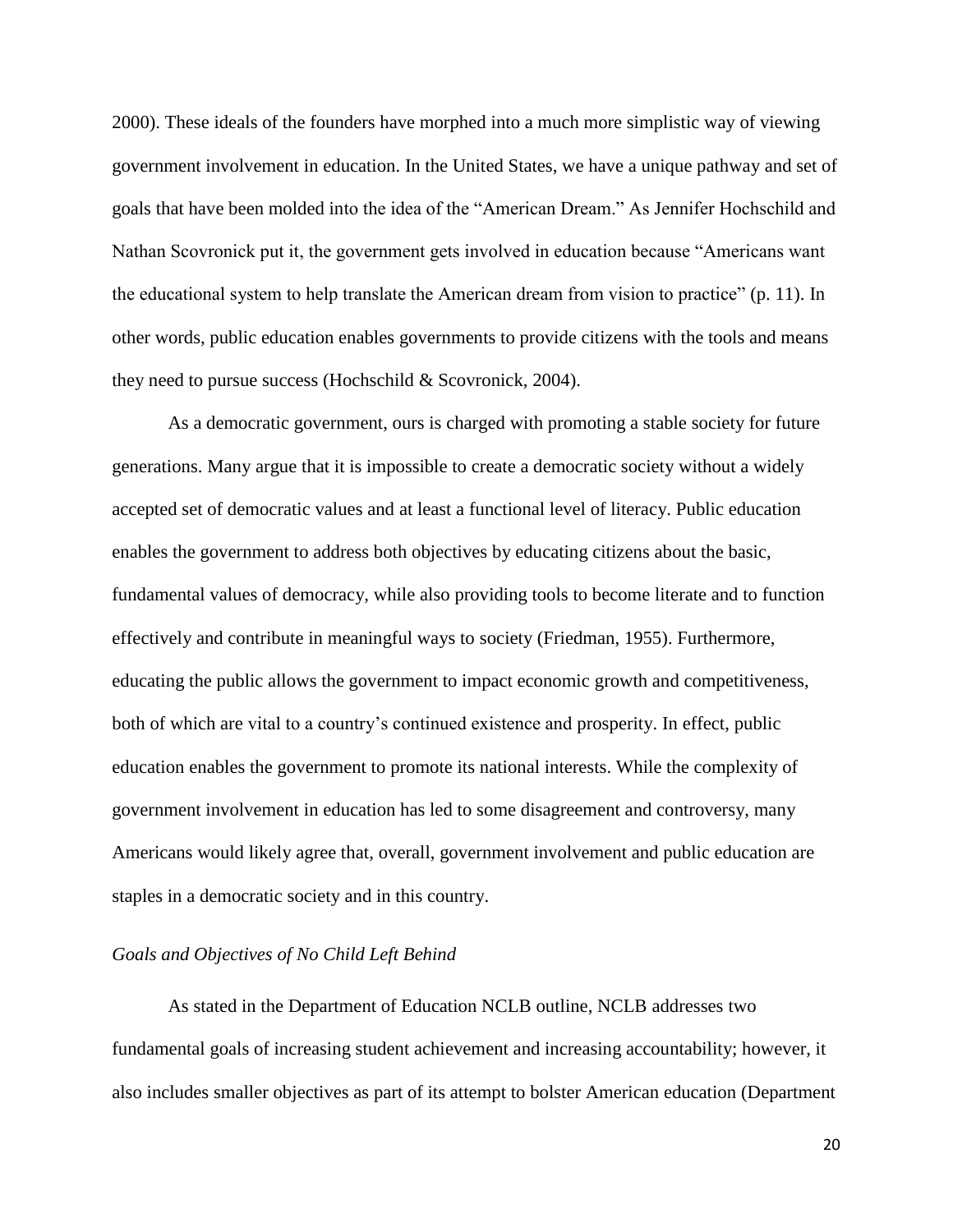of Education, 2003). First, the overarching goal of NCLB is to improve student achievement. The success of education policy is usually gauged by the academic performance of students. NCLB was established with the fundamental objective of raising test scores and academic performance of American students.

Second, NCLB is aimed at increasing accountability in education. NCLB set out to create "report cards" with student achievement data broken down into several subcategories (e.g., by minority status). Furthermore, NCLB increases accountability through frequent testing of math and reading skills (Department of Education, 2003). If nothing else, NCLB added more testing and scientific data to be used to assess schools' performance, thereby increasing accountability (Jennings & Rentner, 2006). At the same time, NCLB increases accountability through measurement and documentation of Annual Yearly Progress (AYP) to gauge the performance of students and schools over time (Rudalevige, 2005).

Finally, NCLB has the objective of creating "a change in the culture of America's schools" (Department of Education, 2003). More specifically, NCLB has the goal of providing parents with more information about their children's progress and test scores and to push parents to become more involved, thereby attempting to change the attitude and culture in America's schools (Rudalevige, 2005).

There are also smaller, more general goals and objectives incorporated into the NCLB legislation. NCLB includes clauses to increase teacher training and professional development. By creating more responsible and educated teachers, NCLB hopes to improve education for young students (Department of Education, 2003). In addition, NCLB is focused on providing greater financial resources to schools. States and school districts receive increased federal funding through ESEA.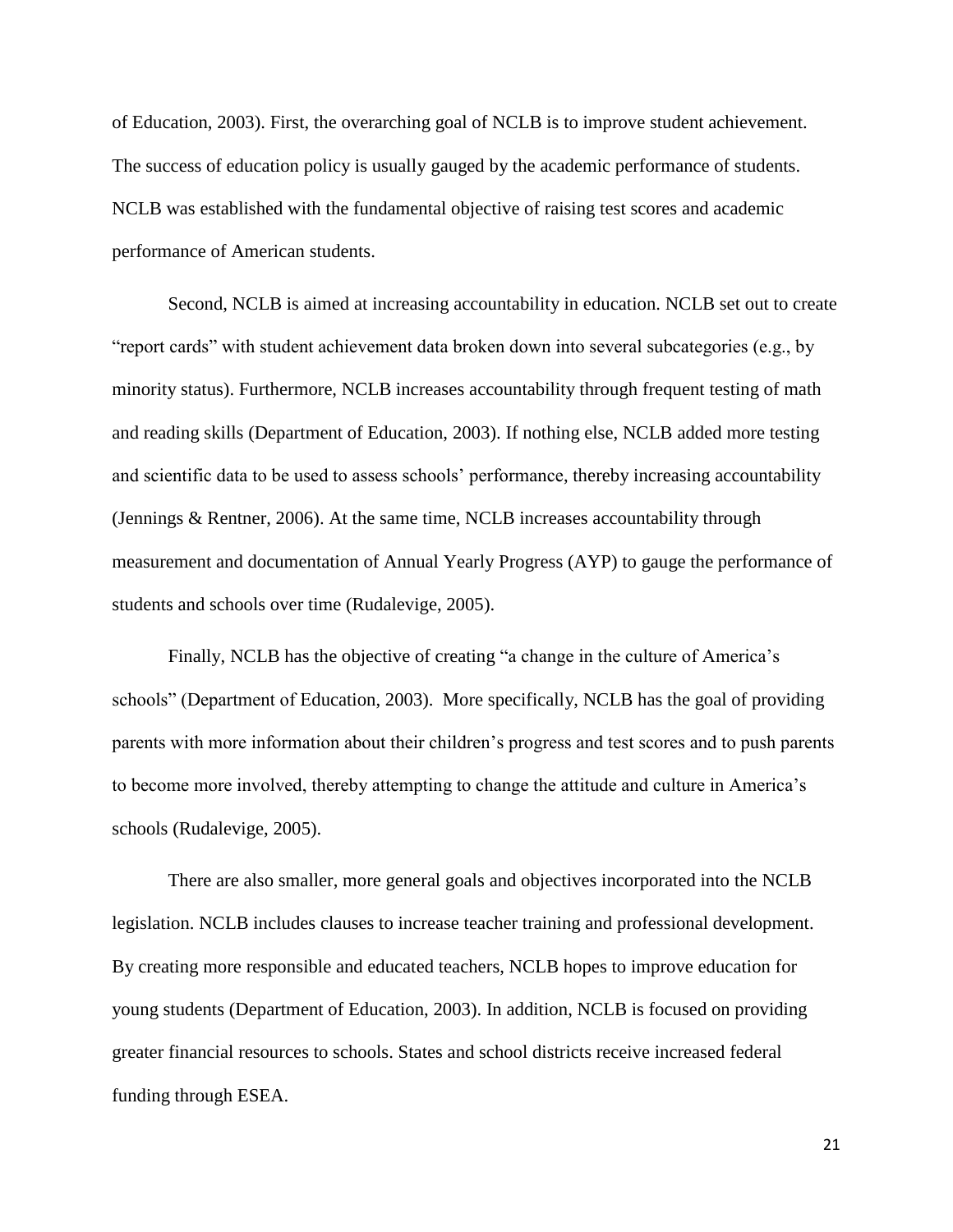## *Ongoing Debate over Policy Objectives*

Even with the goals of NCLB being solidified once the legislation was passed, there continues to be considerable debate regarding what the goals of education legislation, in general, should be. Whereas most would agree that education legislation should be aimed at promoting high-quality education for all students in America, there is some disagreement over the specific objectives and approaches to achieve that goal, as explained below.

First, there is a growing movement for education policy to be aimed at offering financial assistance to impoverished families as a means of closing the achievement gap. The argument for this policy approach is that lower socio-economic status (SES) contributes to lower academic performance. As such, the specific objective of educational legislation should be aimed at increasing resources for families with low SES (Berliner, 2005). One study that looked at correlations between SES and academic scores found a statistically significant relationship. In this study, researchers observed schools with varying percentages of students receiving free and reduced lunch (an indicator of low SES). They found that schools with a higher percentage of children receiving free and reduced lunch had lower TIMSS academic scores (Gonzales et al., 2004). Further studies found that when students were divided into four social classes (based on income), there was a significant relationship between lower literacy scores and lower social classes (Lemke et al., 2001). All these results highlight the disparity in academic performance between low-income and high-income students and have provided empirical support for those arguing that policy should be aimed at increasing resources for students of low SES. To further support this push for greater financial resources for low-income families, another study examined the relative impact of an early literacy program (Head Start) and income growth. This study found that an income growth for families led to slightly higher increases in children's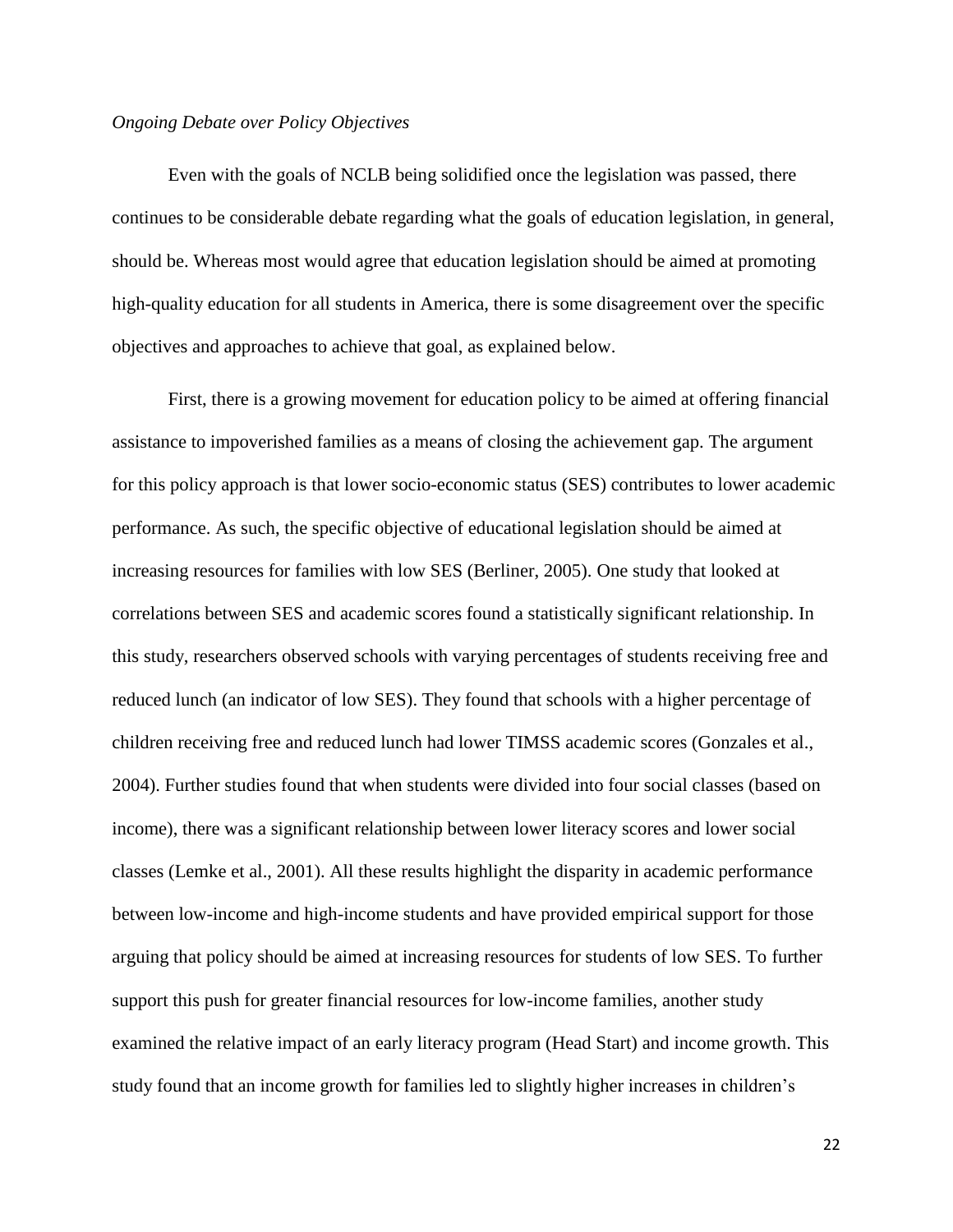cognitive outcomes and significantly lower negative behaviors than did Head Start services alone (Taylor, Dearing, & McCartney, 2004). The results of this study suggest that increasing financial resources for families would lead to better academic performance for low-SES and lowperforming students.

Second, there is debate over educational adequacy versus equality. Some argue that educational reform should be aimed at *adequacy*, or providing an adequate standard of teaching and adequate expectations. The basic idea is that reform policy should strive to promote a better learning environment overall (Rudalevige, 2005). There are others, however, who argue for promoting *equality* through educational reform legislation. In other words, education policy should be directed at creating equal opportunities for underprivileged children. The argument here, which is consistent with NCLB, is that some children get overlooked, left behind, and forgotten in our education system. As such, policy should attempt to alter the education environment in the United States by directing greater focus on underperforming students or students with fewer educational opportunities; that is, education policy should attempt to create a level "playing ground" for underprivileged students (Reich, 2006).

Even with the passage of NCLB, debate continues about what should constitute the key objectives of educational reform legislation. This debate is significant because any future legislation for educational reform cannot be successful without clear and strong objectives that are widely agreed upon by lawmakers and Americans across the country. Thus, it is important to ask how the goals and objectives of NCLB were decided upon. Furthermore, it is important to highlight how NCLB grew out of the debate over education at the turn of the century. How did lawmakers reach consensus on the goals of educational reform to be achieved through NCLB?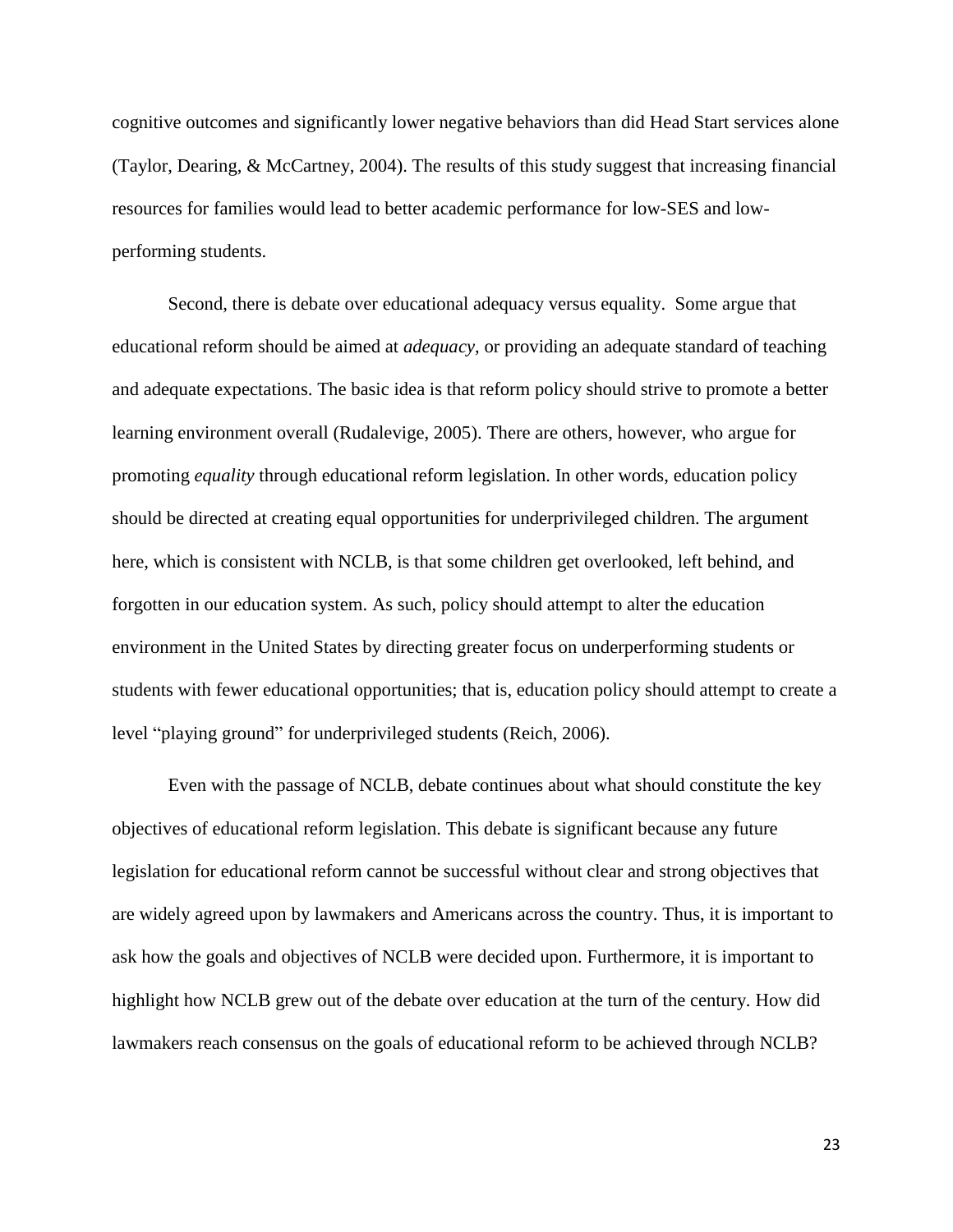An examination of the background of NCLB and the legislative process it endured will provide insight into how this agreement was achieved.

# **Background for** *No Child Left Behind*

#### *Debate over No Child Left Behind*

When George W. Bush ran for president, he promised to take drastic steps in changing American education. During his campaign Bush made it clear he had plans to significantly alter education policy. He pointed to his tenure as Governor of Texas during which the state saw an increase in test scores. He especially focused his campaign on the promise of improving scores among African American and Latino students (Hayes, 2008). Early into his presidency, Bushy signed into law the historic piece of legislation, the *No Child Left Behind Act*. NCLB was not legislation that passed easily; it underwent a grueling debate among lawmakers on Capitol Hill, but ultimately passed with overwhelming support. Legislators in both houses had disagreements over major parts of the bill as well as ideas that were left out of the legislation.

With respect to debated portions of the bill that were included, the most contested topic centered on greater federal control of education (Nather, 2001a). As previously discussed, there have been differing views on the extent to which the federal government should be involved in education in the United States. This divergence in views on federal involvement was evident during the debate over NCLB. Lawmakers disagreed over the level and function of federal involvement in educational reform. Similar to the debate on federal involvement, there was disagreement over the funding levels to be included in the bill. Democrats pushed for increased federal funding to schools, while Republicans were hesitant to accept any increases without stricter guidelines for use of federal funding (Nather, 2001a).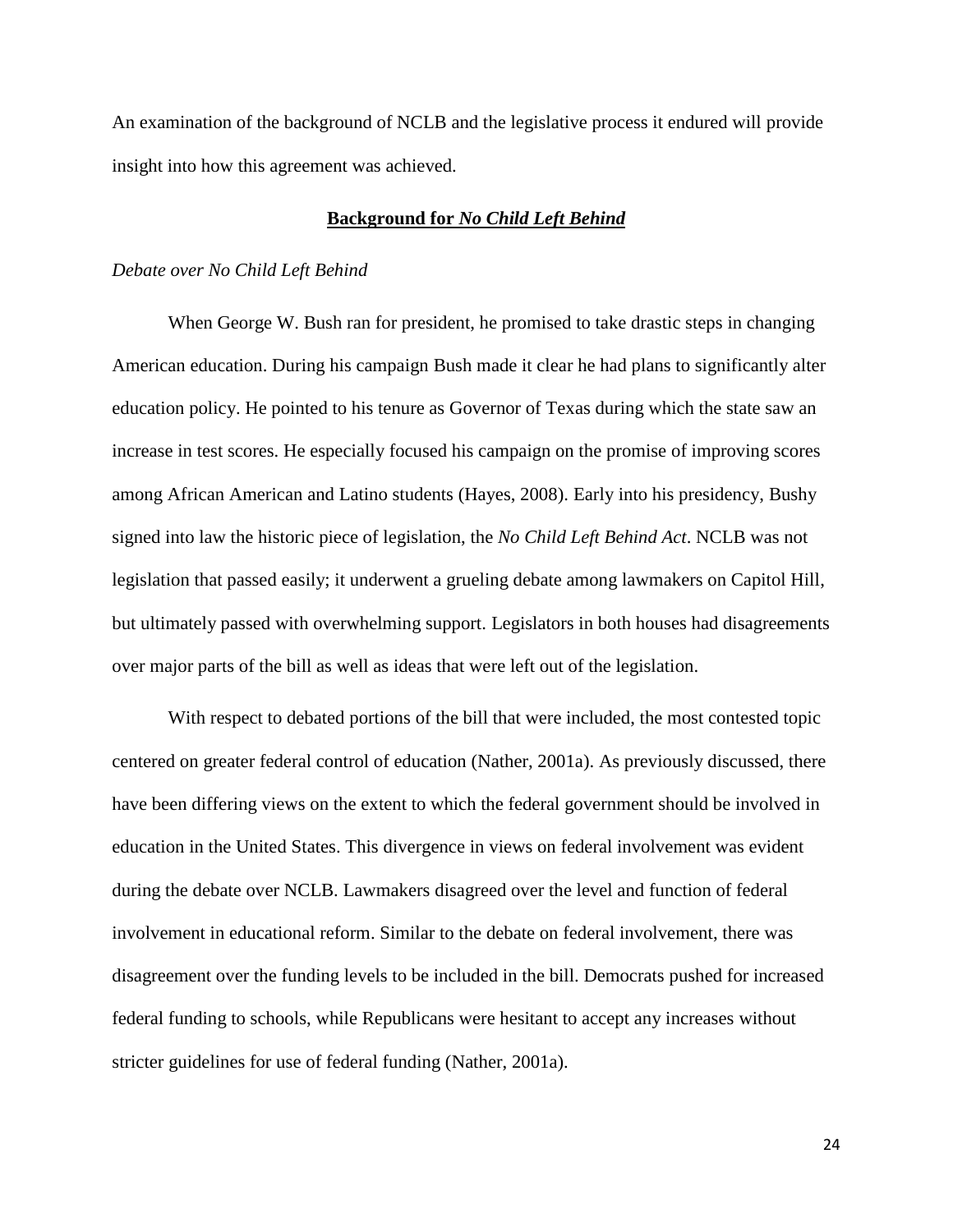Whereas federalism appeared to be a major focus of debate, procedural and implementation issues were also discussed in Congress during the passing of this legislation. NCLB was designed to make historic leaps in the use of scientific research data to determine effective teaching practices and the use of student testing. These landmark changes were not without disagreement. Many lawmakers, with limited backgrounds in education, believed that testing would be very useful in measuring students' academic success. Others with closer ties to the classroom, however, argued that little could be accomplished by incorporating testing regulations into the legislation (Nather, 2001b). Furthermore, the specific consequences for failing to achieve Annual Yearly Progress (AYP) based on test scores were hotly debated in Congress. There was considerable disagreement on determining how much progress states, school districts, and schools needed to make in raising test scores to avoid being hit with negative sanctions (Nather, 2001b)

While extensive debate centered on aspects of education policy that were included in the bill, there was ample discussion over aspects of policy that were omitted from the legislation as well. Among these included four basic policy changes that would have significantly altered the goals and objectives of NCLB and changed its overall impact on educational reform. First, Senator Dodd proposed an amendment during debate in the Senate to withhold federal funding from states that failed to equalize funding between rich and poor school districts. This amendment would have changed NCLB's focus to incorporate income inequities among school children. Senate Republicans, however, were able to gain support and block this amendment because they did not approve of the proposed increase in federal oversight and involvement in education. Second, President Bush's original proposal included a private school voucher amendment to provide vouchers to parents of students in under-performing schools. This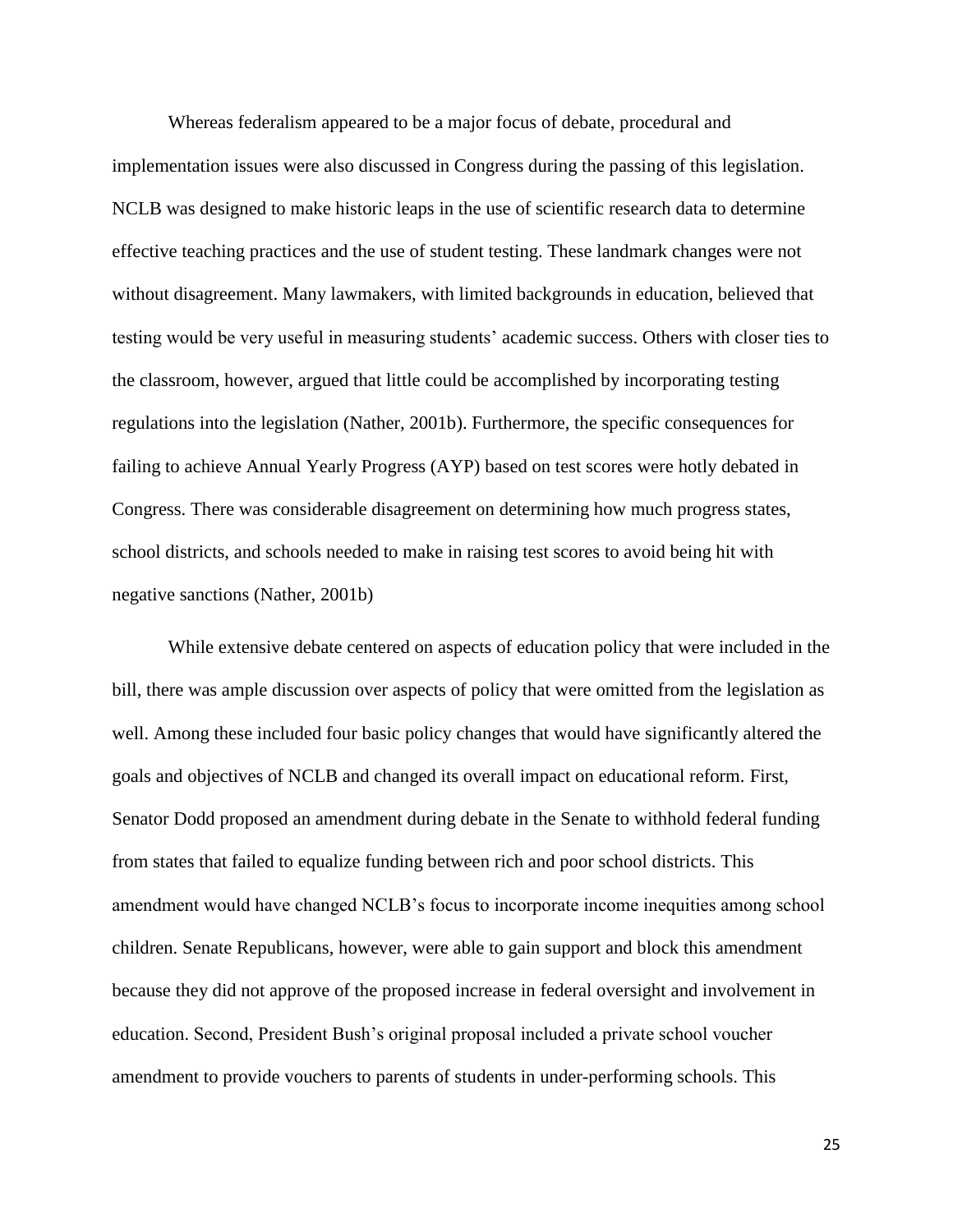amendment would have funneled federal funding toward private schools and expanded NCLB's realm of impact. Opposition to this proposal came from both Democrats and Republicans who argued that this would drain federal funding from public schools which needed money much more than did private schools (Nather, 2001a).

Third, Democrats attempted to include a provision that addressed class size. Specifically, Democrats wanted to add language that would give more funding to schools that reduced class sizes. This amendment would have expanded federal regulation and the specific objectives of NCLB. Republicans, however, countered that states had the power to determine class sizes and that federal involvement in making that determination was not appropriate. Finally, there was debate over adding language regarding teacher requirements. This amendment would have drastically altered NCLB by not only creating legislation to impact the classroom, but the teaching profession as well. Congress and, more specifically, lawmakers who had close ties to the classroom (such as Senator Kennedy and Representative Boehner) did not want to create conflicts with teachers' unions over the issue of teacher quality and credentials. Lawmakers concluded that it was the states' responsibility to determine teacher requirements (Nather, 2001a).

## *Passage of No Child Left Behind*

Through much discussion and debate, as well as modifications in the language and provisions of the bill, Congress was successful in shaping the legislation to receive strong bipartisan support to be passed into law (Hayes, 2008; Jorgensen & Hoffmann, 2003). Both sides were able to find some common ground in the final legislation. Republicans were promised increased accountability and sanctions for failing schools, including school choice. Furthermore, Republicans liked the flexibility provided to states and school districts by consolidating almost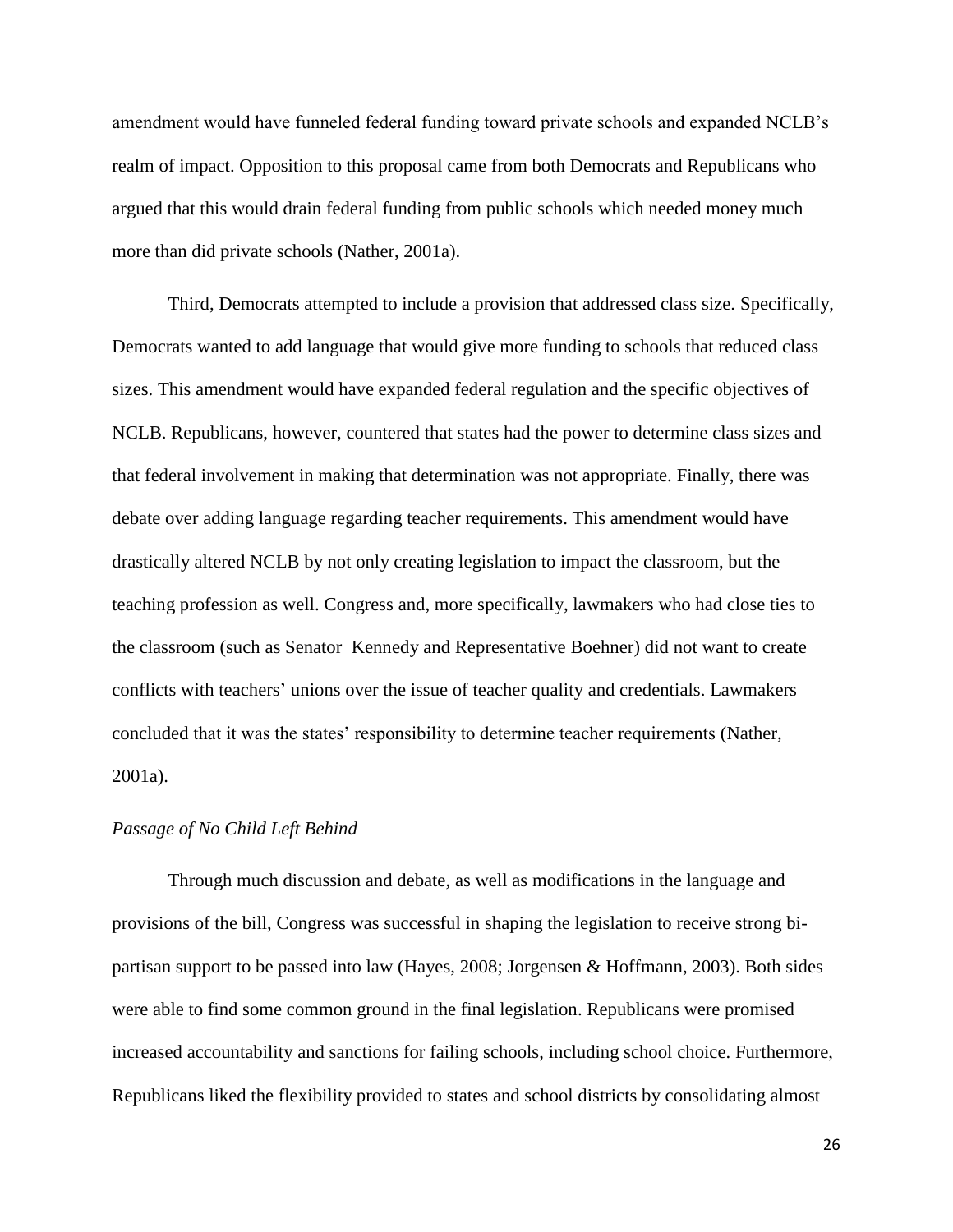50 separate ESEA programs into five grant initiatives aimed at five specific goals, thereby minimizing the federal footprint on education (Skinner, Lomax, Dortch, Kuenzi, & McCallion, 2010). On the other side, Democrats were promised increased funding. At the same time, Democrats hailed the legislation for its goals of funding literacy programs and teacher quality incentives. Both sides applauded Bush's commitment to accountability through the annual testing of students, school report cards, rewards for states and schools that are successful in teaching disadvantaged students, and penalties for the schools that continue to produce lowperforming students (Hayes, 2008).

Although passing NCLB relied on appeasing both Democrats and Republicans, there were a few central figures that played a major role in promoting the legislation. At the heart of NCLB was President George W. Bush. Bush and the Republican Party supported and endorsed high-stakes testing, and he was committed to creating a policy grounded in this belief (Hayes, 2008). While Bush acted through the executive branch to shape education policy, he relied on several prominent individuals within the legislative branch. Senators Ted Kennedy (D-MA) and Judd Gregg (R-NH), along with Representatives George Miller (D-CA) and John Boehner (R-OH), were the chief sponsors of the bill in the Senate and the House of Representatives as they managed to negotiate both houses approving the NCLB legislation. The final votes were 87-10 in the Senate and 381-41 in the House. On January 8, 2002, less than a year after being proposed, NCLB was officially signed into law by President Bush (Jorgensen & Hoffmann, 2003)

# *Provisions and Requirements of No Child Left Behind*

The *No Child Left Behind Act* is a re-authorization of ESEA; that is, NCLB continues to serve as the same outline for federal funding as ESEA, but with added and unique provisions not included in the original ESEA. These provisions are linked to how federal funding is distributed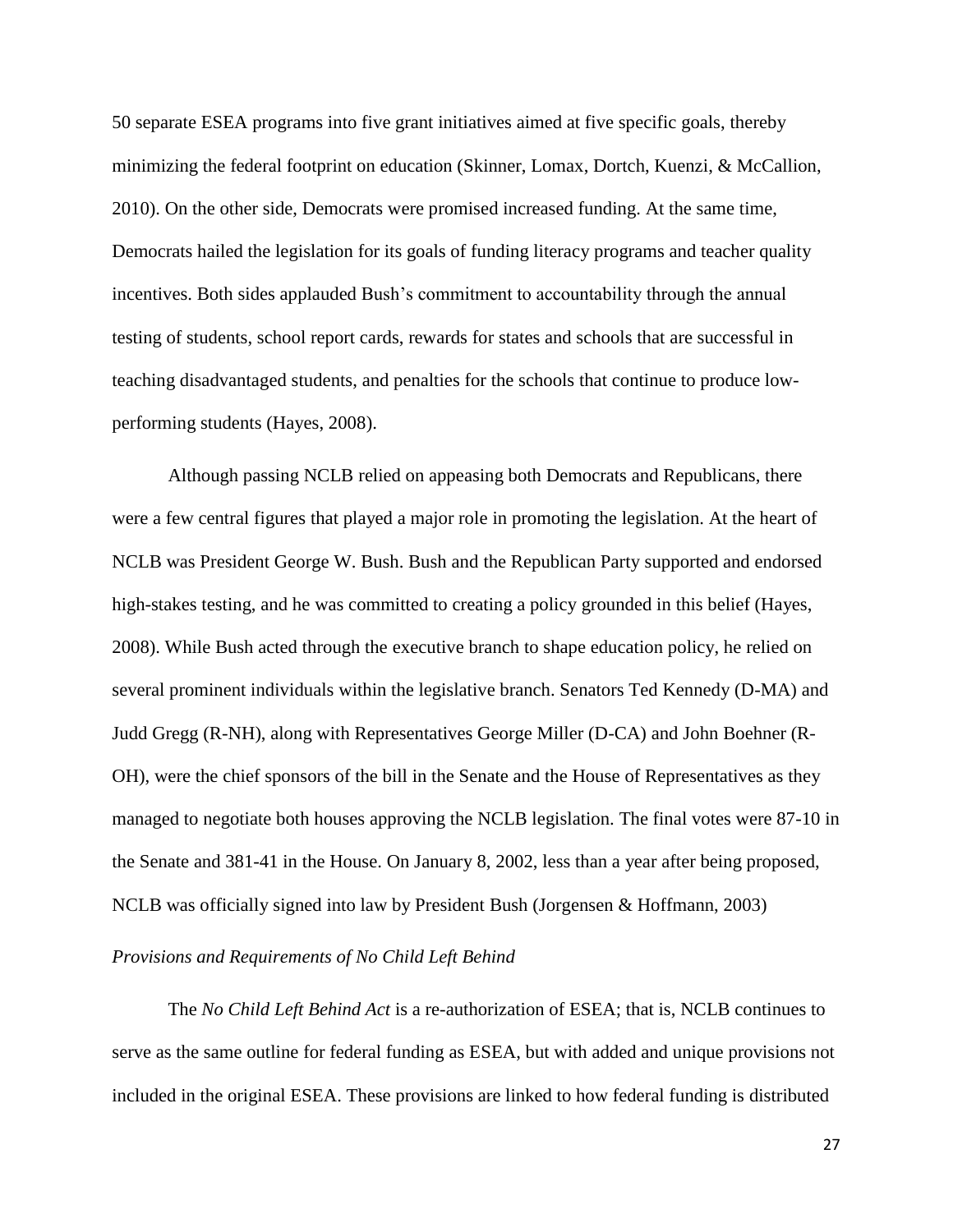and used (Skinner et al., 2010). As such, it is pertinent to discuss the specific provisions that make this legislation different from the ESEA as well as the changes designed to promote education reform in the United States.

To begin, NCLB includes language and terms that center on the requirement that states develop "challenging" academic standards in reading and math. One of the key terms in NCLB is "Annual Yearly Progress," or AYP. Simply put, each state is responsible for setting annual statewide academic progress objectives to ensure that *all* groups of students reach proficiency within 12 years; there is specific language requiring 100% proficiency in both reading and math by the year 2014. To measure this progress, NCLB requires states to test children annually in Grades 3 through 8 in reading and math. It is important to note that the bill specifically prohibited any national curriculum or national standards. NCLB placed the responsibility of selecting tests and measures on the shoulders of the states, and gave states until the 2005-2006 school year to do so. Any state receiving federal funding from Title 1 must administer tests and release the data from these measurements to the public. Once in place, schools and districts are required to use their test data to document AYP and progress toward their statewide objectives. Specifically, states must demonstrate (through tests scores) that they are on course to reach 100% reading and math proficiency. At the same time, states are required to compare their standardized test scores to the National Assessment of Educational Progress (NAEP) data. While there were no penalties for states failing to pass the NAEP, the data act as a means to make cross-state comparisons of proficiency standards and student performance. In other words, the NAEP data can be used to highlight states with low proficiency standards. Specifically, if a state reports high proficiency, but its students score low on the NAEP, this could be a sign of overall low proficiency standards (Skinner et al., 2010).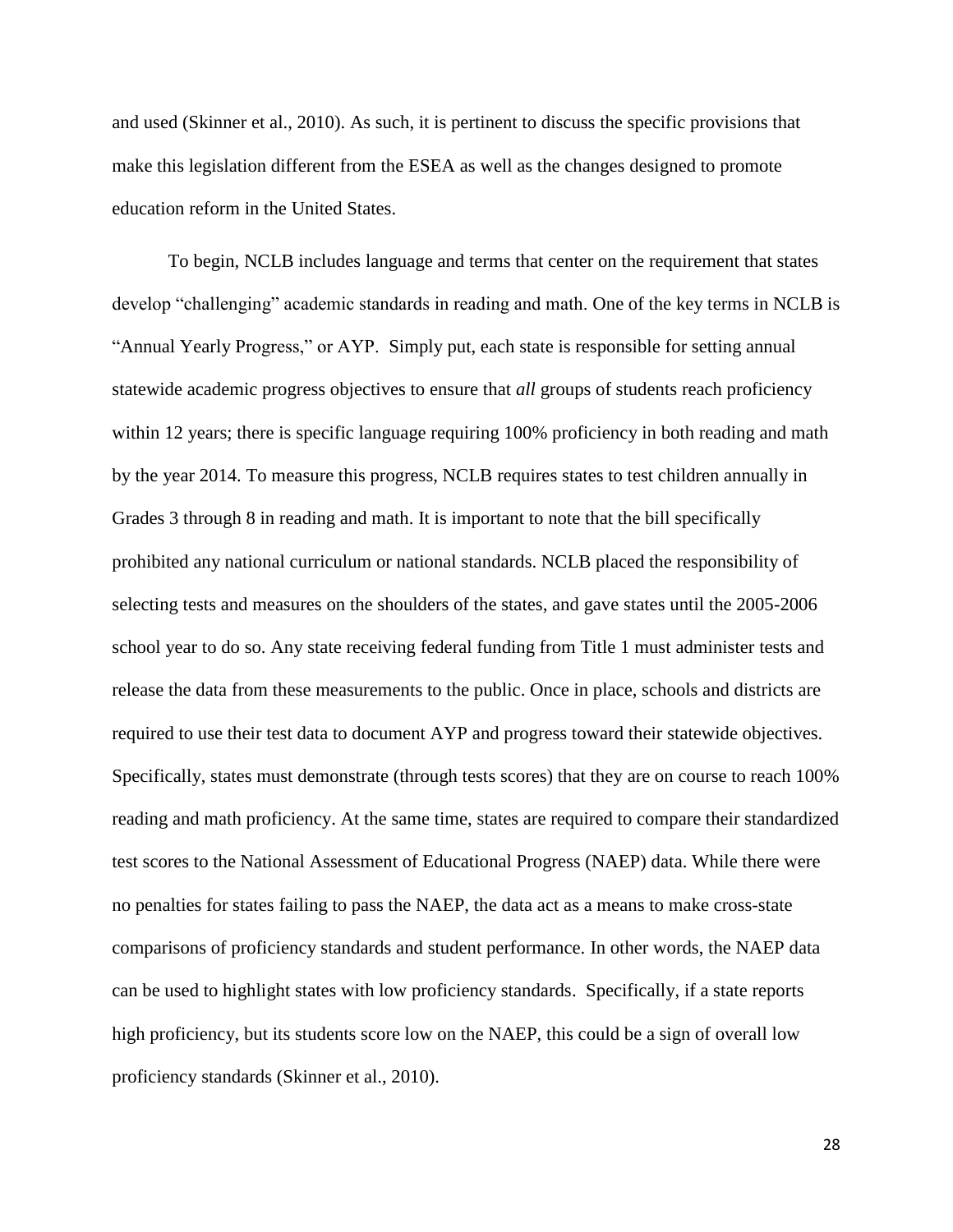NCLB has made radical changes in the way the federal government funds education. It set in place a more scientific approach to measuring academic progress and success and attempted to hold states and school systems more accountable for effectively teaching children using evidence-based practices. To promote educational reform, NCLB includes provisions that act as consequences should states and school districts fail to adequately maintain or meet AYP. Schools that fall behind are subject to various sanctions imposed by the state. Under-performing schools can avoid sanctions and negative consequences by demonstrating AYP and/or showing a 10% reduction in the number of students who are not meeting annual proficiency goals (Skinner et al., 2010).

Schools that fail to make AYP for two consecutive years are publically labeled as being "in need of improvement" and required to develop a two-year improvement plan. Moreover, students are given the option to transfer to a better school within the school district, if any exists. Schools falling short of AYP for a third year must offer free tutoring and other educational services to students who are struggling. Missing AYP for a fourth consecutive year renders a school as requiring "corrective action" which may involve replacement of staff, introduction of a new curriculum, or extending the amount of time students are in class. A fifth year of failure to meet AYP results in developing a comprehensive plan to restructure the entire school; the restructuring plan must be implemented if the school does not meet AYP for a sixth straight year. Such restructuring may include closing the school, transforming the school into a charter school, hiring a private company to run the school, or asking the State Office of Education to run the school directly (Skinner et al., 2010). These sanctions are used as incentives for schools to show success, but also function as safety measures to push for significant education reform in areas where teaching is ineffective and students are struggling.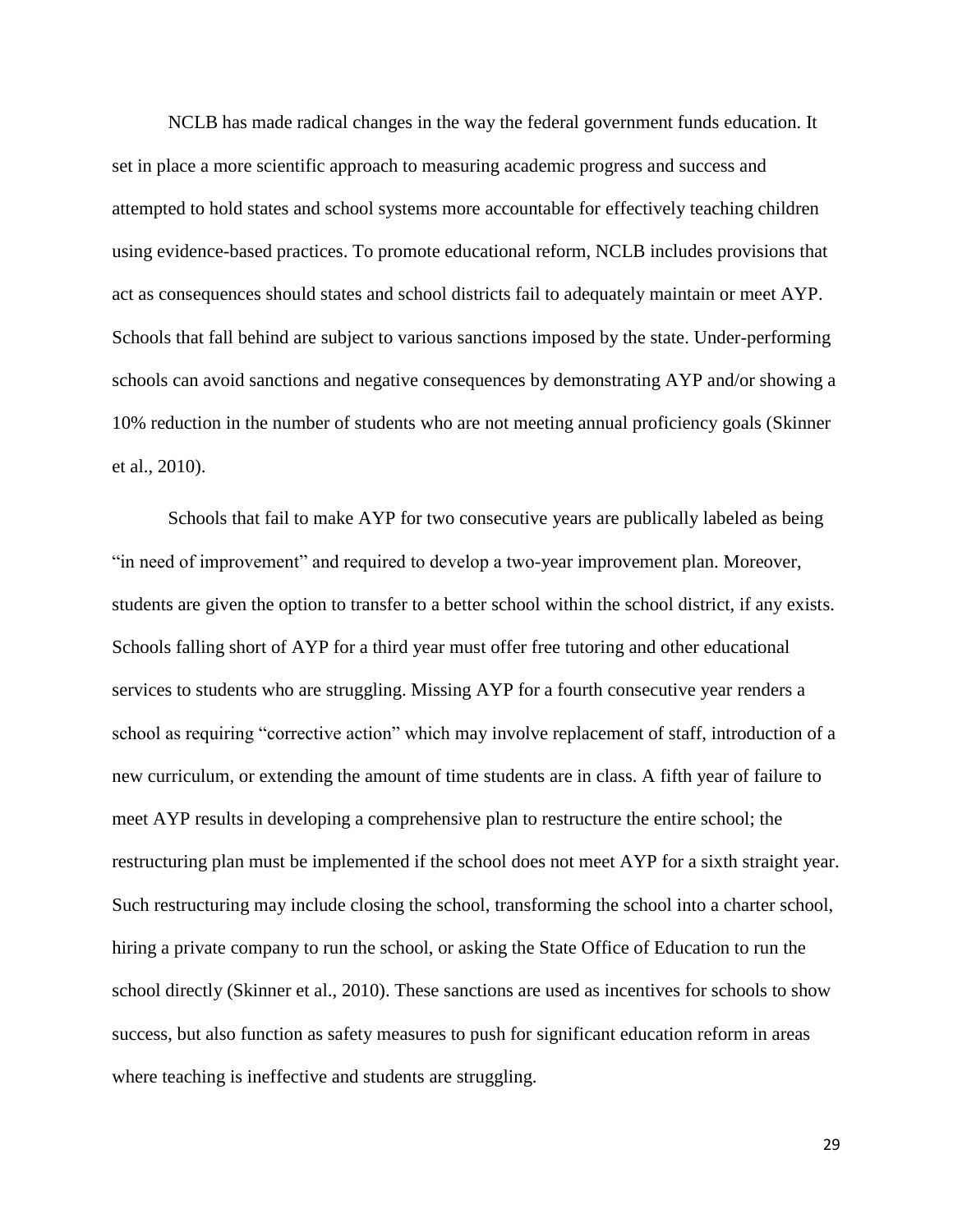Also included in the NCLB Act are several provisions that maintain the federal government's goal of achieving a healthy and successful learning environment for all students. The legislation requires states to establish one challenging standard or goal for its students to achieve. Each state determines for itself what counts as a high or "challenging" standard. In addition, the state's curriculum standards must be applied to all students, rather than having different standards for different students in different cities or parts of the states. In other words, this goal must be applied for *all* students in the entire state, not just a specific district which may have greater resources or higher-performing students. Finally, the law requires each state to employ highly qualified teachers. While states have the authority to determine the standards and credentials for "highly qualified teachers," this provision within NCLB is designed to promote the professional development and education of teachers (Skinner et al., 2010). Overall, NCLB made drastic changes to the original language of ESEA in order to promote far-reaching reform that would, hopefully, positively impact education in the United States and foster academic success.

#### **Evaluating the Implementation Process of No Child Left Behind**

In the years since its passage, NCLB has come under scrutiny and widespread criticism. Of greatest concern is the process by which NCLB has been implemented. The ineffectiveness with which NCLB is carried out is a source of frustration and negativism among the American public, who are also frustrated with lawmakers' apparent inaction in reauthorizing NCLB (Greifner, 2006). NCLB has received considerable negative feedback with respect to certain implementation issues, including the lack of common proficiency standards, concerns with highstakes testing, inclusion of sub-groups of students in mandated testing, and the limited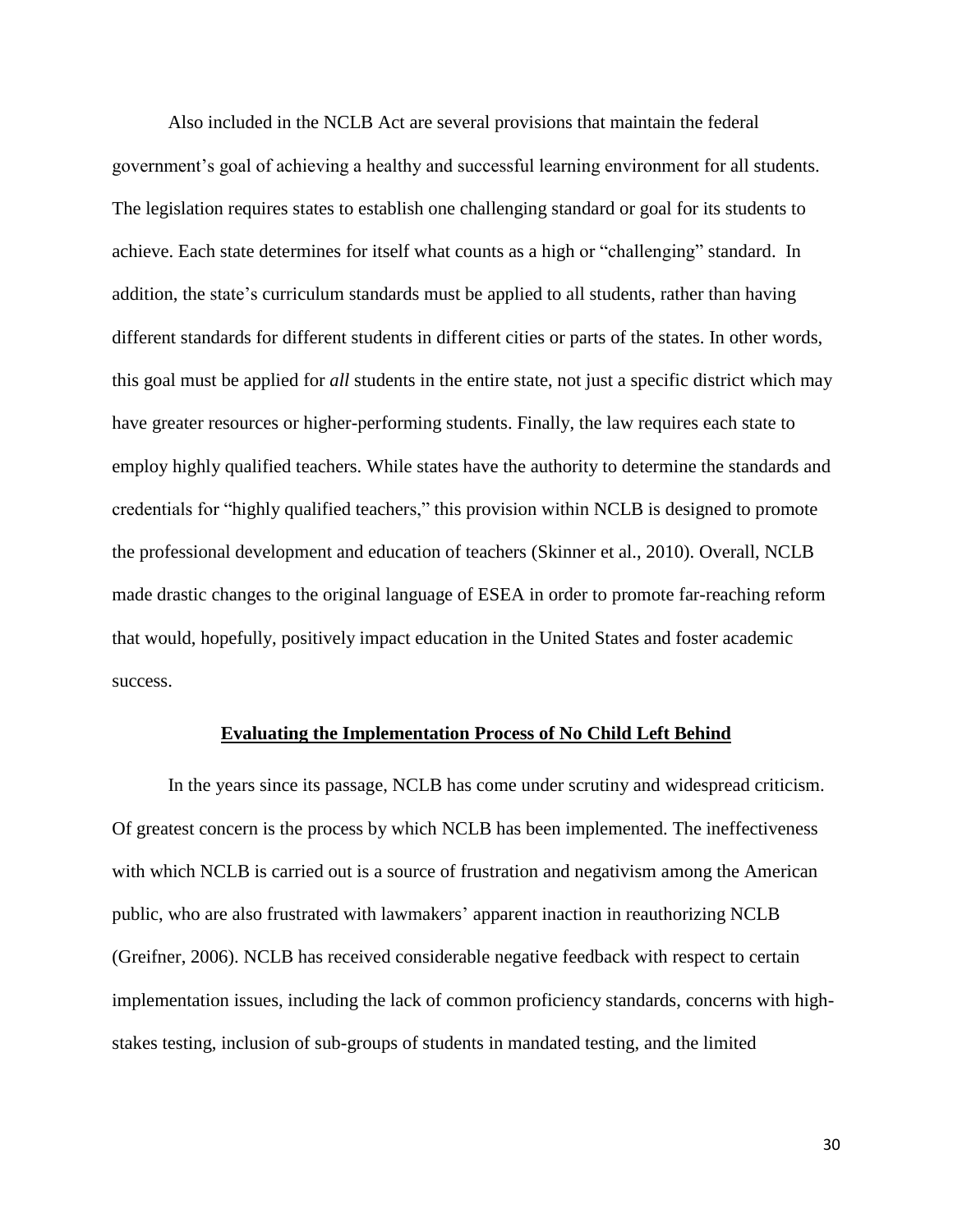effectiveness of restructuring (Wong 2008). The criticisms surrounding these and other implementation issues are addressed in the following sections.

## *Lack of Common Proficiency Standards across States*

Within the current structure of NCLB, states retain a fair amount of control and power in education reform. One area of state control lies in each state's authority to establish proficiency criteria for students enrolled in their schools. Simply put, there is no national proficiency rating system that applies to the entire country, but rather, several different standards for the different states (Skinner et al., 2010). The problem with this aspect of NCLB is self-evident; states may intentionally set low proficiency standards to meet the AYP requirements of NCLB. During an interview (cited previously), Nicholas Lemann discussed the problems of having state standards. Lemann pointed out that because the National Assessment of Educational Progress (NAEP) is administered uniformly to a representative sample of students in all states, it provides a common national yardstick for measuring proficiency. Nonetheless, there are no negative sanctions for a state failing to meet proficiency standards on the NAEP. In other words, a state may have relatively low standards for proficiency such that school districts can perform poorly on the NAEP (a national metric) and yet escape any consequence or punishment from the federal government because students achieve AYP according to state standards (Lemann, 2002).

This conundrum is related to how NCLB is designed and implemented with respect to AYP. The NAEP is an assessment process in which all states must participate; NAEP data are used to compare states' academic progress and performance and to represent, in general, what students know in various content domains (such as math, reading, or science). Being able to compare states based on NAEP scores has highlighted a flaw in the AYP system of NCLB. Some states set low standards to look good in terms of AYP, whereas other states set more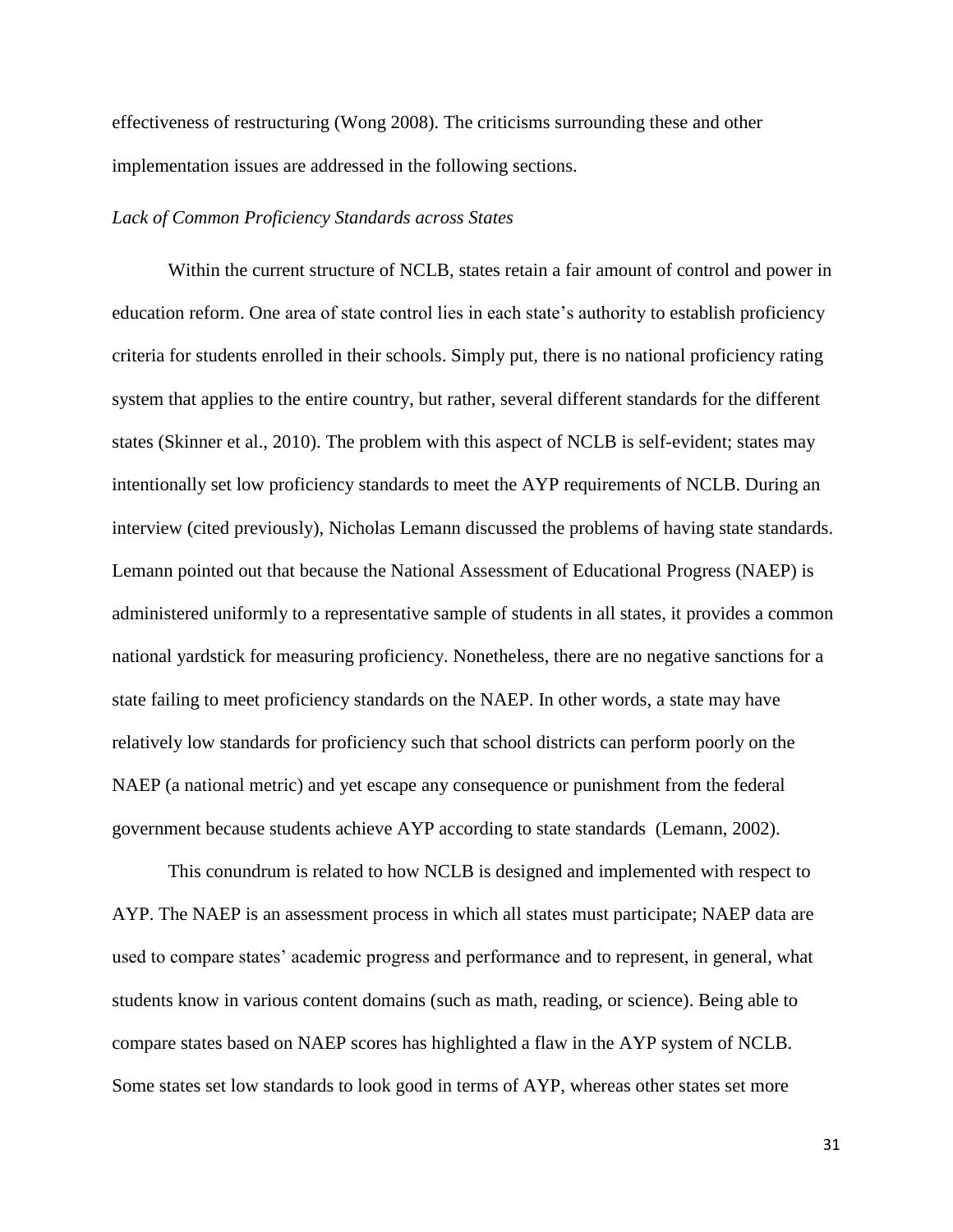respectable standards and higher expectations and are punished for having students fail to achieve proficiency (Viteritti, 2011). While NCLB takes important steps towards creating more accountability and using statistical data to improve education, the process by which the legislation is carried out with respect to proficiency standards undermines certain objectives of NCLB.

# *High-Stakes Testing*

One of the most debated issues concerning the process of NCLB focuses on the use of high-stakes testing to drive education reform. In education, high-stakes testing refers to the use of academic tests (e.g., standardized achievement tests) to evaluate student performance for purposes of making decisions in which the "stakes are high," such as being promoted to the next grade level or being able to graduate. High-stakes testing leads to a school's performance to be based solely on the test scores of students (Reich, 2006). While President Bush received praise for bringing the use of objective, statistical evidence and scientific approach into the realm of education policy, high-stakes testing has remained one of the most contested aspects of NCLB.

Although much commentary on high-stakes testing has been negative, a strong case can be made for supporting high-stakes testing. Testing promotes accountability and can lead to higher expectations for students and schools. Despite the concerns with states setting their own proficiency standards (as discussed previously), high-stakes testing does hold states more accountable for student outcomes and allows greater transparency regarding student performance through the use of statistics and AYP reporting. Through high-stakes testing and public reporting of test scores, NCLB pushes schools to either make improvements and maintain high performance in their education system or to face negative consequences (Fusarelli, 2004).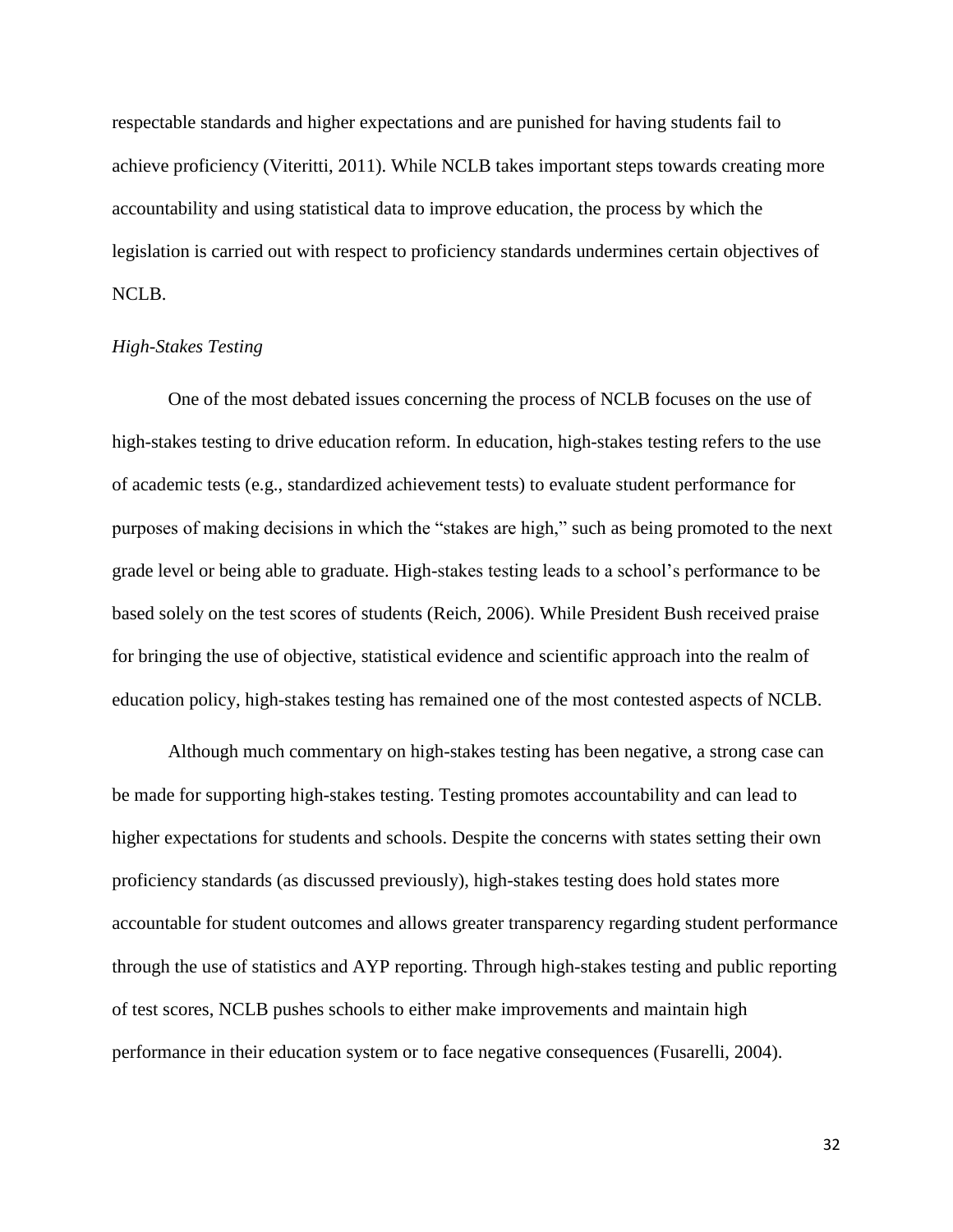At the same time, however, there has been a great deal of frustration with the use of highstakes testing. Most criticism centers on a narrow picture that high-stakes testing offers policy makers and educators about the quality of teaching and schools. Several critics think it is unfair to base a school's or individual student's success or failure solely on a test. Think of a college application or job resume. Although one's grade point average and standardized test scores are important, they do not necessarily portray the full range of qualifications of the individual. That is why work experience, extra-curricular activities, and volunteer work are generally added to bolster resumes; colleges and prospective employers take these things into account when determining one's proficiency. Thus, David Tilly, who currently serves as Director of Innovation and Accountability for Heartland Area (Iowa) Education Agency, argues that standardized tests should *not* be the sole measures for evaluation and determination of education policy (Tilly, 2008). Tilly claims that the "scientific research-based practice" and "test-based decisionmaking" provisions in NCLB do not address some of the basic academic skill areas and behaviors for which we have yet to find research-based strategies or appropriate tests. For example, if a student is struggling to comprehend a reading passage on a test because he or she does not understand the vocabulary, then the reading test score will neither provide an accurate picture of the student's comprehension skills nor will it provide information for a teacher to help that student (Tilly, 2008). In other words, using high-stakes testing may not uncover the real areas where students are struggling (or, conversely, their areas of strength). High-stakes testing required by NCLB does not show *why* students are not succeeding. Therefore, such testing is not a good mechanism for bringing about effective school reform (Tilly, 2008).

Similarly, the Council for Exceptional Children (CEC) argues that NCLB should allow for the use of multiple assessment measures to more appropriately and effectively assess schools'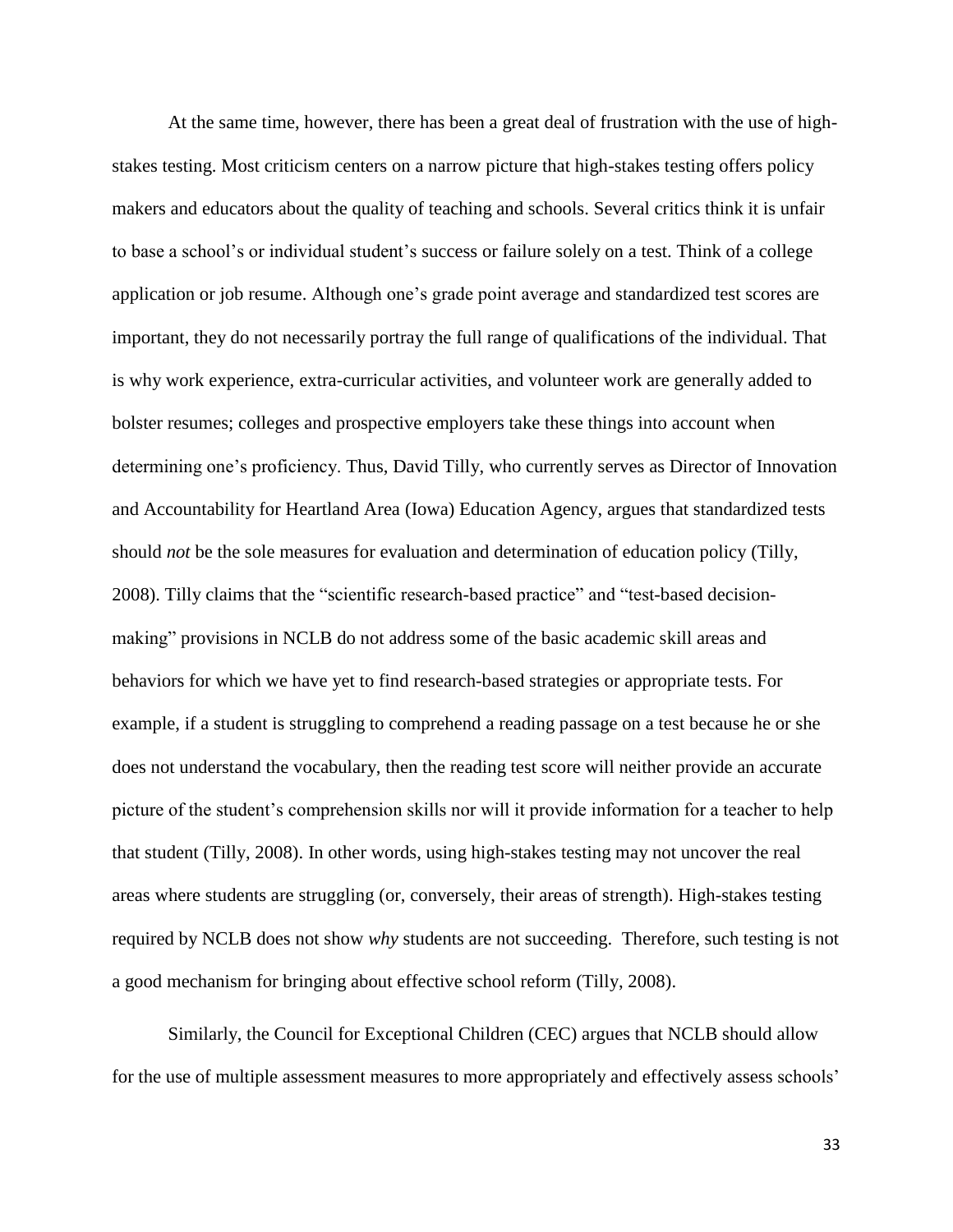performances. While high-stakes testing data can highlight performance areas in which the majority of students are progressing or struggling, they are not good for monitoring growth (or lack of growth) among students. Assessing student growth on a frequent basis would ensure that students who are not making progress do not get overlooked and can receive help before they "fail" on a high-stakes test (CEC, 2007).

### *Performance Requirements of Targeted Sub-Groups of Learners*

Yet another controversial aspect of the implementation of NCLB relates to the performance requirements for sub-groups of students. NCLB requires states to report test results by certain sub-groups, including economically disadvantaged students, students with disabilities, students with limited English proficiency (LEP), and students within different racial-ethnic groups. Each subgroup must meet the AYP expectations. If one sub-group does not meet AYP then the entire school fails. When schools fail to make AYP, it is often because of students in two particular sub-groups, specifically students with disabilities and students with LEP. The failure of students in these sub-groups to make AYP occurs because they are expected to maintain the same proficiency levels as their general education and English-speaking peers. As such, CEC believes that the rules governing these sub-groups should be less strict (CEC, 2011). Having all student sub-groups achieve 100% proficiency by 2014 will be extremely difficult and expensive, if not impossible, and sets schools up for certain failure.

A related problem with the NCLB requirement concerning sub-groups is reflected in certain scenarios that could result in misleading and damaging results. For example, there is a provision in NCLB that requires 95% of a sub-group to be tested (Fusarelli, 2004). If participation within a sub-group is less than 95%, irrespective of test performance, the school is listed as failing and must face consequences for not meeting AYP. A problem occurs when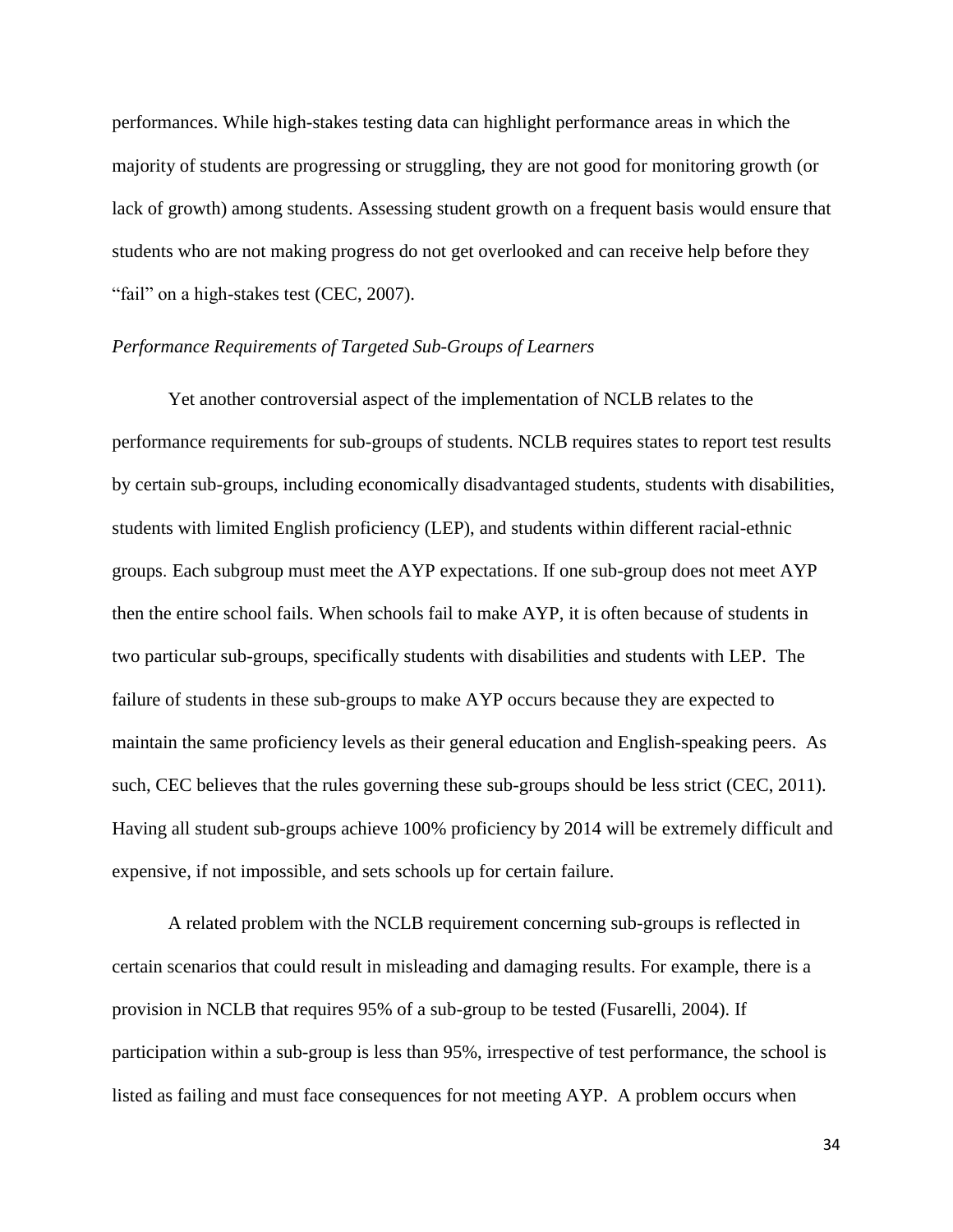several students within one sub-group are absent from school for testing. Because these students are missing, this could result in an entire school being listed as failing (CEC, 2007). Similarly, many students fall into more than one sub-group (e.g., an African American student with a learning disability), which may lead to deliberate over-counting or under-counting of the number of students. This potential for miscounting is criticized by several who see the sub-group requirement as an unfair flaw in the process by which NCLB is carried out.

## *Ineffectiveness of Single Restructuring Options*

Some researchers question whether the negative sanctions imposed on schools that fail to meet AYP are the best way to approach educational reform. Specifically, NCLB requires schools to select one of five options if they fail to make AYP for six consecutive years: (a) replace most of the school staff; (b) become a charter school; (c) turn the school over to the state; (d) contract with an outside organization to operate the school; or (e) undertake other major restructuring of the school's governance. Most schools pick the option of undergoing "any other major restructuring." Jack Jennings, President of the Center on Education Policy, and his colleagues conducted research across 42 schools (in five states) which had fallen short of AYP for six or more years. The purpose of their study was to determine whether any one of the five NCLB restructuring options was statistically more effective than the others (Jennings et al., 2009). These researchers found that no single reform option led to success. While a combination of reforms tended to be the most successful at promoting increased academic performance, single restructuring reforms seemed to be least effective (Jennings et al., 2009). As such, Jennings and his colleagues argue that one problem with the implementation process for NCLB is that it does not adequately address educational reform for the most needy, under-performing schools (about 10% of all public schools). Instead of forcing schools to undergo a single reform, Jennings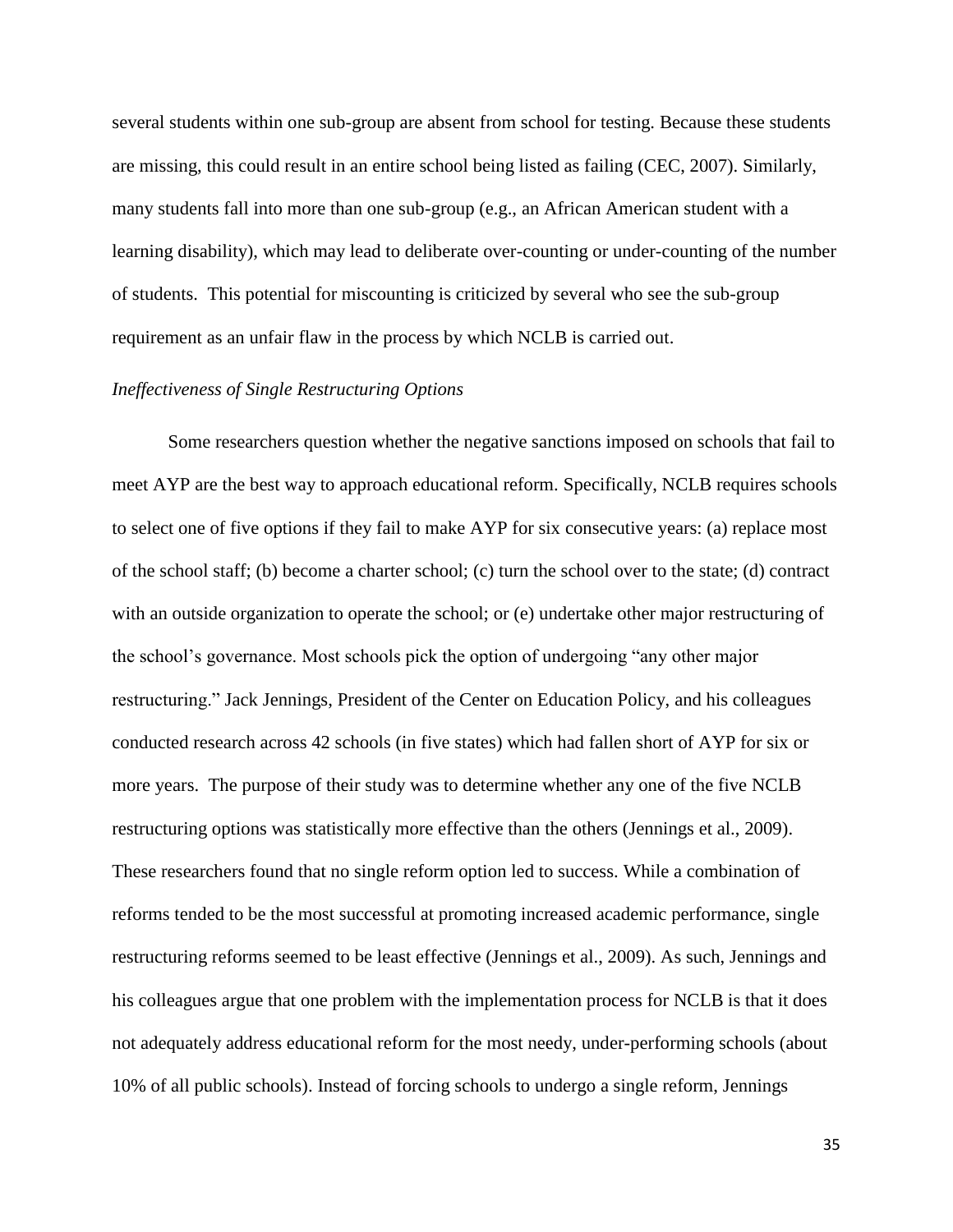believes it would be more effective if NCLB allowed schools to pursue a combination of restructuring reform initiatives to be more successful at creating improved academic performance in schools (Jennings et al., 2009).

# *Inadequate Funding*

While the majority of criticism of NCLB implementation focuses on high-stakes testing and accountability, there are two additional areas of some debate. First, there is concern over the inadequacy of funding as part of NCLB. The legislation was aimed at increasing federal funding for education; however, some make the argument that a loss of funding has actually occurred for some schools. Schools spend money to adhere to the requirements of NCLB (such as an increase in testing), and the reform expenses for low-performing schools usually exceed federal funding from NCLB (Haney, 2006). Furthermore, with federal funding of education at only 8% of the total financial pie, states bear a lot of the burden for funding education and complying with NCLB mandates. Moreover, some school districts may become involved in expensive lawsuits seeking to be exempt from NCLB requirements (Rudalevige, 2005). With the strict implementation policies of NCLB, funding is an issue for many states. When schools cannot afford the necessary reforms, they face both punishments from the NCLB legislation and expenses from lawsuits.

## *Intentional Grade Retention*

The second area of some debate concerning the implementation process of NCLB relates to the deliberate "flunking" of students in some schools. NCLB relies solely on test performance at targeted grade levels to make judgments about proficiency and AYP. A study which looked at academic performance in the state of Florida, however, uncovered a problem with this aspect of NCLB. Florida showed significant improvement in NAEP and state standardized scores. From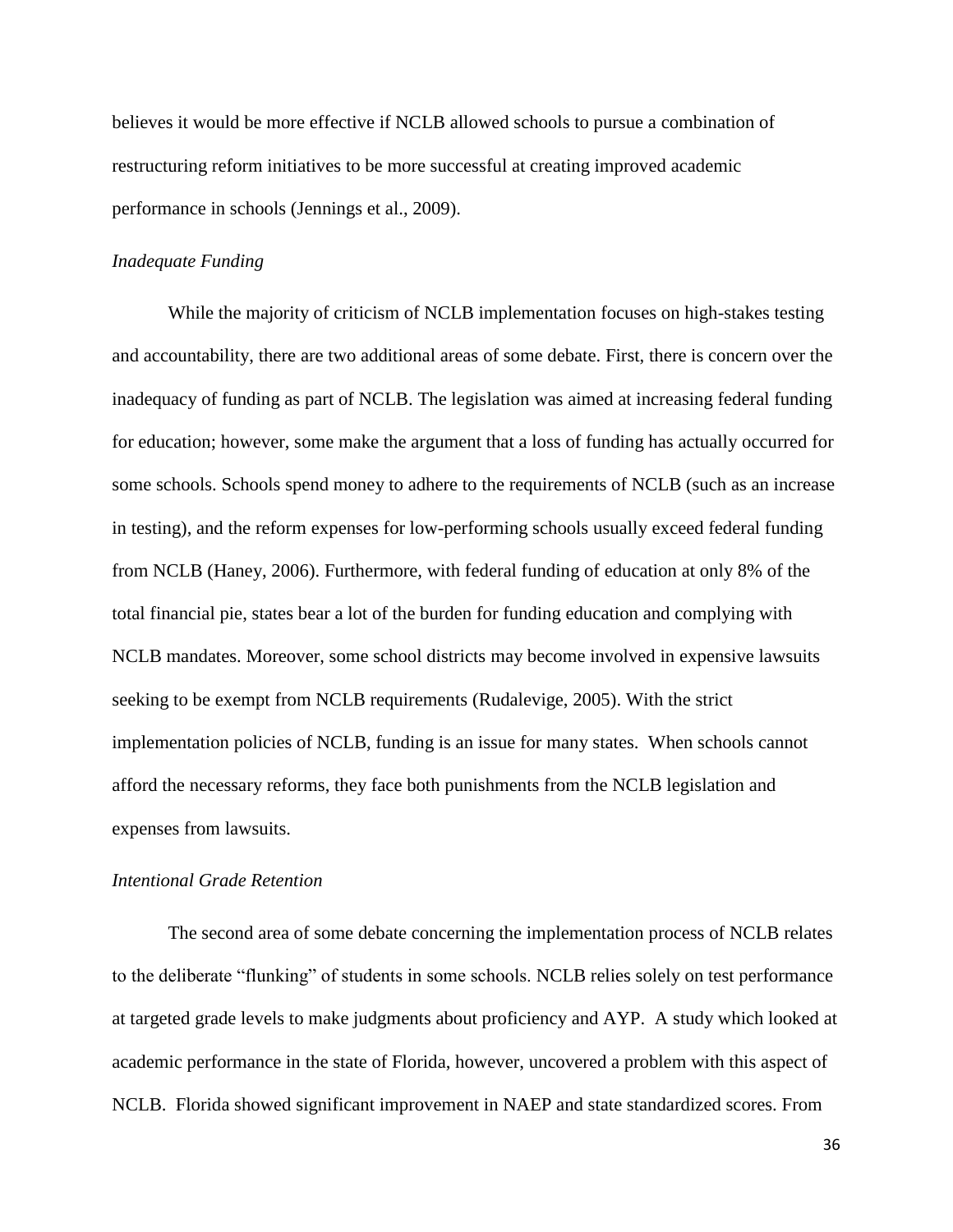2001-2005 there was a five-point increase on the Grade 4 standardized tests. There was also a ten-point increase in test scores for African American students (Haney, 2006). While these results look promising, further analysis uncovered a troubling trend. Looking at graduation rates from 2001-2005, researchers found a sudden change between Grades 3 and 4 (keeping in mind that Grade 4 is when students are tested for NCLB). Specifically, between Grades 3 and 4, there was a higher rate of grade retention. Furthermore, there was evidence of disproportionality in retention, with 15-20% of Hispanics and African Americans being held back compared to only 5% of Caucasians (Haney, 2006). So why is this such a troubling finding? It would suggest that schools are purposely flunking students in years just prior to the grades for required NCLB testing in order to keep test scores high. While there is not a provision in NCLB that requires students to be retained if they are not prepared for test taking, this is a side effect in the implementation of NCLB because of loose regulations combined with strict reform policies based on standardized test scores (Ryan, 2004).

*No Child Left Behind* has been subject to much criticism regarding the manner in which it is carried out and applied to states. While it is important to realize that public policy often encounters unintentional side-effects and that it is hard to draft a piece of legislation that has no flaws, several people have criticized the implementation process of NCLB. The foregoing evaluation of the implementation process of NCLB underscores the notion that any reauthorization (indeed, any future education reform) may require changes in the way the legislation is carried out in order to better align the implementation of NCLB with its intended goals.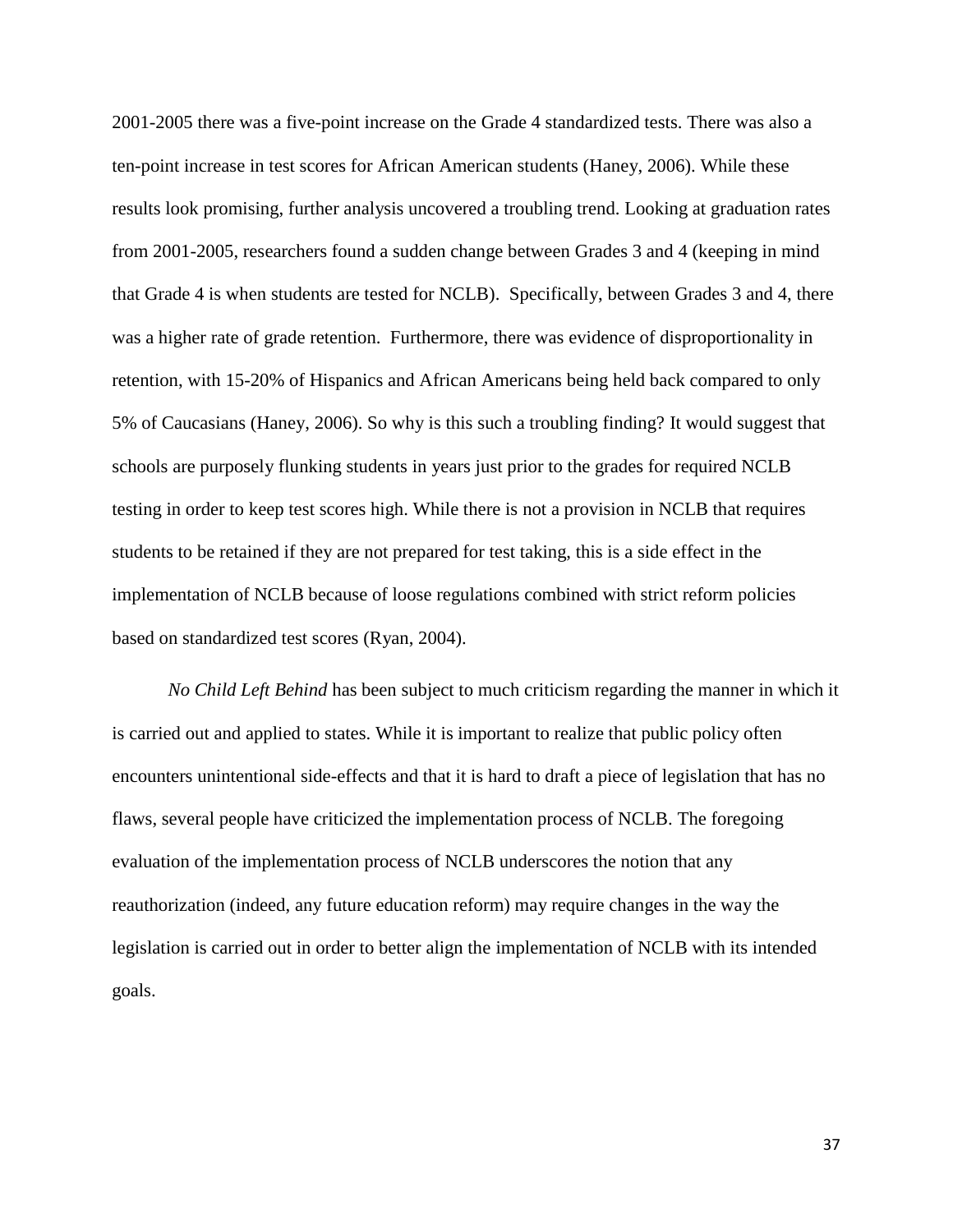#### **Evaluation of Outcomes**

As is the case in any piece of legislation, lawmakers work together to address an issue and formulate policy that will promote success and contribute to a beneficial outcome. *No Child*  Left Behind is not any different; it is aimed at strengthening education and student outcomes in the United States. Similar to other pieces of legislation, however, it has been hard to accurately predict the outcomes of NCLB. As one would expect, there is extensive debate over whether NCLB has had an overall positive versus negative impact. With that said, it is safe to say that NCLB has met with mixed reviews.

#### *Positive Outcomes of No Child Left Behind*

The goals of NCLB are focused predominantly on increasing student achievement. Whereas the initial goals of NCLB have been achieved to a certain degree, other unintended or unspecified outcomes have resulted as well. Looking at test score data, there is evidence of an upward trend. One study found an average increase of 5 points on the math NAEP test among  $4<sup>th</sup>$ graders and an average increase of 8 points among  $8<sup>th</sup>$  graders between the years of 2001 and 2009 (Dee & Jacob, 2010). There is also evidence that the presence of AYP has actually led to improved academic achievement. Research has found that AYP has had a positive impact on mathematics achievement, particularly in lower-performing schools. Furthermore, data on reading show signs for optimism. The same study that observed an increase NAEP math scores also found a similar increase in the NAEP reading test scores. There was an increase of 4 points among  $4<sup>th</sup>$  graders and an average increase of around 2 points among  $8<sup>th</sup>$  graders on the reading portion of the NAEP (Dee & Jacob, 2010). A specific example of this improvement can be seen in the case of Stanton Elementary School in Philadelphia. In 2003 less than 2 in 10 children met reading standards; in 2005, about 7 in 10 met the same reading standards (Toppo, 2007).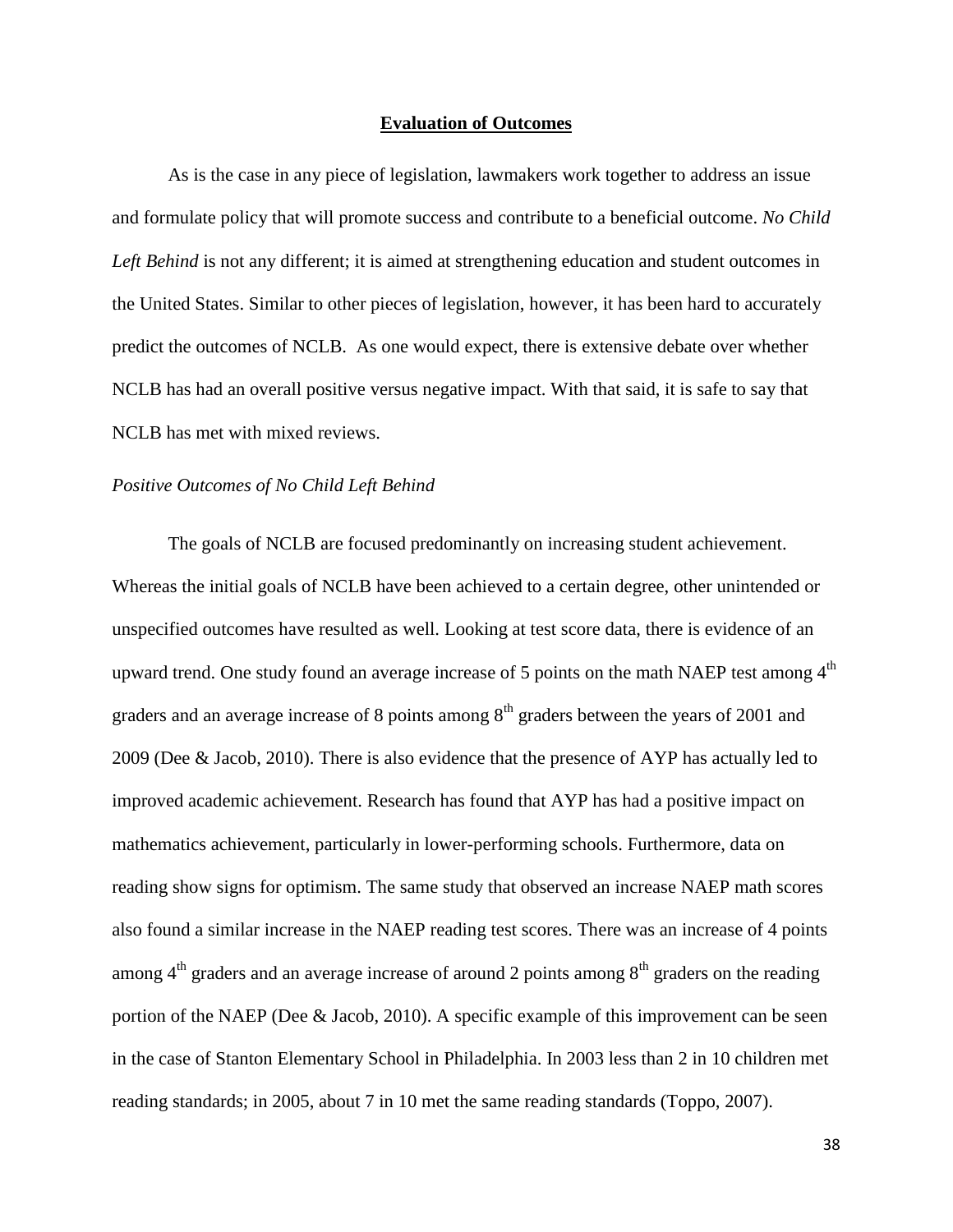Another area of improvement is the much talked about achievement gap. Nearly 75% of schools and school districts have shown rising test scores and slightly narrowing (or, at least, not widening) achievement gaps as of 2006. Jack Jennings and his colleagues believe this recent trend is a promising sign of closing the achievement gap (Jennings & Rentner, 2006). Furthermore, there is a greater focus on struggling students who often are the ones who are overlooked and "left behind." As explained earlier, NCLB requires schools to report test scores by sub-groups. This allows greater attention and support to be directed toward minority groups as they need to perform well in order for a school to do well. Another example of a positive impact on minority children can be seen by looking at children in Philadelphia who are now 50% more likely to attend preschool than before the law (Toppo, 2007). One study found a marked decrease in the achievement gap. Specifically, the percentage of African American students passing statewide exams rose 31% and Hispanics saw a rise of 29% of students passing these exams compared to an 18% increase for Caucasian students (Fusarelli, 2004). These statistics suggest that NCLB is successful in bringing attention to the learners who may be at highest risk of not succeeding academically. To be identified as being successful, schools need these students to perform well academically. The statistics presented here demonstrate that the goal of helping low-performing sub-groups is being met.

Some other positive impacts include the increase in funding, positive teacher reviews, and successful school reform. NCLB has led to an increase in funding of about \$740 per student. Since its passage, NCLB has increased federal funding from 17 billion dollars to around 25 billion dollars in 2006 (Department of Education, 2007). There has been an overall 60% increase in federal funding since the passage of the law. The average amount of money spent on a student by local, state, and federal tax dollars is now more than \$7,000 (Rudalevige, 2005).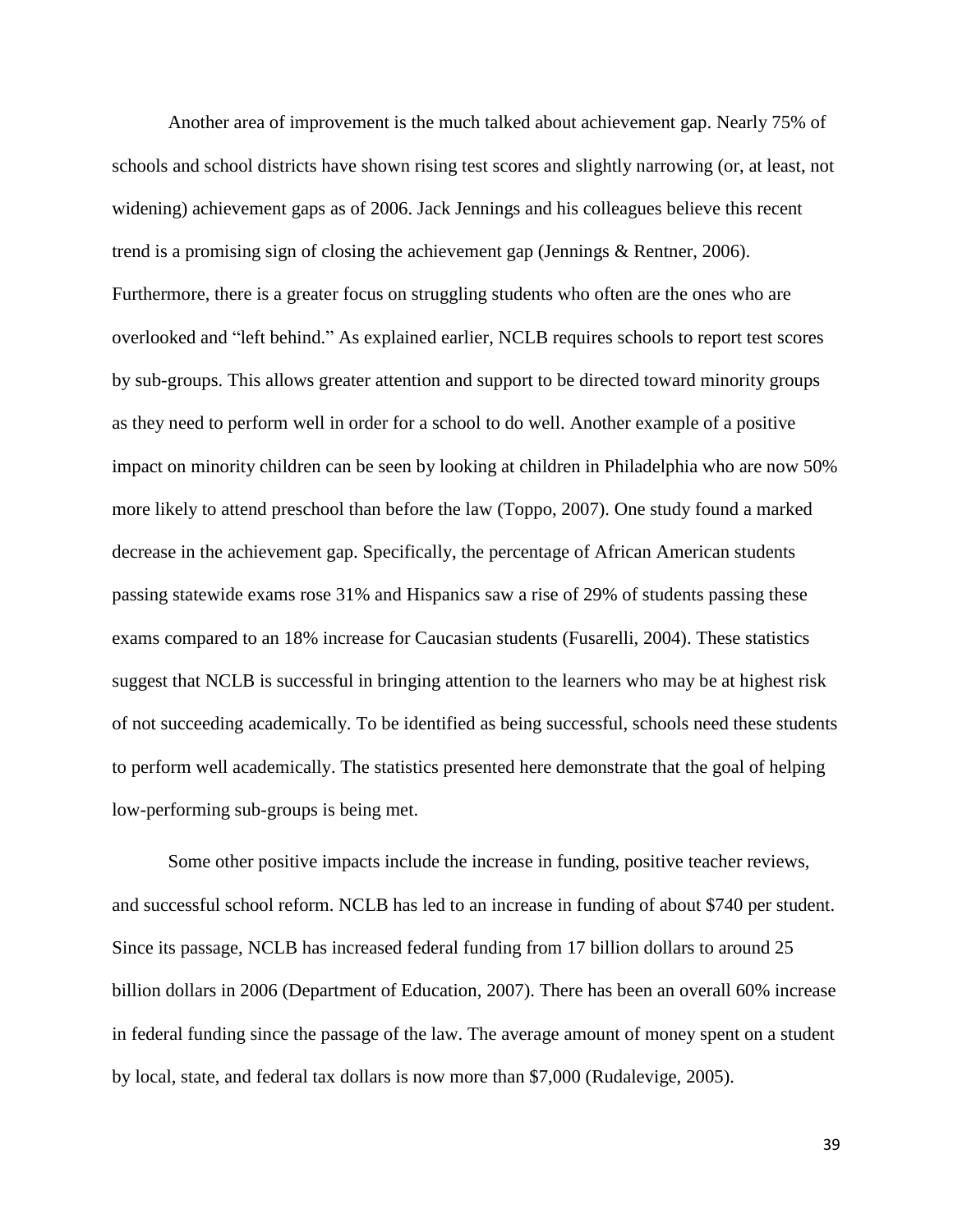NCLB has contributed to some unintended outcomes as well. One such outcome is the positive reaction, in certain areas, from teachers. Although teachers have expressed mixed opinions over the legislation, there are some consistent areas in which most teachers agree the law has been effective. In a 2007 online study, teachers considered to be "highly accomplished" were asked to rate NCLB. These teachers reported that the law did a good job helping to focus on core curriculum and core academic skills; it also helped to promote higher expectations for all students (Brint & Guiggino, 2010). Furthermore, a large number of teachers found that NCLB was successful at encouraging planning and organization for classes and had a positive impact on teachers' confidence in their students (Brint & Guiggino, 2010).

Finally, research has documented increased attention in schools to the core academic areas. Overall, there has been more time spent teaching math and reading. In fact, 60% of districts require a specific amount of time for reading in elementary schools. Also, schools are directing greater attention to the alignment of their curriculum and instruction with academic standards, and they are analyzing test scores much more rigorously (Jennings & Rentner, 2006).

# *Negative Outcomes of No Child left Behind*

Despite positive outcomes of NCLB that have been highlighted by impressive statistical data, there are also negative outcomes. First, the reliance on high-stakes testing along with strict penalties puts a tremendous amount of pressure on schools to find ways to prepare students to pass tests, and sometimes this can have negative effects. For example, schools that fail to reach AYP for two consecutive years must allow students the option of transferring to a betterperforming school. The problem is that this essentially allows for a "brain drain" within a school district where struggling schools will continue to be challenged if they lose their high-performing students to schools that are already successful (Fusarelli, 2004). Furthermore, research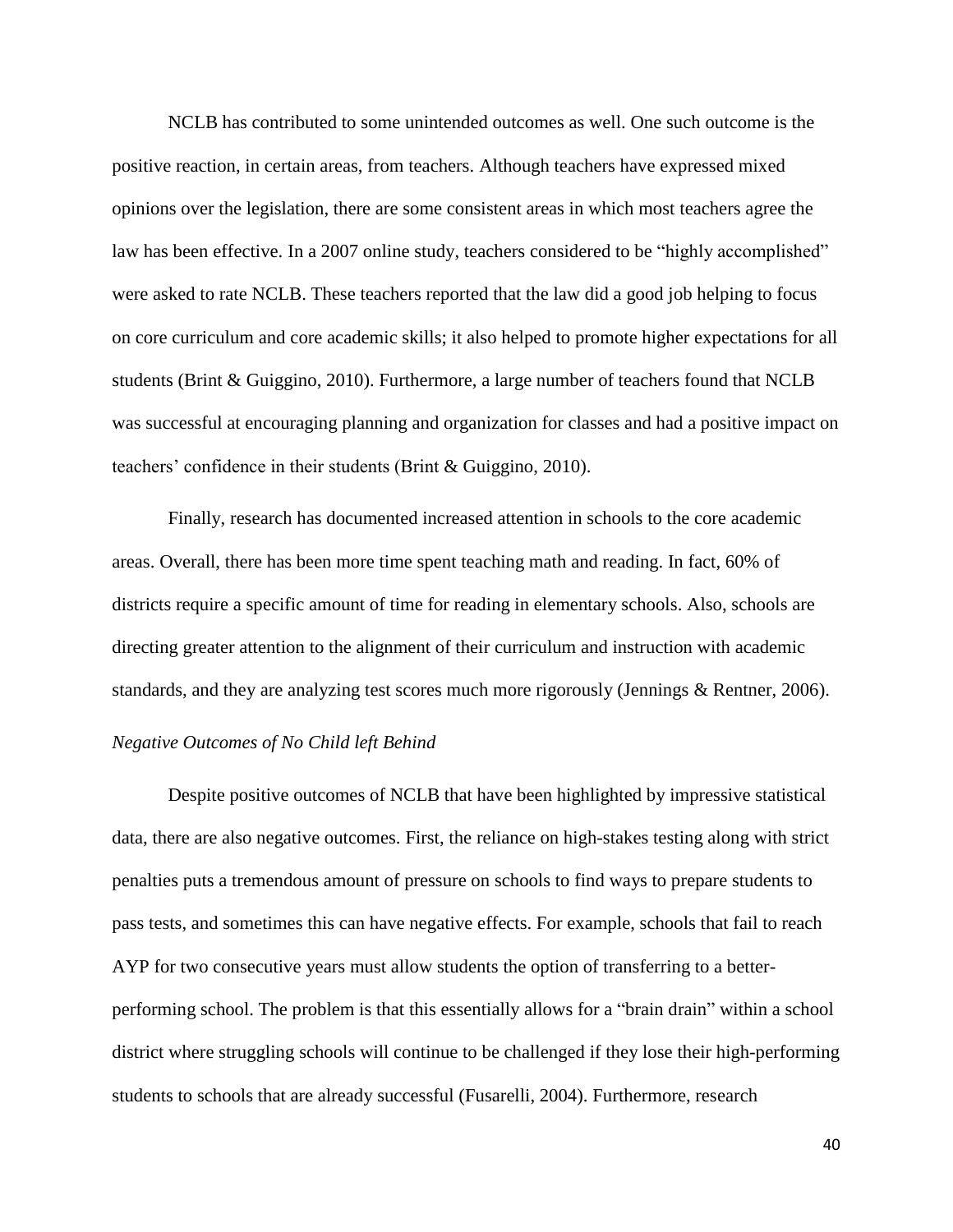documents an increase in time spent on reading and math which, in turn, decreases time spent on other subjects. In times of budgetary crisis, the subjects that are not tested - such as sports, music, and foreign language - can face cuts (Israel, 2011). Moreover, because a school's performance is based solely on standardized tests, there has been a rise in "teaching-to-the-test" which may minimize a focus on creative thinking and the use of non-traditional teaching approaches in favor of a narrow, skill-focused instructional method driven by teaching students to perform well on a test. Many educators argue that NCLB has had a negative impact on teaching standards as it has lost its focus on nurturing children's creativity, critical thinking, and problem-solving.

Teacher reactions confirm that the focus of their teaching has been impacted in negative ways by NCLB. Teachers surveyed in the 2007 online survey (mentioned earlier) voiced criticisms about NCLB's impact on individualized student learning, decreased creativity, weakened relationships between teachers and students, and lack of understanding and respect for teachers. Teachers reported that the emphasis NCLB places on individualized teaching and learning is not cost-effective because they are forced to divert some of their teaching away from the group to focus on the individual needs of children. This actually leads to less time spent teaching because the teacher feels obligated to address the needs of each child. Furthermore, teachers noted an overall decline in student's creativity because their teaching focuses on testpreparation rather promoting critical thinking. Also, teachers experienced a weaker interpersonal relationship between themselves and their students as they spent more time on test preparation and less time on getting to know students personally. Finally, teachers reported feeling a decline in respect and understanding for their profession with the passage of NCLB. They indicated that, as a result of NCLB, teaching was reduced to "bland" drill-based, test-preparation teaching,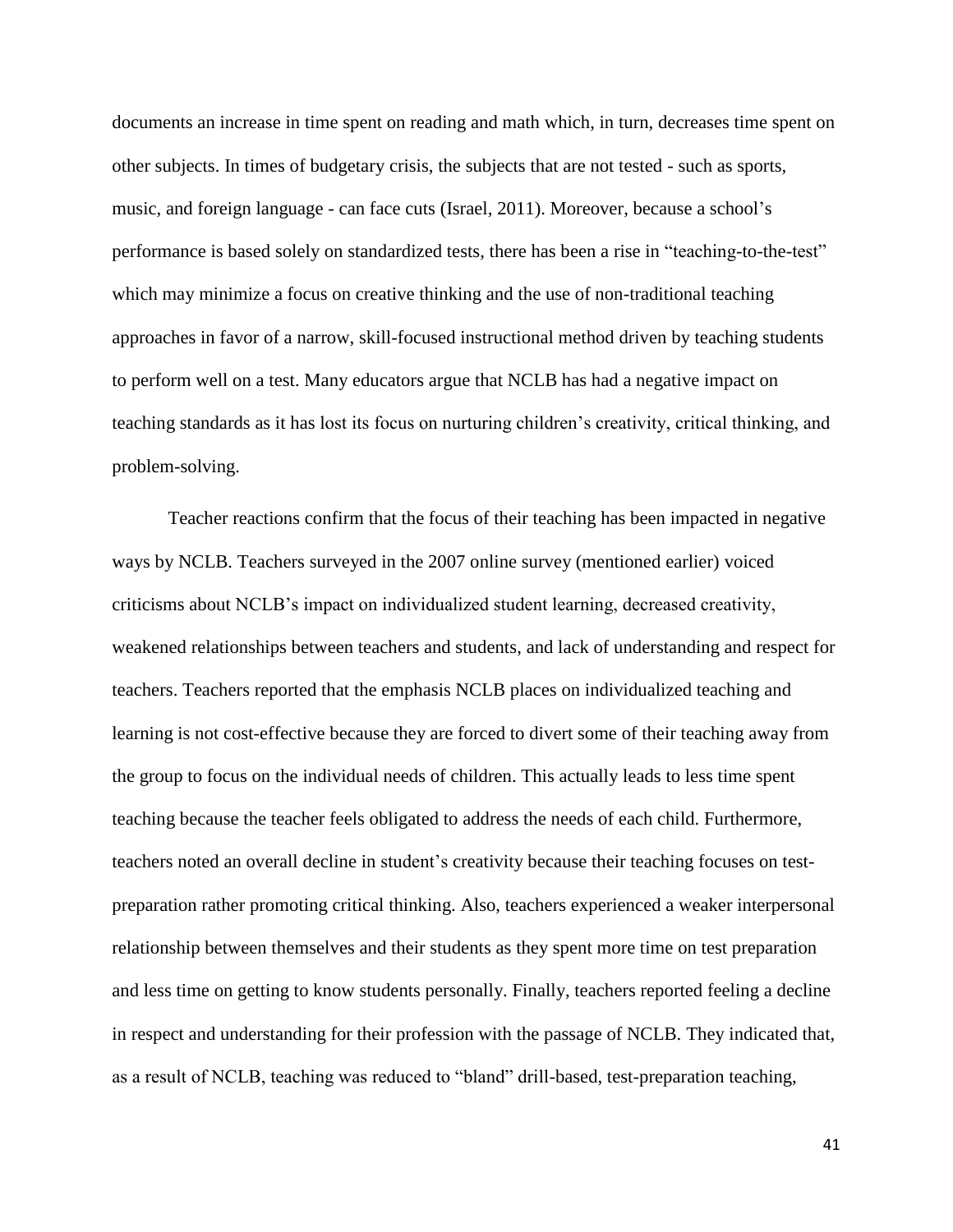leading to a lack of respect and appreciation for the teaching profession (Brint & Guiggino, 2010).

A decade after being enacted into law, NCLB has shown both promising and negative results, leading to a mixed and inconclusive evaluation of the overall impact of the legislation. In general, the positive student performance outcomes resulting from NCLB are offset by the negative outcomes with respect to school funding and loss of innovative teaching. Similar to the debate concerning other aspects of NCLB, it cannot be unequivocally stated that NCLB has had only a negative or only a positive impact on education.

#### **Discussion**

## *What is the State Of Debate Over No Child Left Behind and Education Policy?*

This paper set out to critically analyze the debate over education policy by examining *No Child Left Behind.* While it is hard to arrive at one answer to this question, it can be concluded that the status of debate is rather diffused and centers on not one, but many different aspects of NCLB. This paper has examined the debate over the implementation process, objectives, outcomes, and federal versus state control issues as they pertain to *No Child Left Behind* to illustrate just how diffused the debate is. As such, my primary research question can be answered by concluding that the state of debate over *No Child Left Behind* is multi-faceted, encompassing both convergence and disagreement among lawmakers, educators and the general public.

The goal of this paper is to make inferences about the future of education policy based on an analysis of the debate on NCLB. To do this, it is important to discuss more specifically the diffusion of the debate surrounding NCLB. As seen through the foregoing discussion, Americans have mixed views on NCLB. A recent Gallup poll further confirms this. In 2009, a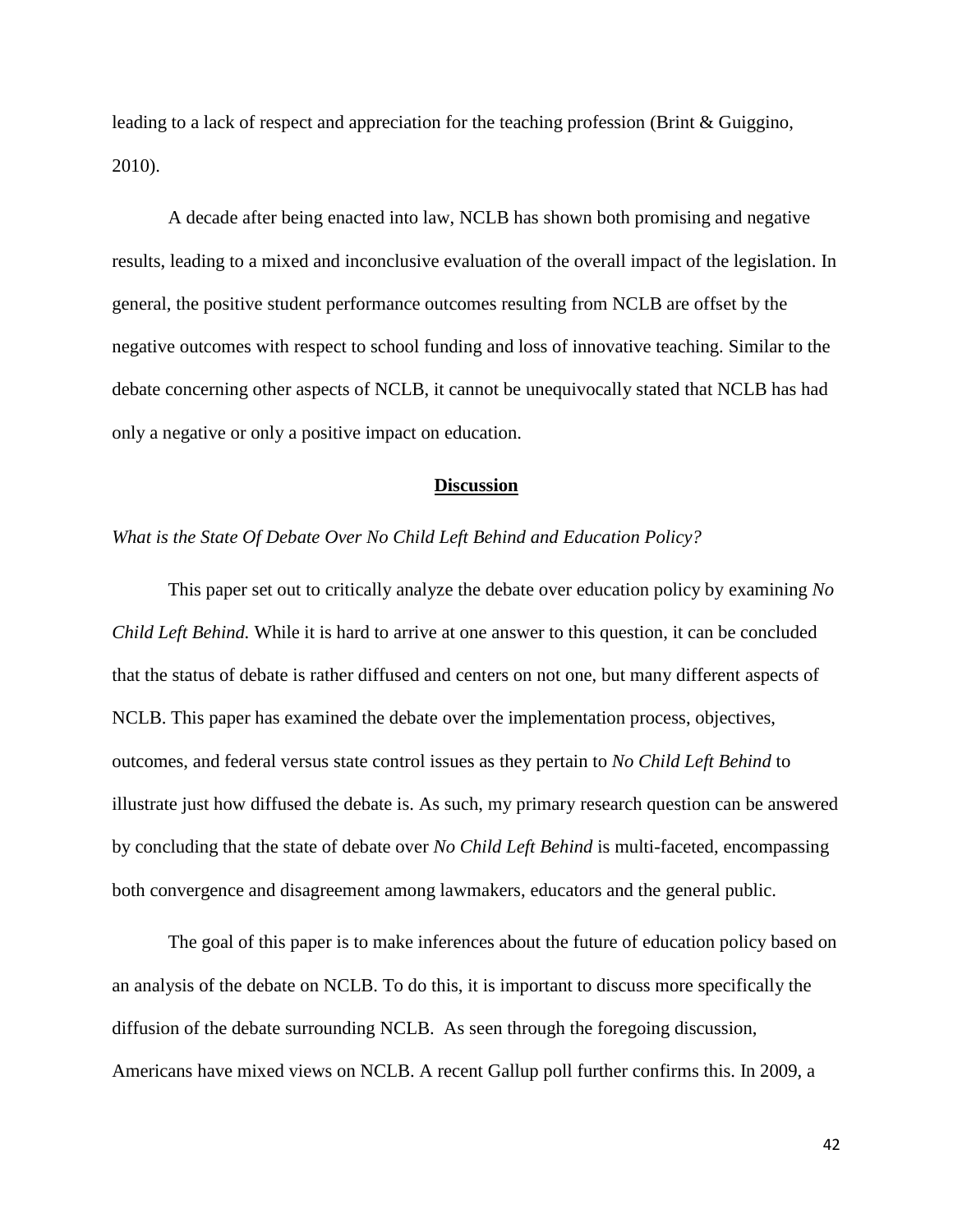survey found that 20% of respondents thought NCLB made public education better, 45% thought it did not make a difference, and 30% thought it made education worse (Newport, 2009). Interestingly, these numbers have fluctuated throughout the years since the passage of NCLB. In 2005, for example, the percentage of Americans who held favorable views on NCLB was virtually the same as the percentage who held unfavorable views (Lyons, 2005). Over time, there has been an increase in those holding unfavorable views and a decrease in those holding favorable views. While it is clear that Americans stand somewhat divided in their views on NCLB, there is a wide range of opinions on specific issues.

## *Discussion: What Divides Us?*

There is clearly an ideological divide underlying the diverse opinions about NCLB, but it is not necessarily Republicans against Democrats on every single issue. It is important to remember that the legislation was passed with overwhelming bi-partisan support from both Democrats and Republicans. In looking at attitudes and opinions about NCLB, it is evident that that party affiliation does not play as significant a role as one might predict. In fact, according to a 2009 Gallup Poll survey, 40% of *both* Republicans and Democrats believe that NCLB has had only minimal impact on education. Similarly, a comparable percentage of *both* Republicans (26%) and Democrats (22%) think that NCLB has had a positive impact on education (Newport, 2009). Yet another Gallup Poll suggests that both parties agree funding for education should *not* be cut; only 35% of Republicans and 31% of Democrats support cutting education spending (Newport & Saad, 2011). Looking at this broader picture of party affiliation and its relation to opinion over NCLB and education, there is greater consensus than might be expected. This is not to say, however, that political ideology does not divide us; it does to a certain degree, but in more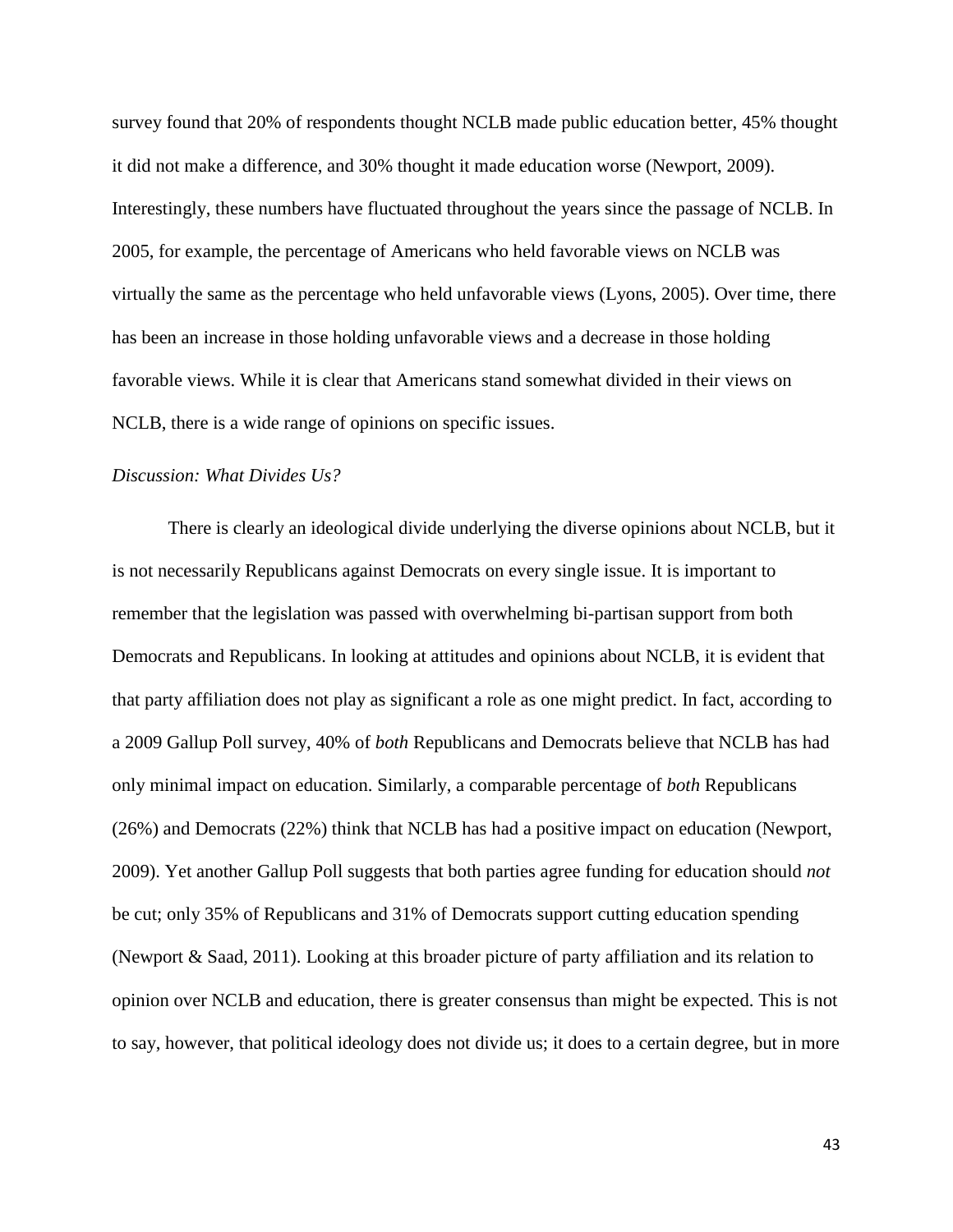narrowly focused aspects of education policy. At the same time, perhaps party identification is *not* the sole factor that divides us in education policy.

## *Discussion: Ideological Differences*

While not being the single determinant of one's views on education policy, ideological differences have contributed to the diffusion of the debate over *No Child Left Behind*. This is most readily observed in the debate of federalism versus state control of education. Democrats approved NCLB, in large part, because of its plan for increasing education spending. Simply put, Democratic lawmakers are in favor of increasing, or at least maintaining, federal involvement in education. For example, the Health, Education, Labor, and Pension (HELP) Committee Chair, Senator Tom Harkin (D-IA), has pushed for education legislation that maintains federal involvement in education (Dillion, 2011a). The Republicans, however, support less federal involvement. Certainly 2012 GOP presidential hopefuls have made their views very clear: eliminate the Department of Education and curb federal involvement in education. Although this fundamental ideological divide regarding the role of the federal government in education is not specifically directed toward NCLB, it may be difficult to overcome to move policymakers toward agreement on future education reform.

While the debate over federal versus local control may not necessarily be completely split along party lines, the ideological conflict stands as a wedge between lawmakers. Both sides have valid points; both sides have a fair amount of support. Certainly local control would save federal tax dollars and would allow states to control their own education system to meet their own needs. On the other hand, education (albeit not an explicit constitutional right) can be construed as a national issue in that an uneducated public contributes to national social and economic problems. Furthermore, federal involvement has enabled funding to be directed to critical areas of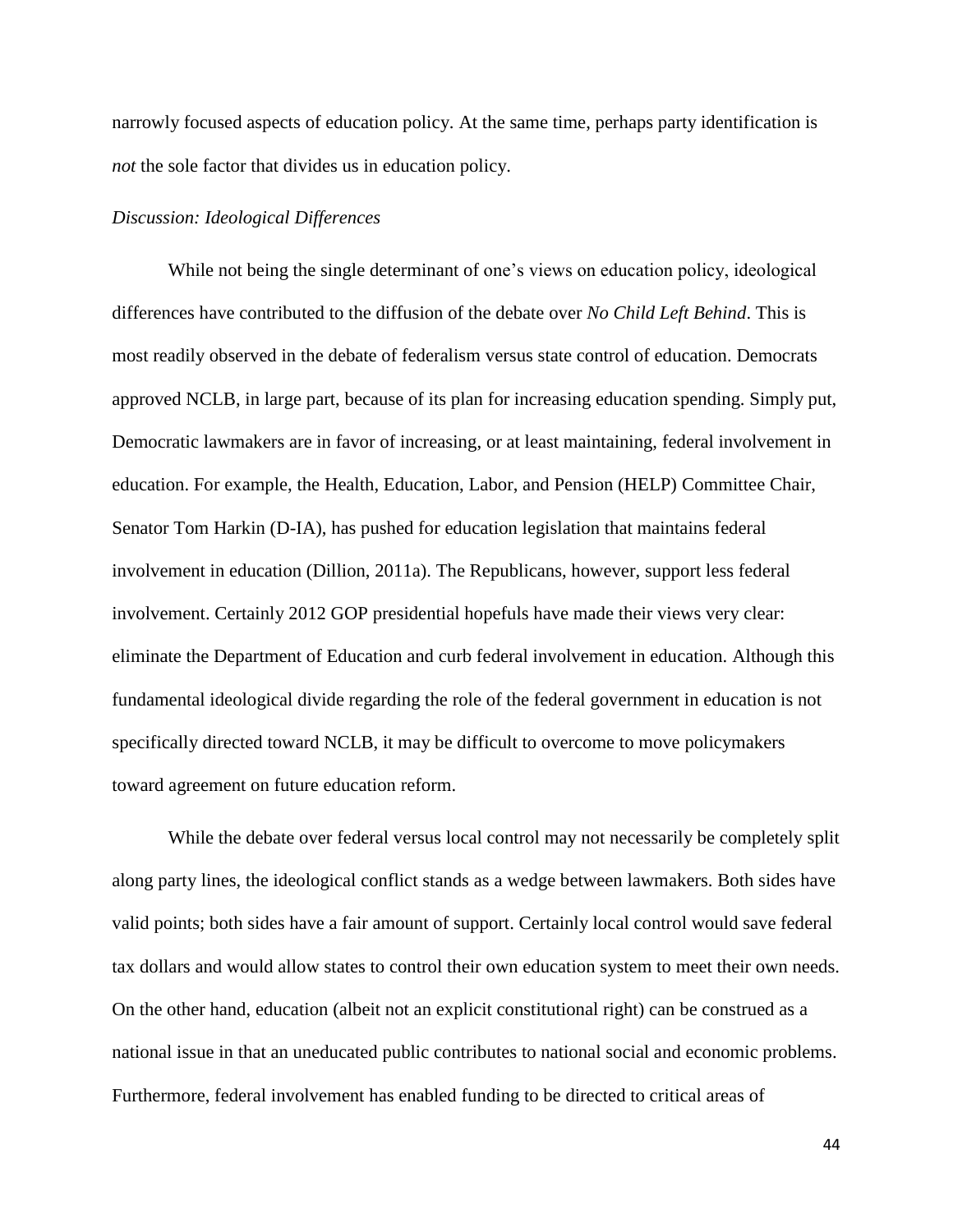education. Head Start is a good example of federal funding helping a specific area of education, i.e., early intervention for economically-disadvantaged young children. Although the issue of federal control continues to divide policymakers, it may be possible to achieve unity with some compromise from both sides. In his proposed reauthorized version of ESEA, for example, Senator Harkin supports conceding some amount of federal control of education to state control. Finding an appropriate balance of federal and state involvement will be the key in drafting successful future education policy recommendations.

# *Discussion: Accountability, Penalties and High-Stakes Testing*

Another source of disagreement and illustration of how the NCLB debate is diffused, rather concentrated on one issue, relates to the concept of accountability. Policymakers and educators struggle to agree on how to make schools accountable and hold students to high standards. Analysis of the conflicting opinions about the implementation process, outcomes, and objectives of NCLB highlight a consistent trend in the nature of the disagreement. Those holding optimistic views towards NCLB tend to be in favor of high-stakes testing and strict penalties for schools that do not meet AYP. Those holding a pessimistic view towards NCLB tend to be frustrated with high-stakes testing and do not see strict penalties as a way of improving education. Given this divergence in opinion, however, several questions remain unanswered. How can schools be held accountable without being strict? How is it possible to guarantee that "no child is left behind" without using test data to determine which students are failing and require extra support? On the other hand, should a school's performance be based on the test scores of students who are unmotivated and not engaged in learning? Is it fair to punish schools that are already struggling with high-risk student populations and limited resources by forcing them to become even more financially burdened? Essentially, policymakers find themselves in a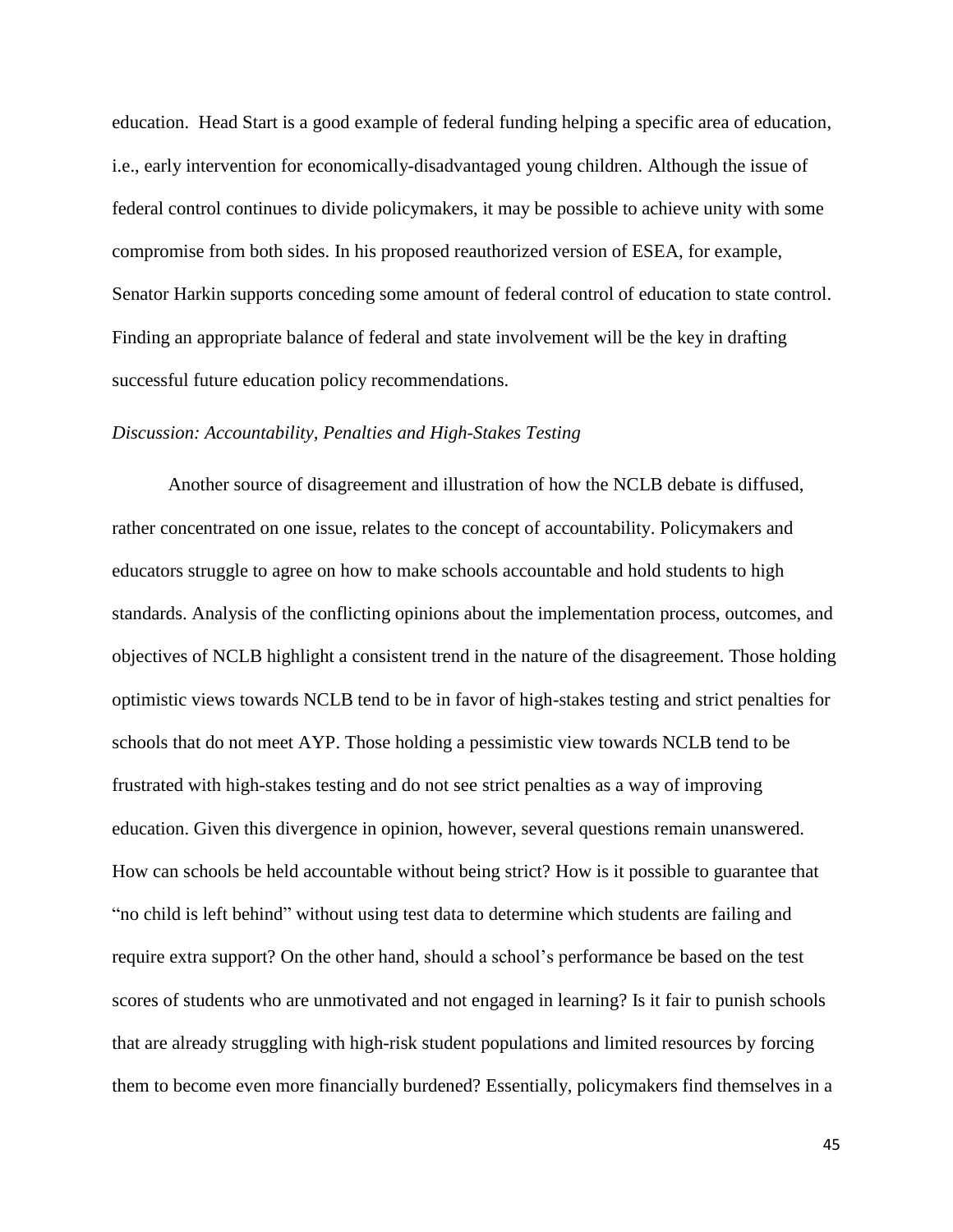"Catch 22" with two conflicting yet equally compelling perspectives which make it difficult to achieve compromise.

As discussed previously, part of the problem with accountability is that states have variable proficiency standards that make it hard to equitably and reliably evaluate every state. One of the reasons NCLB received strong bi-partisan support is that it required the use of scientific data on which to base education reform. This may have driven states to lower their proficiency ratings to avoid negative sanctions. Furthermore, there has been a growing concern over how to both demonstrate and ensure accountability. On one hand, the federal government would be ill-advised to initiate a national curriculum and national standards; on the other hand, however, it is important to work with states to maintain ambitious, but achievable standards. So, how is it possible for the federal government to support states to set higher standards and ensure accountability? There is no definitive answer to this question; however, it is one that will need to be considered for a future policy recommendations. Recently, Secretary of Education, Arne Duncan, took an important step towards working with states to create more accountable and respectable standards by overriding the strict provision in NCLB that requires 100% proficiency by 2014 (Dillon, 2011b). Secretary Duncan's hope is to find a way to push states to adopt higher proficiency standards to take a positive step towards increasing student performance.

A second point of debate in relation to accountability concerns the use of high-stakes testing to measure a school's or individual teacher's performance. Certainly one can argue that basing a school's performance on a standardized test is not ideal; however, few alternative, feasible, and financially efficient options have been offered. The Council for Exceptional Children (CEC) has worked to lobby Congress to take a different approach to measuring a school's performance. Members of CEC have pushed for growth models for determining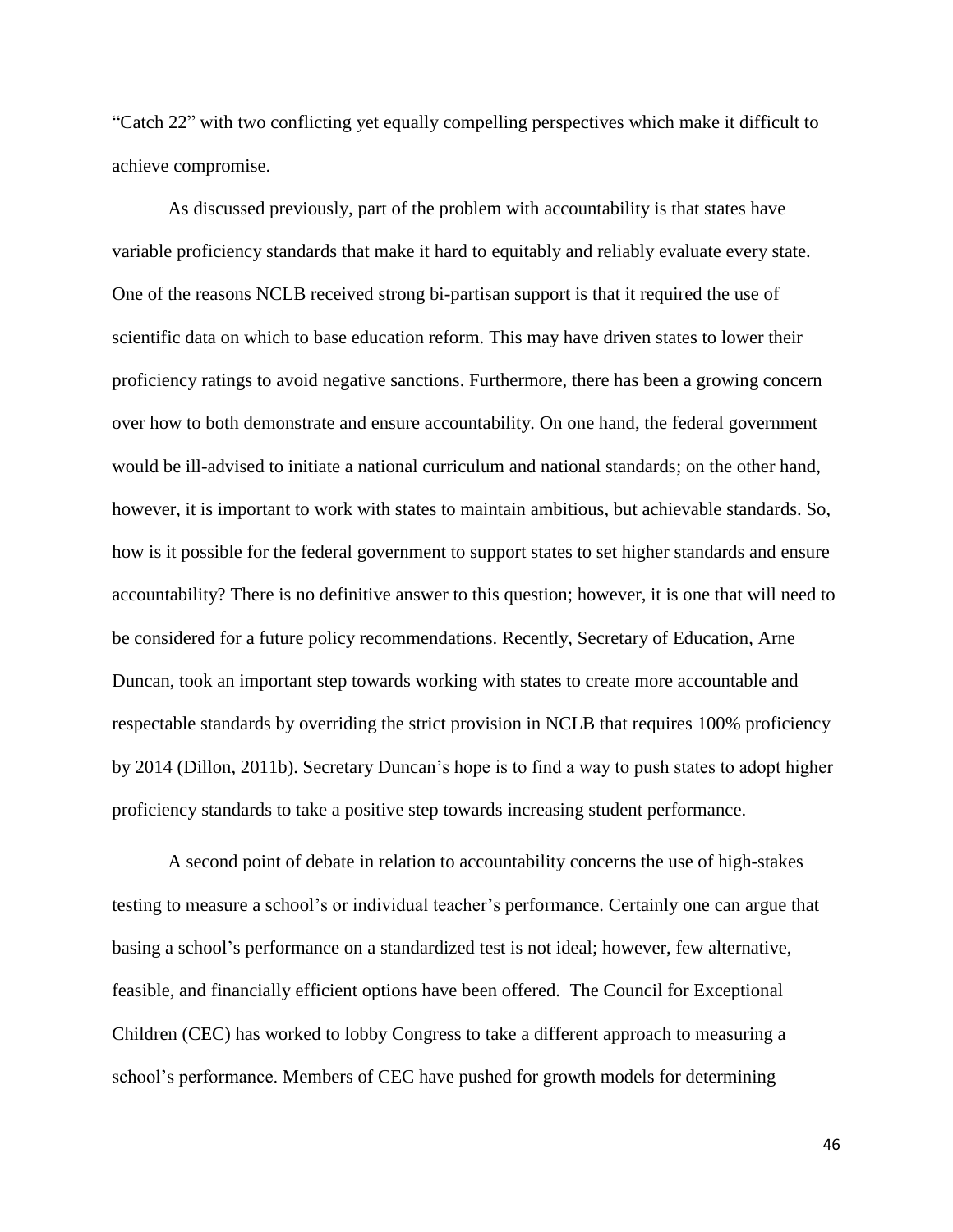accountability. A growth model shows students' score changes over time and focuses on the change (growth) itself, rather than on level of proficiency, as an index of accountability. The National Association of School Psychologists (NASP) has lobbied for similar measures. NASP has called for a reauthorization that maintains high standards while expanding the means of measuring school performance (Gorin, 2010). The National Education Association (NEA) is another organization that is against a "one-size-fits-all," high-stakes testing approach. The NEA disagrees with labeling students as either "proficient" or "non-proficient" on the basis of one test score because it ignores any progress that students make. As such, the NEA has pushed for models that include multiple, differentiated levels of student achievement to capture students' progress (Gordon, 2004). All of these recommendations, however, may prove to be financially and logistically infeasible. Although initially there was strong support of high-stakes testing to ensure accountability, it appears lawmakers and educators have either sided with organizations like NASP and CEC in support of retaining a revised accountability system *or* shifted to a more conservative approach that opposes national accountability because it maintains federal involvement in education. Any future policy recommendations must strive for a compromise between those wishing to expand tests of school performance (thereby increasing federal involvement in education) and those who oppose this idea.

A final issue relating to accountability and high-stakes testing is the presence of strict penalties. The system of sanctions that NCLB set in place for schools that do not achieve AYP has resulted in three divergent viewpoints: those who support strict penalties; those who oppose strict penalties and want lighter penalties; and those who would rather use incentives over penalties. As seen throughout this paper, there is some support for strict penalties because they push schools to educate all children effectively (as shown by data-based academic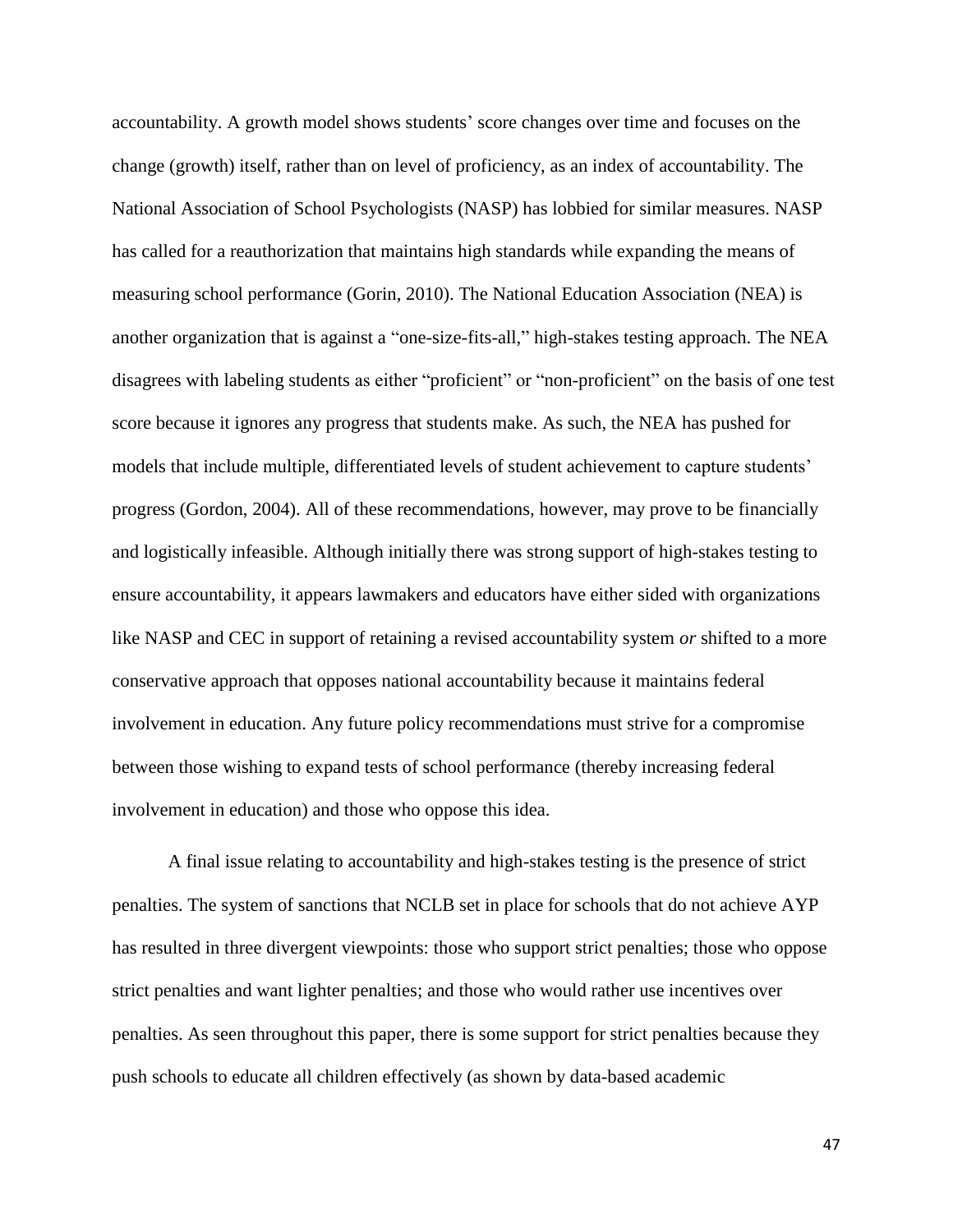improvement). Others, however, have blamed these strict penalties for creating a flaw in the system when states lower their academic proficiency standards to avoid consequences; lower standards undermine the attempts to improve American education. Finally, there is a third contingency that has promoted the use of incentives, rather than negative sanctions. Within the Obama Administration there are education reformers that worked to draft a plan that relies on incentives; this plan is called *Race to the Top*. The Obama team decided to use financial incentives (in the form of grants) to push states to compete with each other in achieving highquality education reform (Hu, 2011). In fact, this program helped lead states to embrace reforms that many educational researchers have been advocating, such as increasing charter schools, taking away the tenure system, and promoting professional development of teachers (Tough, 2011). The *Race to the Top* initiative may signal a new era of incentive-based education reform; however, there will continue to be debate and division on this issue. As such, future policy recommendations will have to incorporate strategies to successfully bridge these critical differences on accountability, high-stakes testing, and the use of penalties if they are to find bipartisan support both on Capitol Hill and within the educational community.

#### *Discussion: An Uneducated Public*

Part of the problem in achieving workable compromises regarding NCLB may be that a large proportion of the public is still uninformed about the law. As recent as two years ago, almost 40% of Americans responded as being "not very familiar" with NCLB (Newport, 2009). While this figure was down from 60% in 2005, it gives rise to a concern that the American public is not well-informed about education policy. The same survey in 2005 found a wide range of views on NCLB. Specifically, 28% of respondents said they had a "very" or "somewhat" favorable opinion of it. Almost identical was the percentage of respondents (27%) indicating a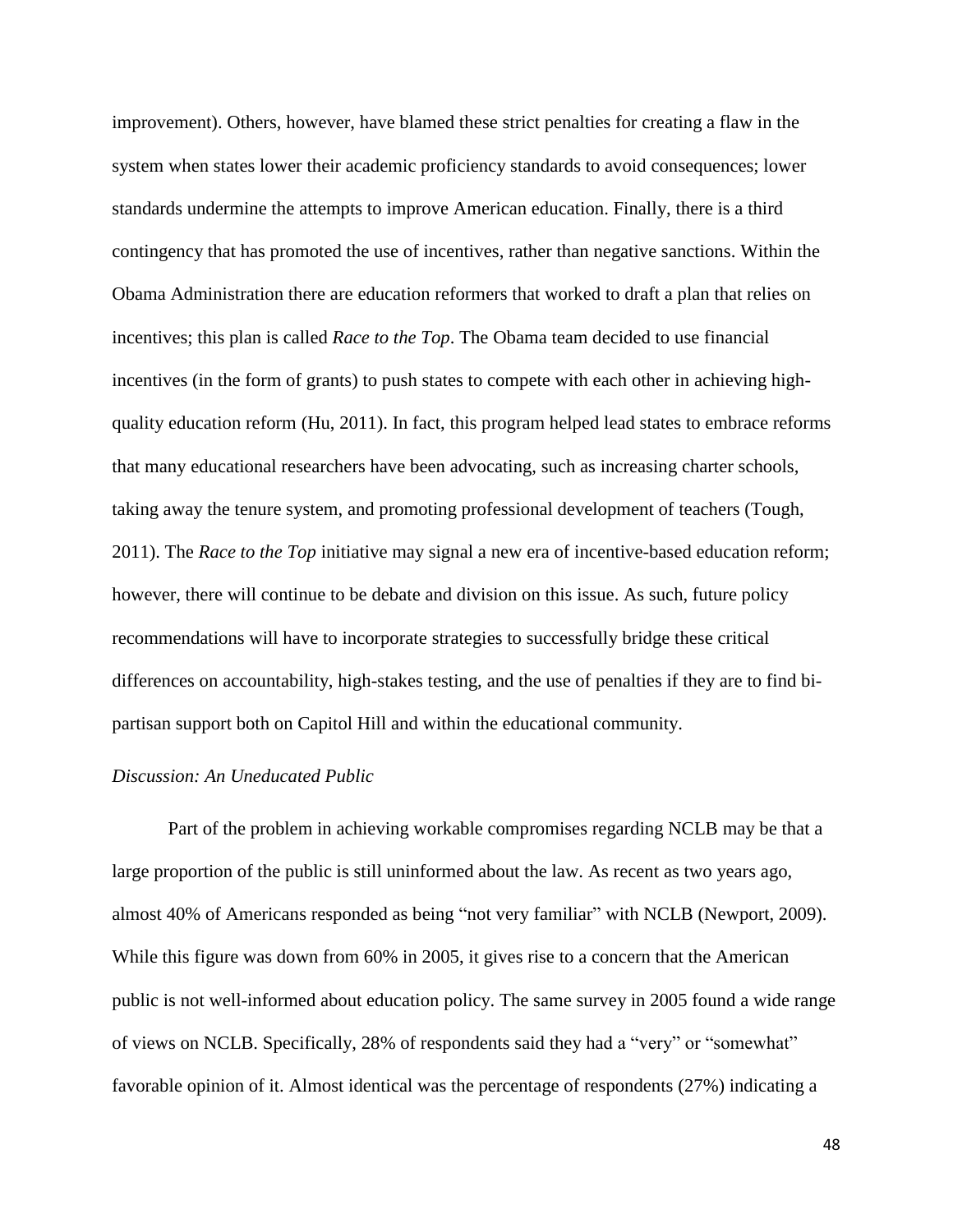"somewhat" or "very" unfavorable opinion of NCLB. The highest percentage (45%) of Americans, however, reported they did not know enough about NCLB to have an opinion one way or another (Lyons, 2005). In 2005, only 38% of Americans surveyed had confidence in the public education system, yet nearly half of them were uninformed about NCLB to render a decision about its impact. Today, only 34% of respondents have confidence in the American public education system (Morales, 2011). The point here is that Americans must become more knowledgeable about and invested in educational reform legislation if they are to have a legitimate voice in the debate. Perhaps America stands divided on how to improve education in this country because Americans have failed to learn about effective educational reform and, as such, fail to inform their representatives of their views and opinions on how education should be improved. Education impacts every single American. It is vital that citizens within a democracy have informed opinions on issues, such as education, that affect everyone. A better grasp of where Americans stand on education policy will help shape legislation and future reform.

#### **Conclusion**

# *Policy Recommendation*

What is the next step in policy reform? We are essentially faced with four options: (a) maintain the NCLB education legislation as is; (b) make small alterations to NCLB provisions while keeping other provisions; (c) scrap NCLB and design completely new educational reform; and, finally, (d) bring an end to federal involvement in educational reform. Analysis of data leads me to believe that both the first and last options are not likely in the near future. Even those most supportive of NCLB seem to be willing and almost expecting at least some changes to the legislation; while they support NCLB and highlight the positive outcomes it has generated, they realize the need to revise certain provisions (specifically, the process and mechanisms used to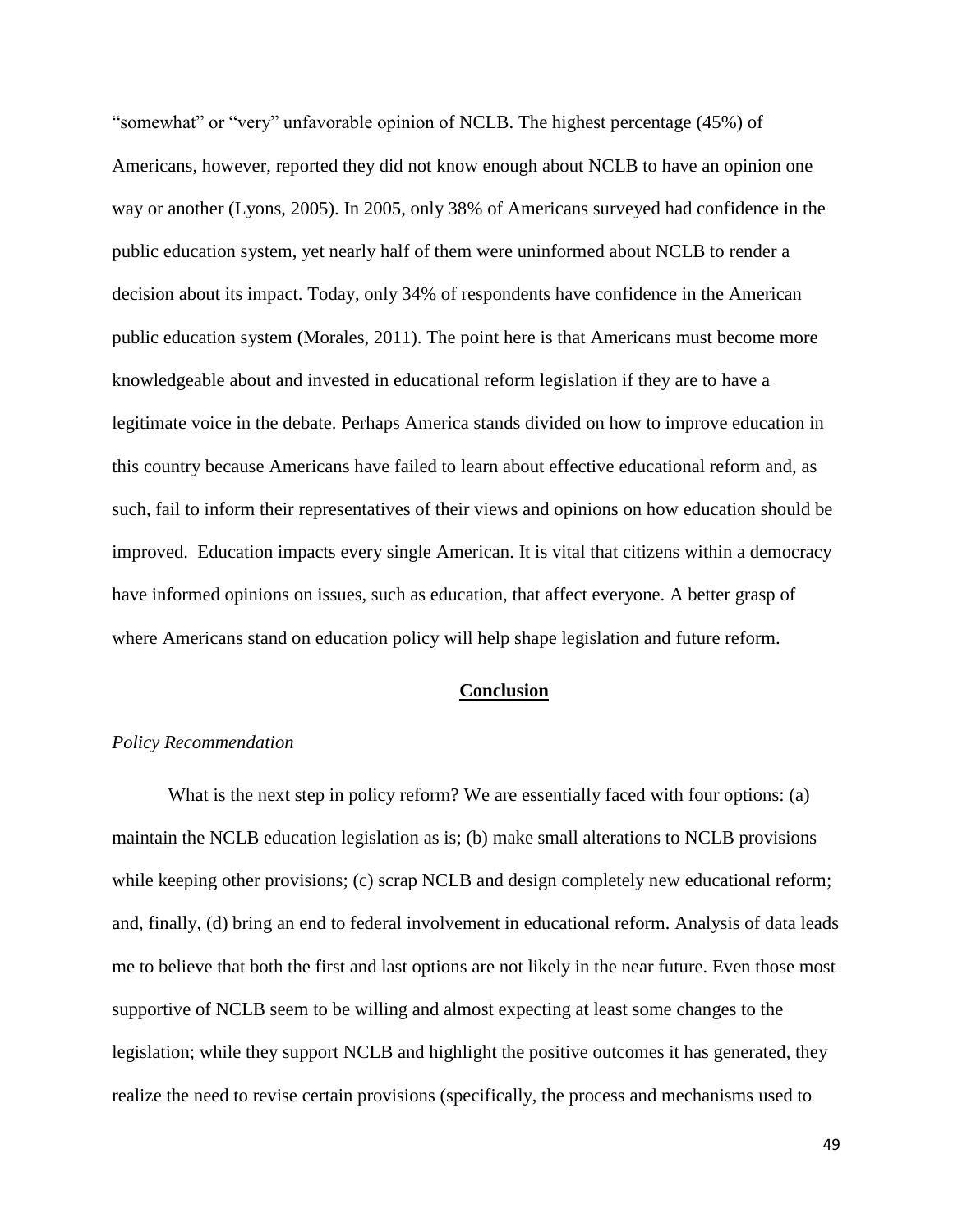enforce its provisions). At the same time, completely eliminating federal involvement in education is an improbable option. While staunch conservatives and members of the Tea Party have pushed for cutting the Department of Education (thus eliminating the federal role in education), they likely will not have the political capital to successfully accomplish this maneuver. Thus, we are left with the option that includes making changes to the current NCLB legislation.

To best craft a policy recommendation, one must look at the views and opinions of the key players in the ongoing debate about education reform. To simplify, I have identified three different groups, each with their own perspective and each with their varying power of influence. First, at the heart of education reform are the *lawmakers* in Washington. Second, there are professional interest groups and unions trying to influence these lawmakers by providing research and persuasive arguments. Finally, there is the *public* whose voice acts as a guide for both interest groups and lawmakers.

On Capitol Hill, we continue to see debate among lawmakers over the level of federal involvement in education. Republicans have tended to be against federal regulation and are pushing for spending cuts. In contrast, Democrats are against making major cuts; in fact, President Obama's recent 2013 budget proposal increases funding for the ED. While, at face, this ideological divide may seem too difficult to overcome, there *does* appear to be bi-partisan agreement that the implementation process of NCLB should be revised. On one hand, our current lawmakers are united in their willingness to take into account the opinions of both constituent interest groups and the public. On the other hand, however, they have the difficult task of trying to arrive at compromises among diverse opinions in order to create educational legislation that has enough widespread political support to become law. That is, they must look beyond the "big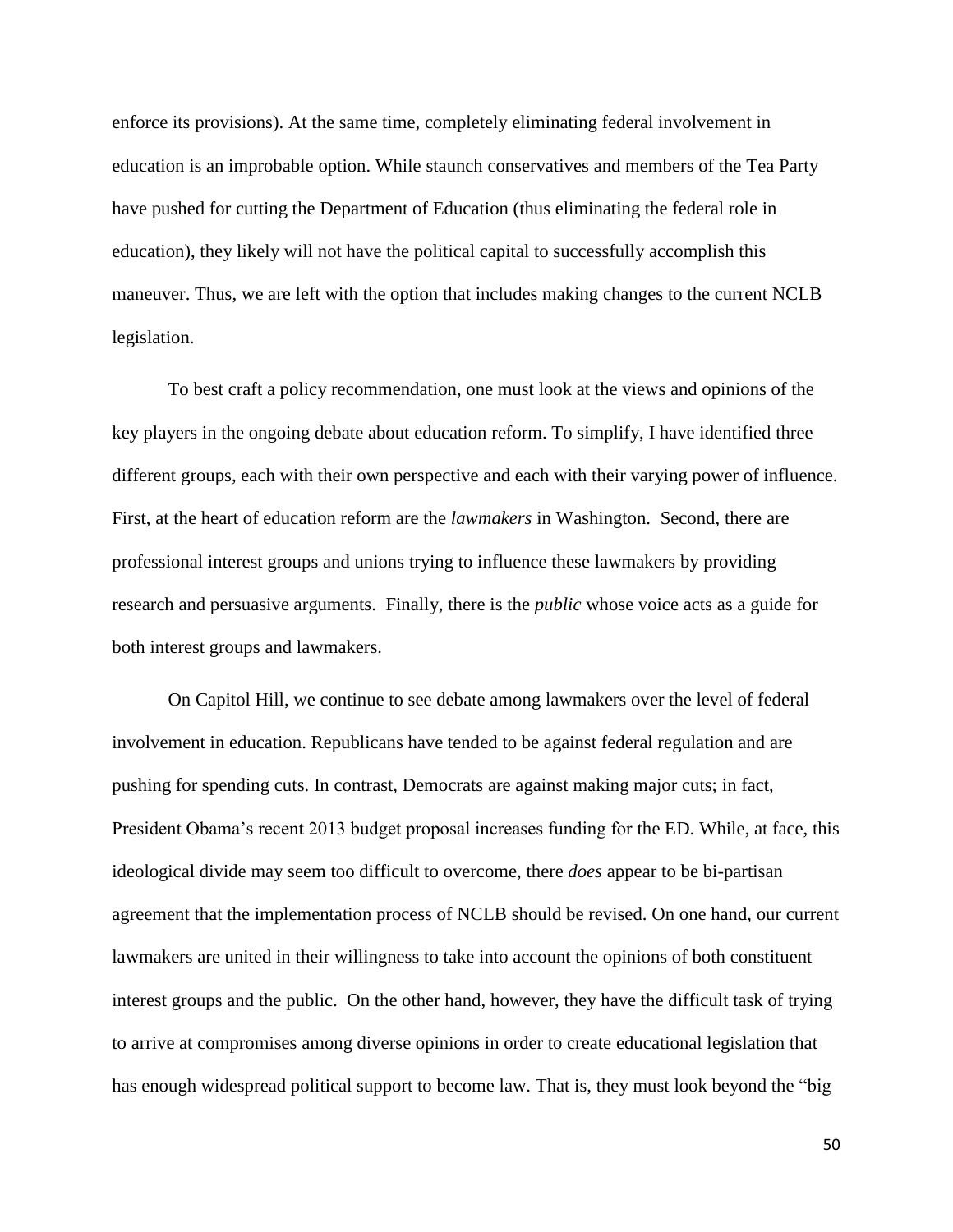picture" of all Americans wanting better education to grapple with the more specific political issues of funding levels, degree of government intervention, and state power.

These legislators are influenced by several interest groups and unions, such as the National Association of School Psychologists, the National Educational Association, and the American Federation of Teachers, which have pushed for revisions in educational legislation. For the most part, these interest groups focus on the use of high-stakes testing; they lobby for other forms of accountability while broadening the subject domains that are tested and used to measure school success. These groups also question the use of negative sanctions as part of educational reform. While several interest groups support increasing accountability and reforming failing schools, the unions and interest groups are skeptical over the current use of sanctions against struggling schools. In short, these groups provide arguments, based on research, that urge Congress to find ways to channel better support to the most struggling schools and to have a deeper impact on the children who are not proficient and are being left behind. These interest groups are offering Congress their own suggestions on how to alter the specific school-reform procedures embedded within the bill (*not* the political and financial aspects of the bill). When disagreements among these special interest groups arise, they tend to focus on content changes that are most educationally relevant, most meaningful for schools, and will have the greatest impact on student outcomes.

Finally, the public has also voiced their opinions on NCLB and the future of school reform. A recent survey found that 31% of Americans would like to see NCLB reauthorized in its current form. Another 26% said they would like to see minimal changes; 25% indicated they would like to see major changes; and, 18% reported that NCLB should not be renewed at all (Newport, 2009). Yet, deeper analysis of these survey data reveals that Americans, overall, do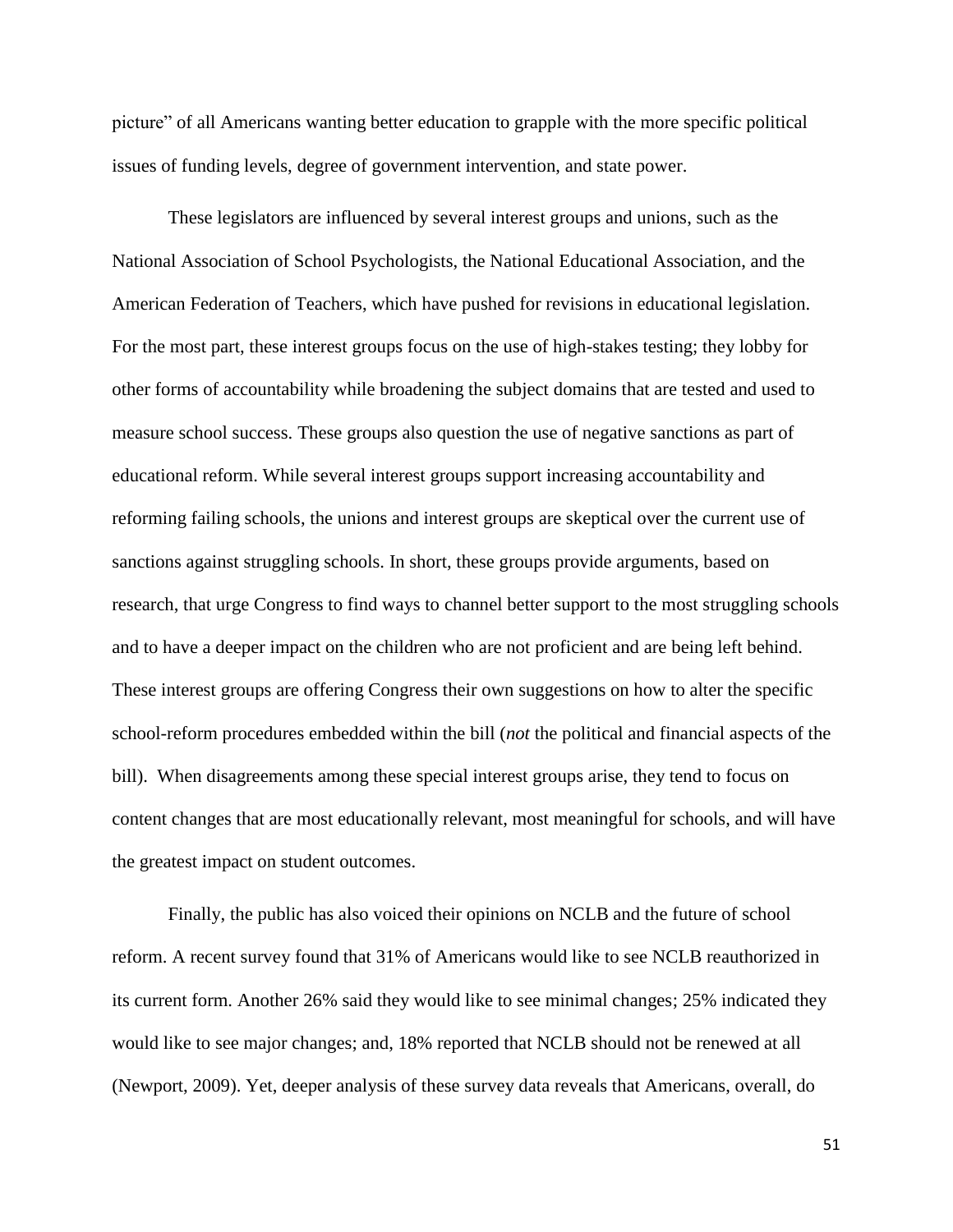tend to support some sort of change in the current NCLB legislation. An overwhelming 73% of Americans said they would prefer to have a national standard and a national test rather than allowing states to set their own standards and tests (Howell, Peterson, & West, 2007). The American public tends to have varying opinions on broad issues related to education and educational reform. As such, the public acts as a thermometer to gauge the direction they would like to see educational reform take. In other words, unlike lawmakers or special interest groups, the public, in general, offers broad opinions on NCLB and education policy, rather than focusing on specific political aspects or the procedural content of the legislation.

Thus, we are left with a "grab bag" of mixed opinions and perspectives on several aspects of the NCLB legislation. The task now facing Congress is to determine how to accommodate the public opinion of American voters, the advice of educational interest groups and unions, and the diverse ideological perspectives on Capitol Hill to intricately craft an education policy in order to move forward with reform in the near future. Make no mistake; this is not an easy task. Congress will likely face months of heated debate before reaching some sort of consensus and providing America with realistic and potentially effective educational reform. But what form of educational reform legislation will Congress put forth? Based on an analysis of the debate surrounding NCLB presented in this paper, I conclude by offering the following policy recommendation of my own.

The basic framework of NCLB should be maintained. I think the law itself is well organized and does a good job trying to address adequacy. Certain provisions, however, should be reshaped to eliminate or curb any unintended, negative side effects. With that said, states should administer tests to  $4<sup>th</sup>$  and  $8<sup>th</sup>$  graders to measure academic performance. There will need to be some negotiations, however, between the states and the federal government. Accountability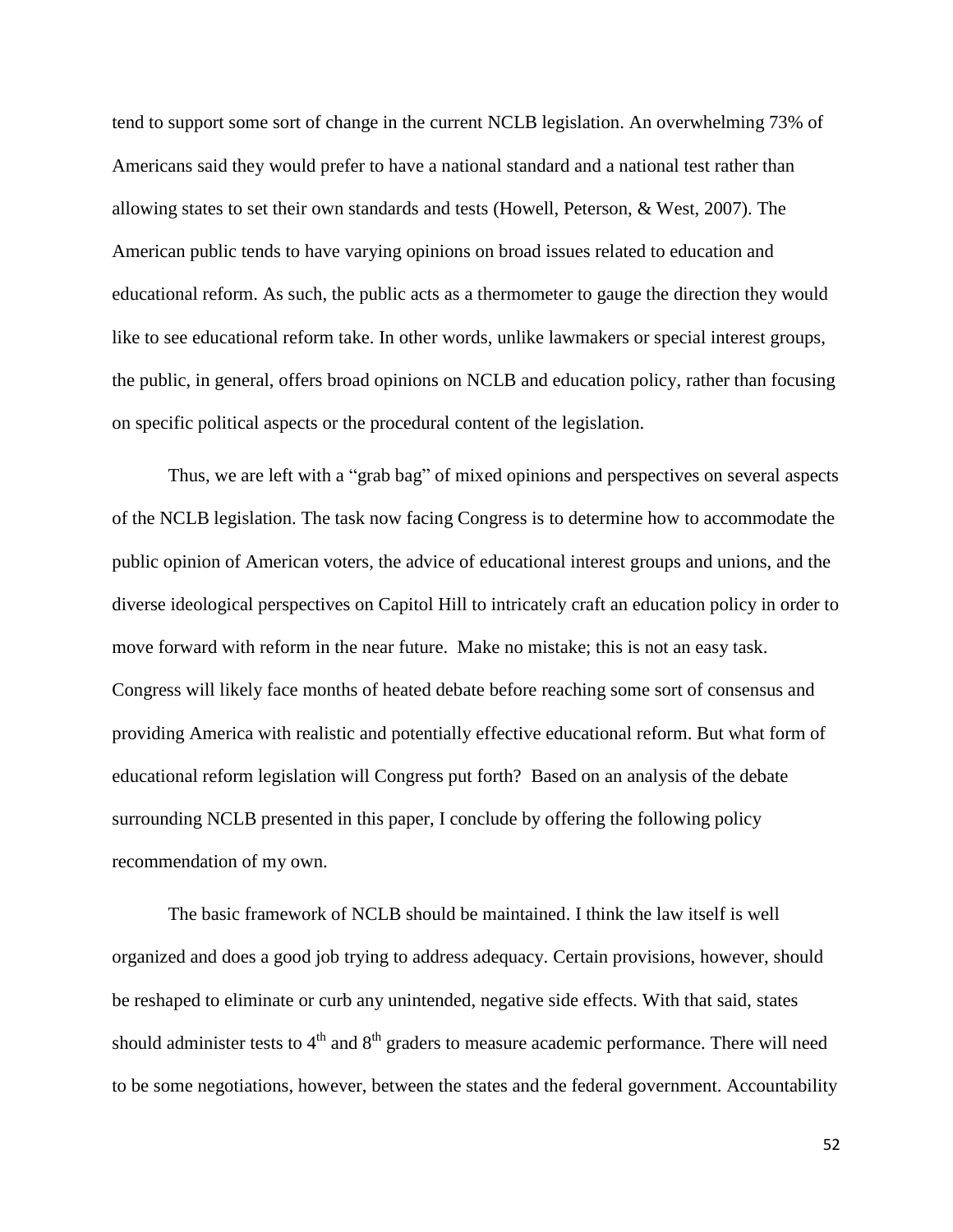is necessary for educational reform, but it is difficult to find ways to maximize accountability. Having different standards set by individual states has proven to be an obstacle in the way of true educational reform; as such, there should be a national standard of proficiency so we can adequately measure academic performance across the country. Those who oppose government regulation make some valid points; the United States Constitution does not specifically designate powers of education to the federal government, and states are closer to their schools and can more efficiently work with school districts. It may be that educational reform that calls upon increased federal involvement would be considered unconstitutional. This debate over constitutionality, however, is beyond the scope of this particular paper. Regardless, I believe these arguments are not valid. Implementing a national standard will not be used to increase government regulation of education per se but, rather, to ensure that states are using reliable and reasonable measures of proficiency. In order to adequately create a system of accountability, we need national standards to ensure states are using reasonable measures. This does not mean that the federal government will play a greater role in educational reform at the local level; these rights will continue to fall to the states.

At the same time, however, the provision of 100% proficiency is realistically unattainable; this provision should be dropped in order to relieve states of strict expectations (and potentially costly sanctions). Instead, AYP should be based on a much more attainable goal, one that also takes into account students' growth or progress over time. Through collaboration and consultation with educational measurement experts, a level of proficiency should be established that the federal government deems to be adequate as a trade-off for removing the 100% proficiency provision. This new AYP mandate will necessitate collaboration and compromise in order to be effective. The federal government should listen to and head the advice and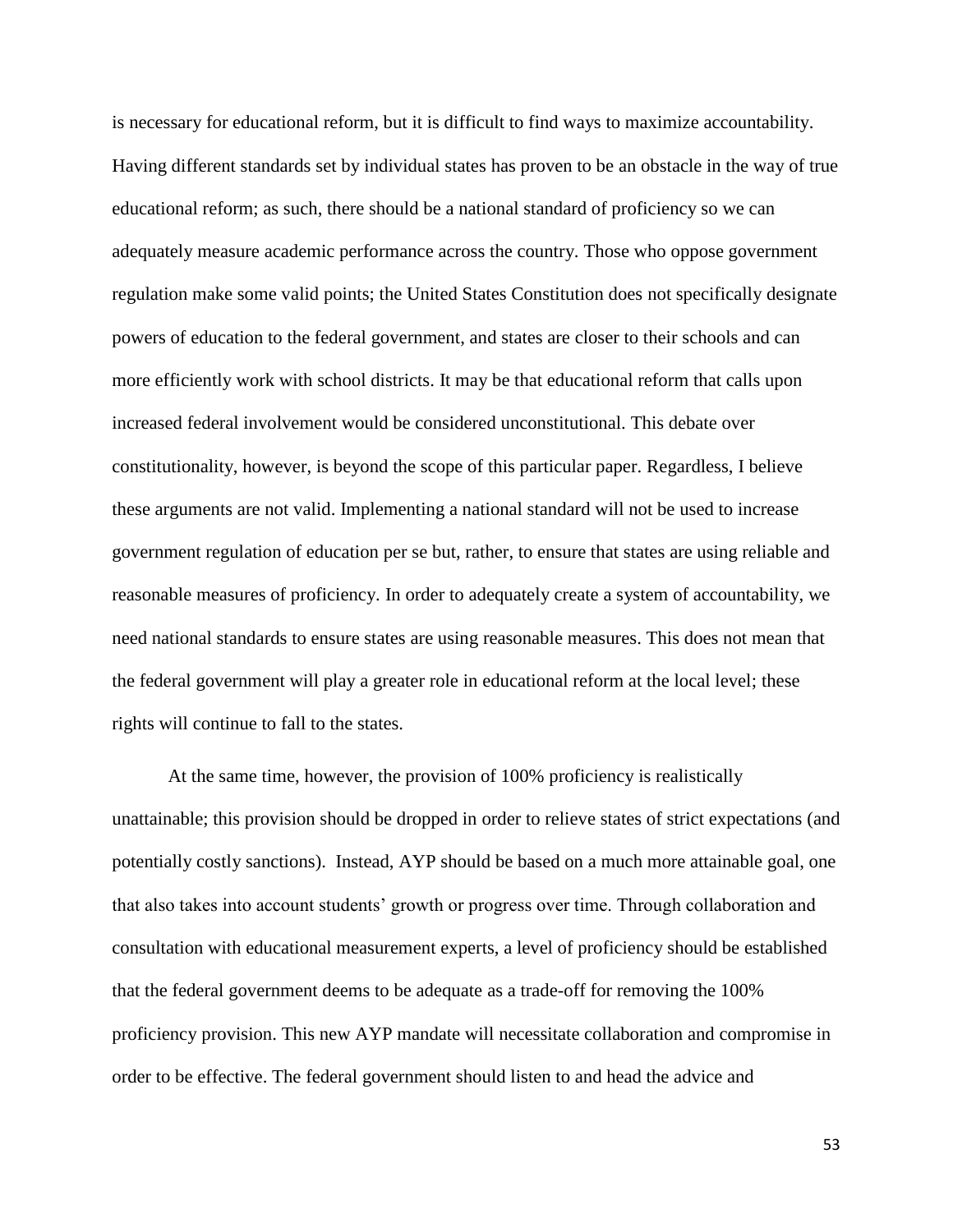recommendations of local officials and education experts when deciding how to create a new AYP system and standard.

One of the most contested aspects of NCLB is the use of high-stakes testing to determine school success. One way to address the concerns raised by educators is to expand the testing content areas to include both science and social studies as well. Furthermore, as noted above, I recommend the use of growth models in evaluating schools. There is currently not a lot of opposition to this idea. Expanding the content area should ensure that core subjects are receiving an equal amount of teaching time because they will all be tested on proficiency tests. Furthermore, expanding test subjects will provide more comprehensive academic data and a better representation of American students. These provisions will highlight specific areas in which students are struggling and where greater support is needed. With these data, the reauthorization of NCLB should allow states greater flexibility in making decisions about how to assist schools that are labeled as failing and not meeting AYP. Sanctions and consequences (including positive incentives) should be directed at the specific areas or subjects where schools are struggling, rather than on broad reforms that may not be successful in "fixing" schools.

Some interest groups, such as the CEC, have pushed for less use of negative sanctions and greater use of positive reinforcements. In my mind, there is some need for negative sanctions because it pushes states to be more accountable. One potential problem with a policy like Race to the Top is that some states may simply opt out of reform and not put forth effort to change school systems. Furthermore, grant programs like *Race to the Top* may neglect to fund states in need of federal funding because a reward system would only reward states demonstrating improvement and not the states that may be struggling to improve. With that said, I think it is important to be smarter with the use of negative consequences and to ensure that reform is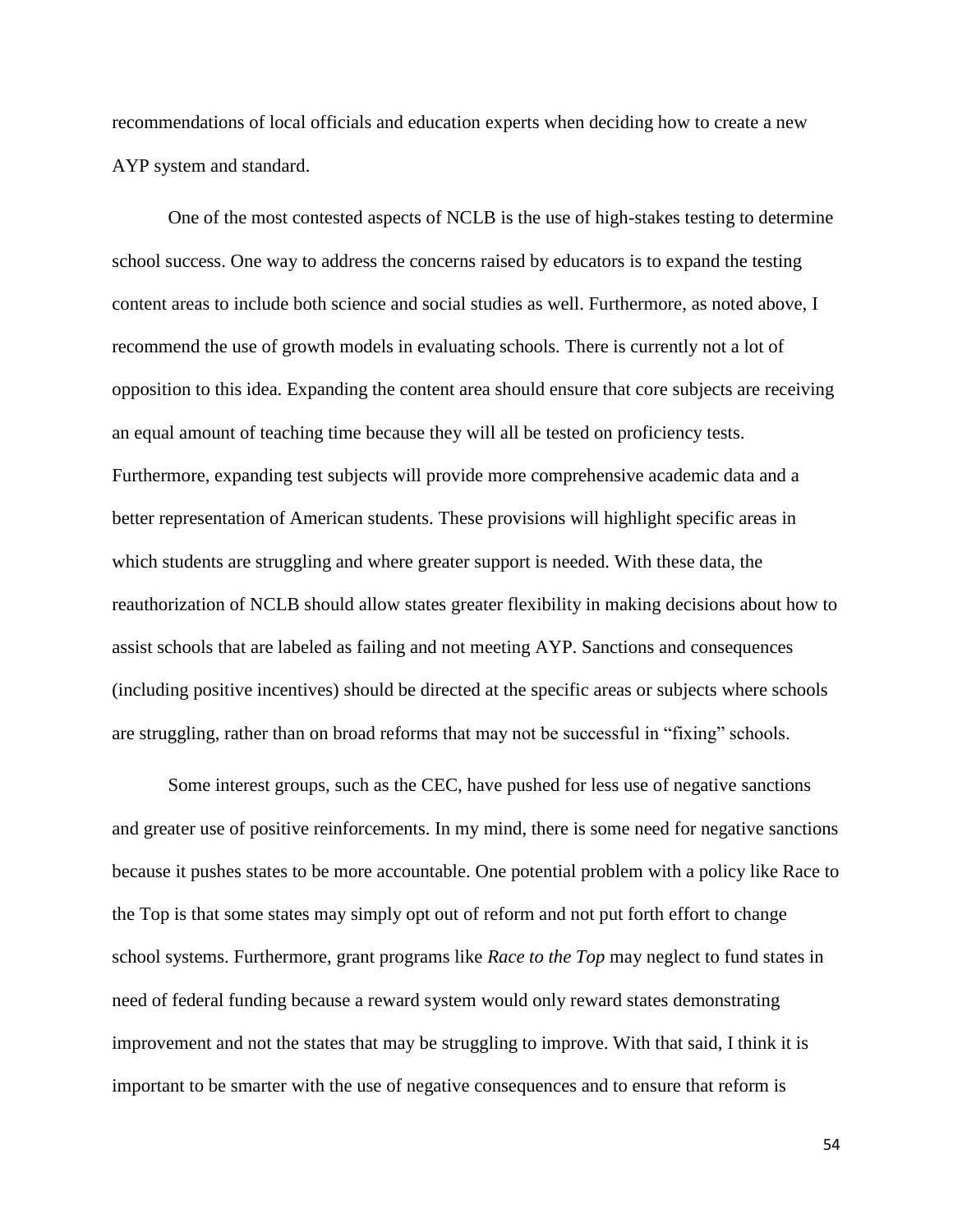happening in the areas where it is needed. By basing reform on more specific goals (determined by statistical data), education reform may be more effective.

Finally, research has consistently demonstrated the benefits of high-quality teaching; as such, my policy recommendation will be based on building a competent and strong work force of teachers in America. A small portion of ESEA funding should be put aside for teacher development and skill-building sessions. These career-building sessions will help teachers to develop the tools they will need to adequately educate today's youth. A bold political move would be to include a provision that requires teachers of failing schools to attend such skillbuilding sessions to increase the overall teaching quality in schools that are failing to meet AYP. Finally, teachers who are performing well should be acknowledged and rewarded; they should also receive incentives (such as lower class sizes or pay increases) for choosing to teach in failing or struggling schools.

Any policy decision that impacts the teaching profession is very dangerous and must be carefully thought out. As was the case during the original debate on NCLB, several lawmakers did not include provisions regarding teacher quality and credentials to avoid conflicts with education organizations, such as teacher unions. Nonetheless, these lawmakers must understand that education policy is rather weak without the proper and adequate level of professional development in teaching. I believe the provisions I have recommended will offer teachers a way to improve their teaching skills and become more effective educators. By taking an approach that works *with* teachers, rather than against them, Congress and the federal government should avoid conflict with teacher unions. Furthermore, this new legislation could attempt to alter some of the negative opinions (over NCLB) that are held by teachers. The point of these provisions is to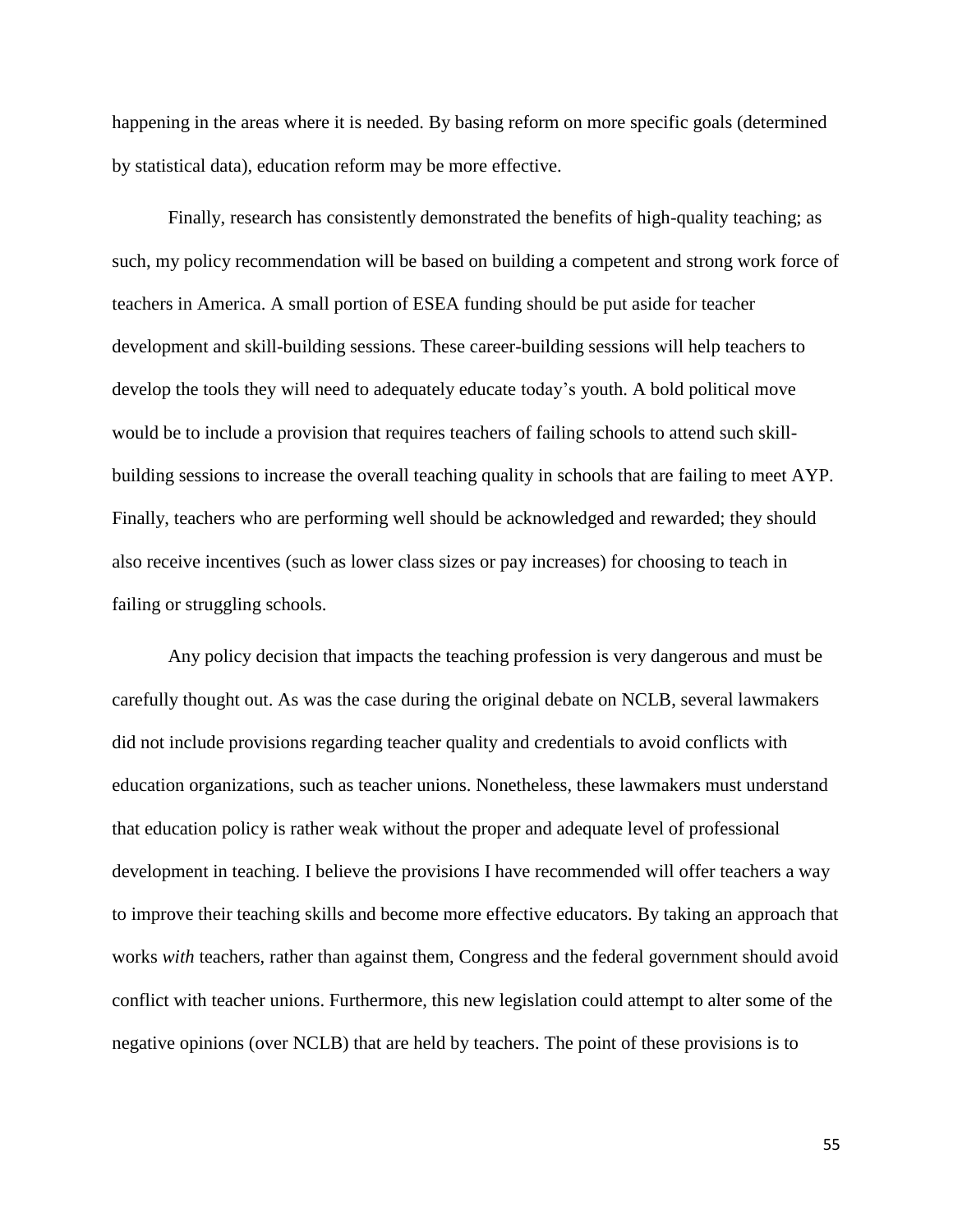promote respect and establish high expectations for the teaching profession - a political move that should be able to foster academic success in classrooms.

NCLB is not a perfect law; opinions differ and implementation problems abound. Nonetheless, lawmakers, special interest groups, the American public all agree that education reform is critical. Given this common ground, I believe the overall framework provided by NCLB should be retained. Modification of the some of the basic provisions of NCLB (rather than complete elimination of NCLB and starting over with new educational legislation) is the best choice for the future of educational reform in this country. Hopefully, this is the path that Congress will pursue towards creating a more successful education system, one that brings about academic success for all students.

This policy recommendation is based on my own personal views and opinions concerning educational reform. While I attempted to appease as many "groups" as possible, there are still several other policy recommendations with different provisional changes and alterations. Regardless, I did attempt to incorporate the recommendations of several professional organizations and ideological groups. Organizations such as the CEC and NASP would likely approve of my test expansion and the use of growth models, but might push for even more reform such as requirements for decreased class sizes and more programs for several sub-groups (e.g., students with disabilities). Proponents of more federal involvement, like Hanushek and Lemann, might approve of national standards but be skeptical of removing the 100% proficiency provision. At the same time, some interest groups may feel on the short end of the stick. The HSLDA may disapprove of increasing the ED's role in education and the continuation of federal funding for education. Teacher unions such as the National Education Association may disapprove of the provisions regulating the teaching profession and feel left out of this policy.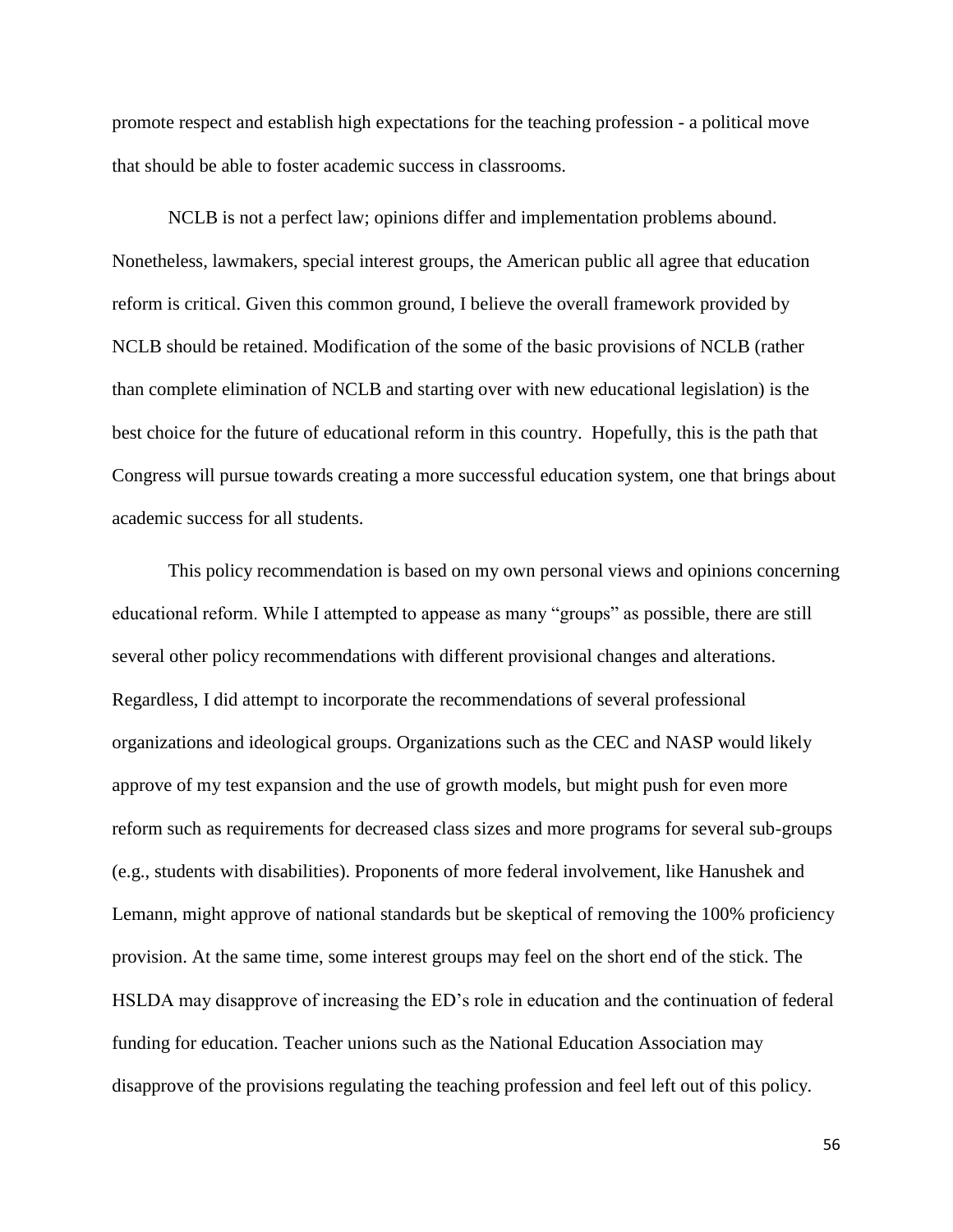As is the case with almost all policy, however, there will always be winners and losers. The purpose of this paper was to explain the current "stagnation" in educational reform in Washington. This policy recommendation has been formulated based on a critical analysis of the NCLB debate and is designed to address the basic, fundamental reasons we have not witnessed new legislation aimed at education reform. The status of the debate concerning NCLB, and educational reform as a whole, is so diffused it is pragmatically impossible to draft a piece of legislation that has the unanimous support of Republicans, Democrats, teacher unions, interest groups, and Americans across the country. With a multitude of recommendations and opinions on educational reform, finding compromise is a hurdle that cannot be easily jumped. In this age of political polarization, finding compromise may be even more difficult than before.

# *Concluding Statement*

Let me conclude, first, with interjecting a personal statement. Although not intentional, this paper may have appeared to harshly criticize the *No Child Left Behind Act*. While a decade has given rise to some controversial facts, trends, and points of views, I personally applaud President Bush and the lawmakers who drafted and passed this legislation. Regardless of what critics say about NCLB, it was a historic leap forward in education reform that thrust the issue of education into the center stage of politics. It took innovative steps in bringing education reform into a new era of accountability and data-based decision-making; it pushed schools to focus on low-performing students; and it instigated higher expectations for *all* students in our schooling system. That is not to say that NCLB is without flaws; ten years of implementation have revealed some significant problems. Nonetheless, in my view, NCLB should *not* be seen as a failure, but, rather, as bold and much-needed legislation that brought attention to the pervasive troubles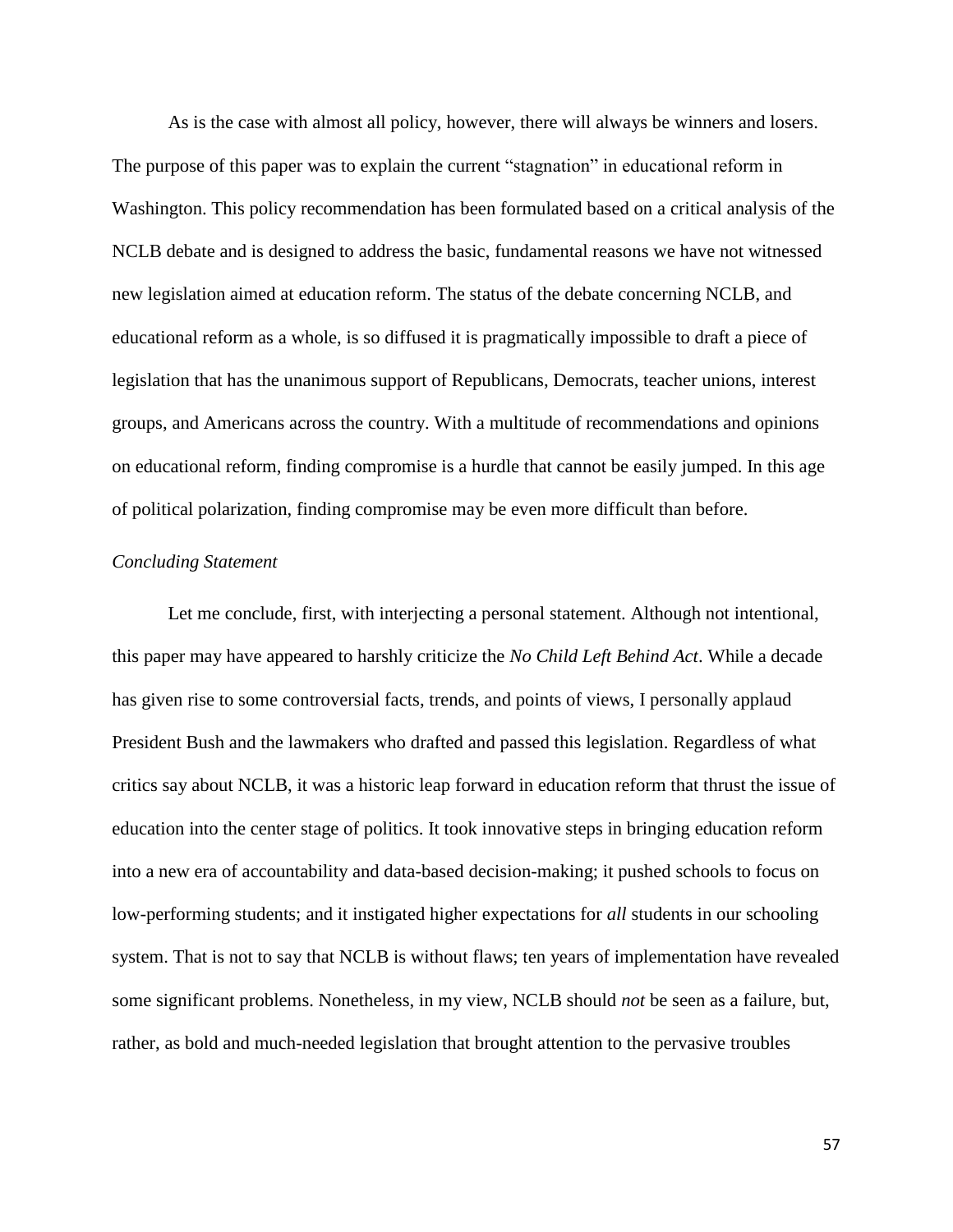within our school system and pushed for high expectations and goals to ensure a positive future for this country.

Will it be possible to overcome the differences and resolve the diffused state of debate about education that is reflected in the ongoing discussions related to NCLB? This paper set out to uncover the essence of the debate surrounding NCLB with the aim of identifying and understanding the critical underlying patterns of disagreement that impede efforts to move forward with reauthorized educational legislation. It is clear through the foregoing discussion and analysis that the NCLB debate is complex and diffuse, and not concentrated on a single issue. Different lawmakers find themselves at times divided and, at other times, in agreement on multiple issues related to education reform. The question remains whether this divergence is too great to overcome.

The wise words of inventors and authors of the past should act as a plea to Americans everywhere to demand an accountable, respectable and high-quality education system in the United States. The decade-old *No Child Left Behind Act* has done its part in moving educational reform into the next era, an era of accountability and data-based decisions. As many have suggested, however, NCLB has had mixed results in terms of education outcomes, and it leaves education reform in a state of flux. Will Congress take up the cause and set in place a new path for American education? Or, will the federal government opt to surrender its influence in education to the states? Although time will tell, one thing is for certain. Resolution of the diffused debate surrounding *No Child Left Behind* will lay the groundwork for shaping education legislation for the future. Every American must share the responsibility to create and implement education policy that truly represents the views of the people and that will be most beneficial to those in greatest need - all students in America's schools. Regardless of this call to action,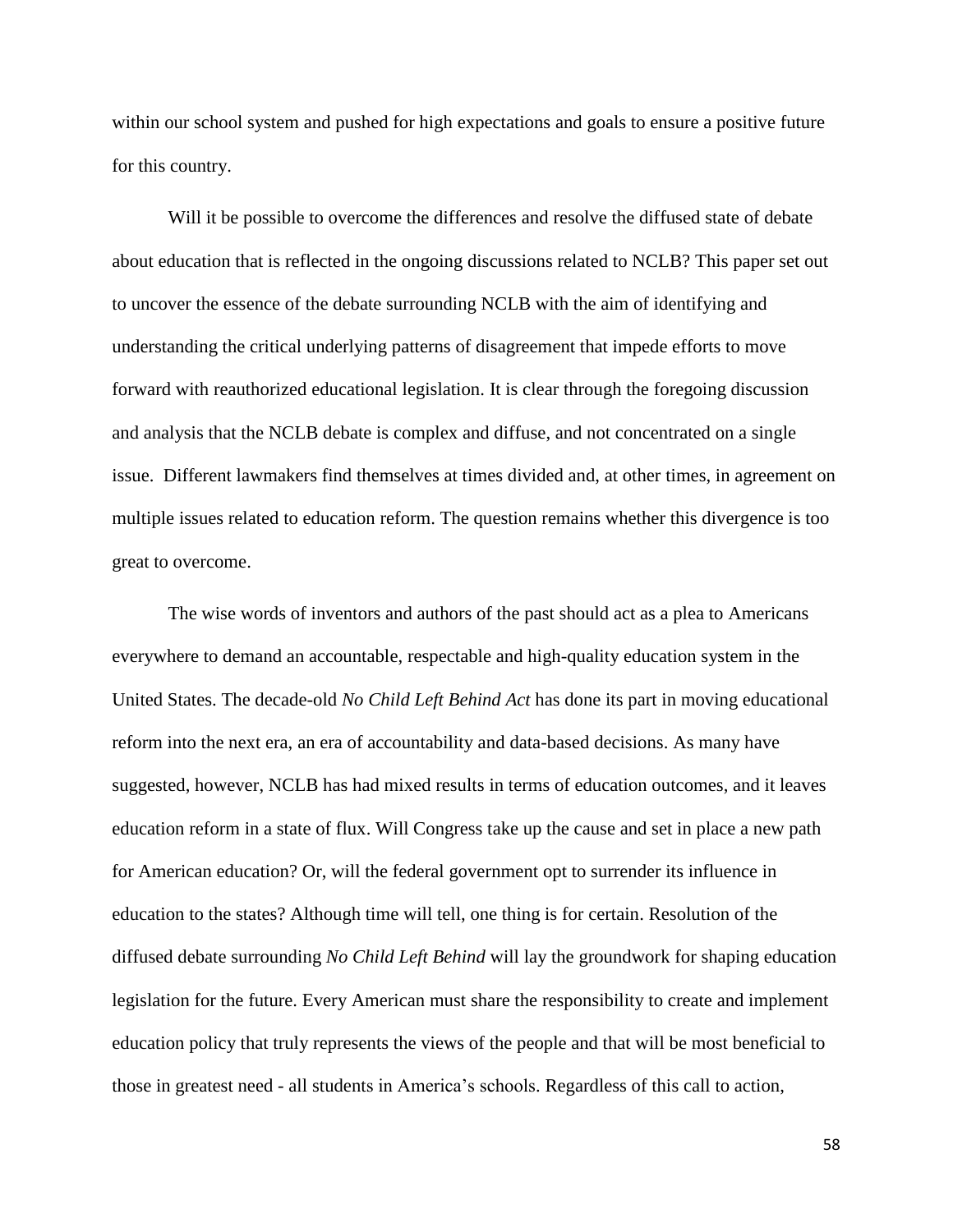however, the question remains: Within this context of polarity and diverse viewpoints, will Americans courageously put aside differences and take a uniform stand to support education? It is my hope that education will win out, that policymakers will find common ground among diffused perspectives to set America back on the track of academic excellence.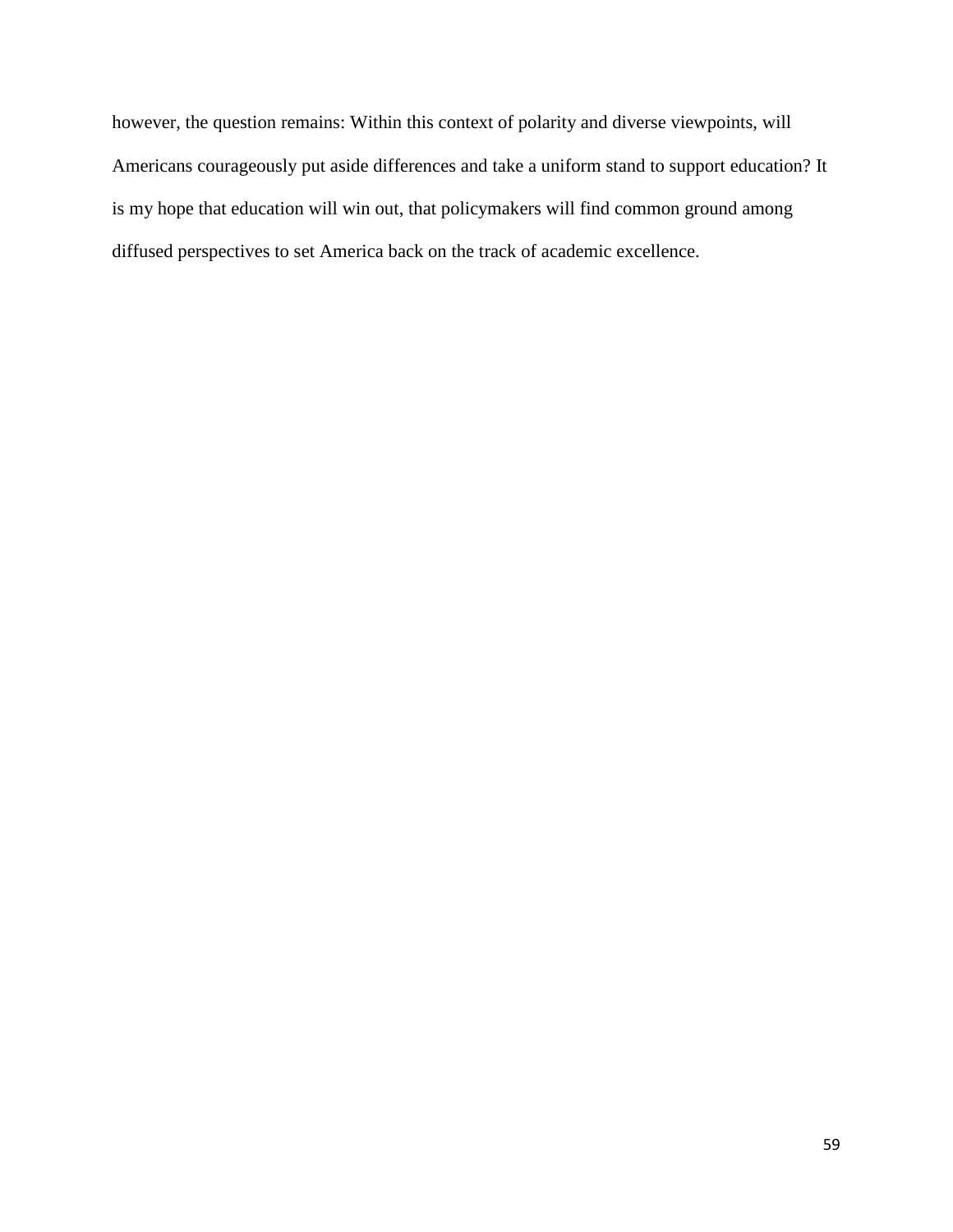## **Bibliography**

- Benjamin, R., McDonnell, L. M., & Timpane, M. P. (2000). *Rediscovering the democratic purposes of education.* Lawrence, KS: University of Kansas Press
- Berliner, D. C. (2005). Our impoverished view of educational reform. *Teachers College Record, 108,* 949-995.
- Boyer, A., & Hamil, B. W. (2008). Problems facing education. *Focus on Colleges, Universities, and Schools, 2*(1)*,* 1-9.
- Brint, S., & Guiggino, P. C. (2010). Does the No Child Left Behind Act help or hinder K-12 education? *Policy Matters*, *3*(4), 1-7.
- Broad Foundation. (2008). *Statistics on American K-12 public education*. Los Angeles, CA: Author. Retrieved February 12, 2012 from http://broadeducation.org.
- Chilcott, C. (Producer), & Guggenheim, D. (Director). (2010). *Waiting for Superman* [Motion picture]. United States: Paramount Vantage.
- Cohen, K. (2006, April). NCLB and the states. *PBS Newshour.* Retrieved October, 2, 2010 from http:// www.pbs.org
- Council for Exception Children. (2007). *CEC's ESEA reauthorization recommendation*. Arlington, VA: Author. Retrieved January, 23, 2012 from http://www.cec.sped.org.
- Council for Exceptional Children. (2011). *NCLB – A law under fire*. Arlington, VA: Author. Retrieved June 08, 2011 from http://www.cec.sped.org.
- Dee, T. S., & Jacob, B. (2010). The impact of No Child Left Behind on students, teachers, and schools. *Journal of Policy Analysis and Management, 30*(3), 418-446.
- Dennis, R. (2000). *The role of the federal government in public education in the United States.* Retrieved June, 06, 2011 from http:/[/www.departments.bucknell.edu.](http://www.departments.bucknell.edu/edu/ed370/federal.com)
- Department of Education. (2003). *No Child Left Behind: A parent's guide*. Washington, DC: Author. Retrieved August, 24, 2011 from http://www2.ed.gov/parents/academic/involve.
- Department of Education. (2004). *Goals 2000: Educate America Act*. Retrieved January 25, 2012 from http://www2.ed.gov/legislation/GOALS2000/TheAct.
- Department of Education. (2007). *Ten facts about K-12 education funding*. Washington, DC: Author. Retrieved October, 23, 2011 from [http://www2.ed.gov/about/overview.](http://www2.ed.gov/about/overview)
- Department of Education. (2011). *Organization and function*. Washington, DC: Author. Retrieved June, 22, 2011 from http://www.ed.gov.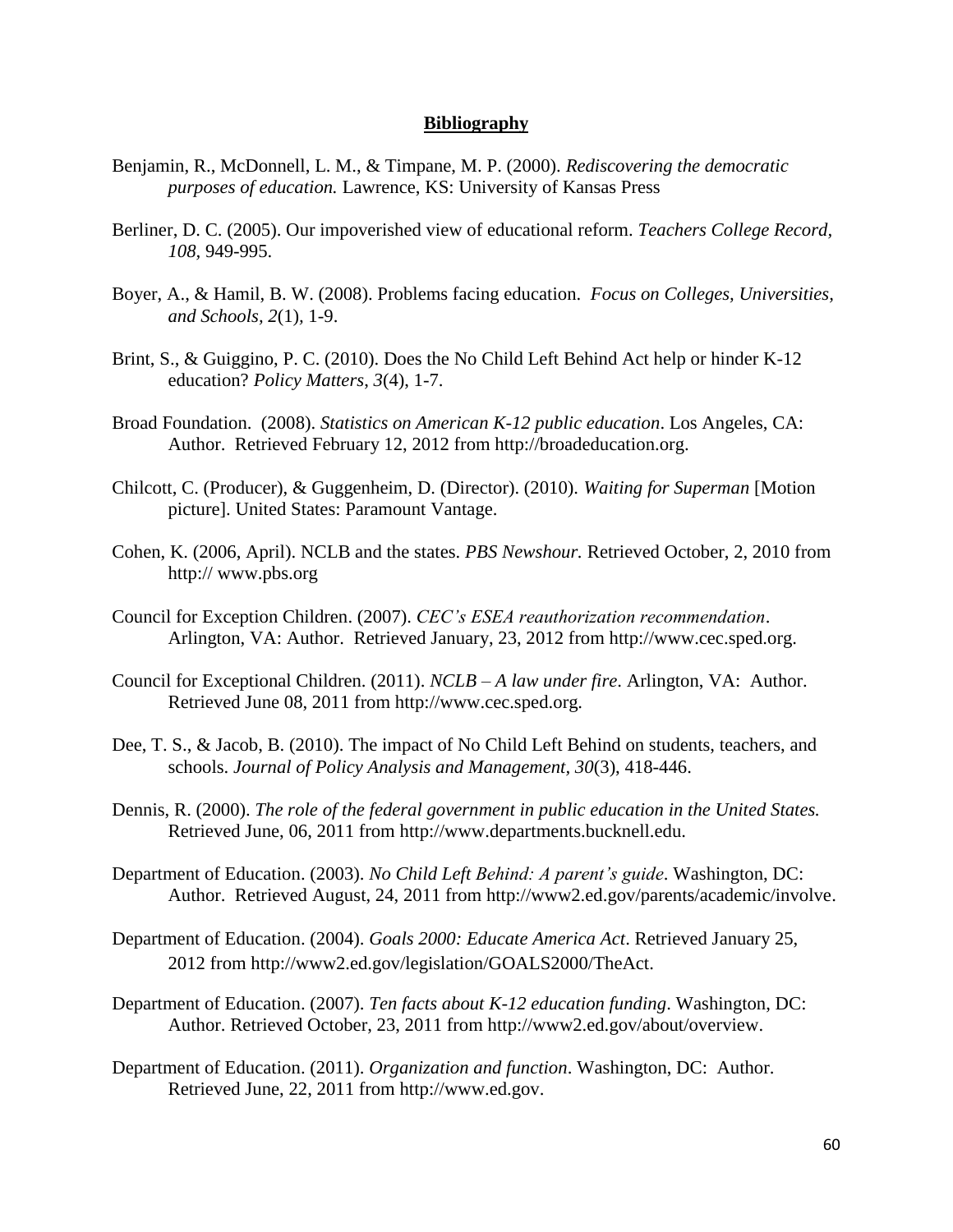- Department of Education. (2012). *Federal role in education*. Washington, DC: Author. Retrieved October 13, 2011 from [http://www2.ed.gov/about/overview/fed/role.html.](http://www2.ed.gov/about/overview/fed/role.html)
- Dillon, S. (2011a, August 8). Overriding a key education law. *The New York Times.* Retrieved January, 26, 2012 from [http://ww.nytimes.com.](http://ww.nytimes.com/)
- Dillon, S. (2011b, October 11). Bill would overhaul No child Left Behind. *The New York Times.* Retrieved October, 14, 2011 from [http://www.nytimes.com.](http://www.nytimes.com/)
- Friedman, M. (1955). The role of government in education. *Economics and the Public Interest, 2*(2), 85-107.
- Fusarelli, L. D. (2004). The potential impact of the No Child Left Behind Act on equity and diversity in American education. *Education Policy, 18*(71), 71-94.
- Gonzalez, P. (2007). *Highlights from TIMSS 2007: Mathematics and science achievement of U.S. fourth- and eighth-grade students in an international context.* Washington, DC : National Center for Education Statistics, Institute of Education Sciences, U.S. Dept. of Education.
- Gonzales, P., Guzman, J. C., Jocelyn, L., Partelow, L., Pahlke, E., Kastberg, D., & Williams, T. (2004). *Highlights from the Trends in International Mathematics and Science Study 2003.* Washington, DC: National Center for Education Statistics*.*
- Gordon, G. (2004, July 13). NEA vs. NCLB: All not quiet on the education front. *Gallup Politics.* Retrieved February, 12, 2012 from [http://www.gallup.com.](http://www.gallup.com/)
- Gorin, S. (2010). *NASP recommendations on reauthorization of NCLB.* Bethesda, MD: National Association of School Psychologists.
- Greifner, L. (2006). NCLB seen as ineffective, poll suggests. *Education Week, 25*(17). Retrieved February, 22, 2012 from [http://www.edweek.org/ew/articles/2006/08/22/01.](http://www.edweek.org/ew/articles/2006/08/22/01)
- Haney, W. M. (2006, September). *Evidence on education under NCLB (and how Florida boosted NAEP scores and reduced the race gap).* Paper presented at the Hechinger Institute "Broad Seminar for K-12 Reporters," Teachers College, Columbia University, New York, NY.
- Hanushek, E. A. (2005). [Does school accountability lead to improved student performance?,](http://ideas.repec.org/a/wly/jpamgt/v24y2005i2p297-327.html) *[Journal of Policy Analysis and Management,](http://ideas.repec.org/s/wly/jpamgt.html) 24,* 297-327.
- Hayes, W. (2008). *No Child Left Behind: Past, present and future.* Lanham, MD: Rowman & Littlefield Publishers.
- Hayes, D. P., Wolfer, L. T., & Wolfe, M. F. (1996). Schoolbook simplification and its relation to the decline in SAT-verbal scores. *American Education Research Journal, 33,* 489-508.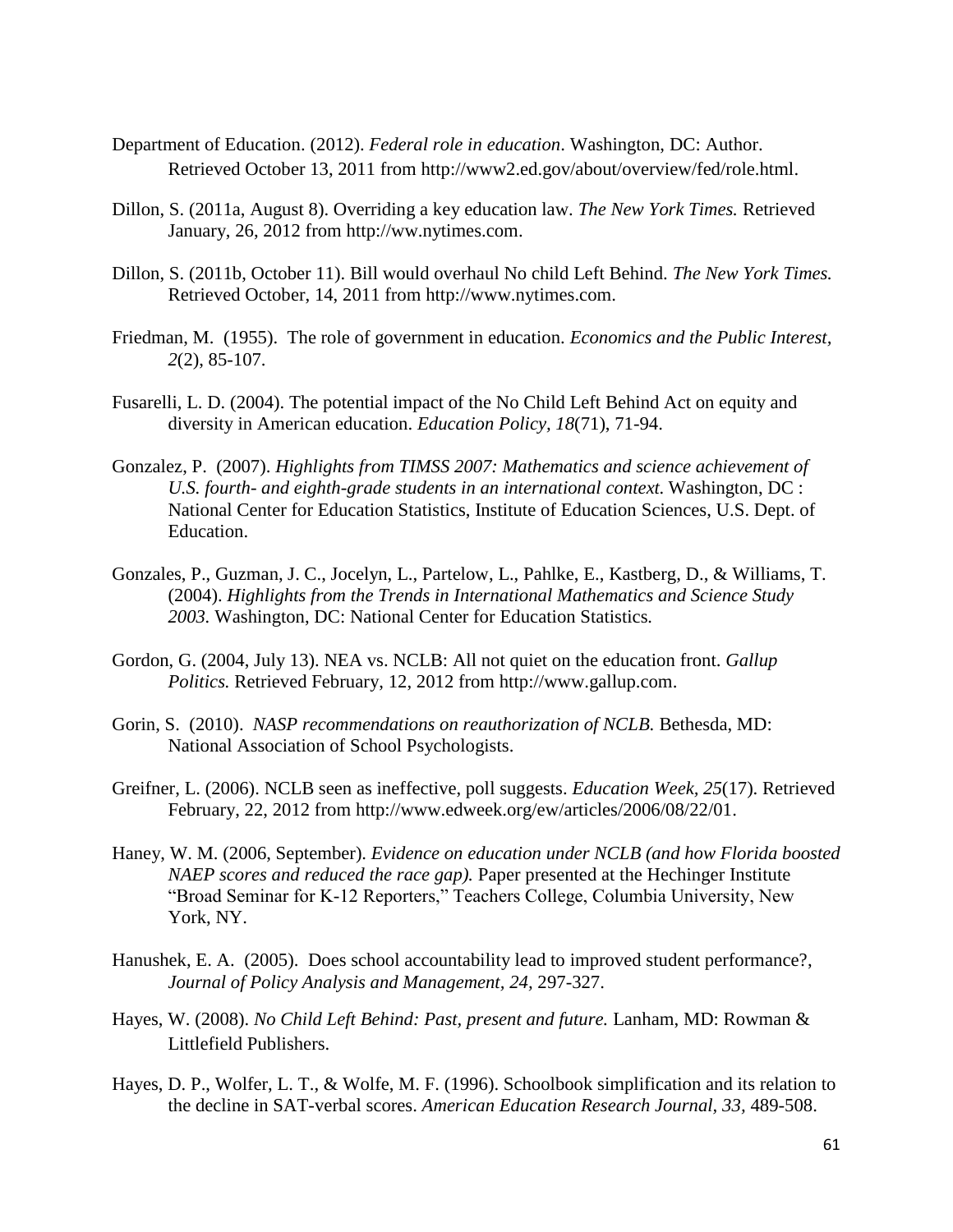- Hochschild, J. L., & Scovronick, N. B. (2004). *[The American dream and the public schools.](http://www.amazon.com/dp/0195176030/ref=rdr_ext_tmb)* New York, NY: Oxford University Press.
- Hornick, E. (2011, September 5). Bachmann: Why is there a Department of Education? *CNNPolitics.com*. Retrieved January 30, 2012 from http://politicalticker.blogs.cnn.com.
- Howell, W., Peterson, P., & West, M. (2007). What Americans think about their schools. *Education Next*, 7(4). Retrieved January 30, 2012 from http://educationnext.org
- Hu, W. (2011, December 23). After missing out last year, 7 states to share \$200 million in education grants. *The New York Times.* Retrieved December, 24, 2011 from [http://www.nytimes.com.](http://www.nytimes.com/)
- Israel, D. (2011). *Accelerating arts education funding cuts and loss of arts teachers paint grim picture for city schools*. New York, NY: Center for Arts Education.
- Jennings, J. (Ed.). (2011). *National issues in education: Goals 2000 and school-to-work.*  Washington, DC: Institute for Educational Leadership.
- Jennings, J., Kober, N., & Scott, C. (2009). Lessons learned from five states over five years. *Education Week, 28*(31), 30-36.
- Jennings, J., & Rentner, D. S. (2006). Ten big effects of the No Child Left Behind Act on public schools. *Phi Delta Kappan, 88*(2), 110-113.
- Johnson, J. (2010). International education rankings suggest reform can lift U.S. *Homeroom: The Official Blog of the U.S. Department of Education.* Retrieved January, 25, 2012 from http://www.ed.gov.
- Jones, L. (2009). The implications of NCLB and A Nation At Risk for K-12 schools and higher education. *International Journal of Educational Leadership Preparation, 4*, 1-13.
- Jorgensen, M. A., & Hoffmann, J. (2003). *History of the No Child Left Behind Act*. Upper Saddle River, NJ: Pearson Education.
- Juel, C. (2006). The impact of early school experiences on initial reading. In D. K. Dickinson & S. B. Neuman (Eds.), *Handbook of early literacy research* (vol. 2; pp. 410-426). New York, NY: Guilford.
- Kopkowski, C. (2008, February). Why they leave. *NEA Today*. Retrieved January, 08, 2012, from http://www.nea.org/neatoday/0804/coverstory1.html.

Lemann, N. (2002, March 28). *Testing our schools.* Interview with "PBS Frontline."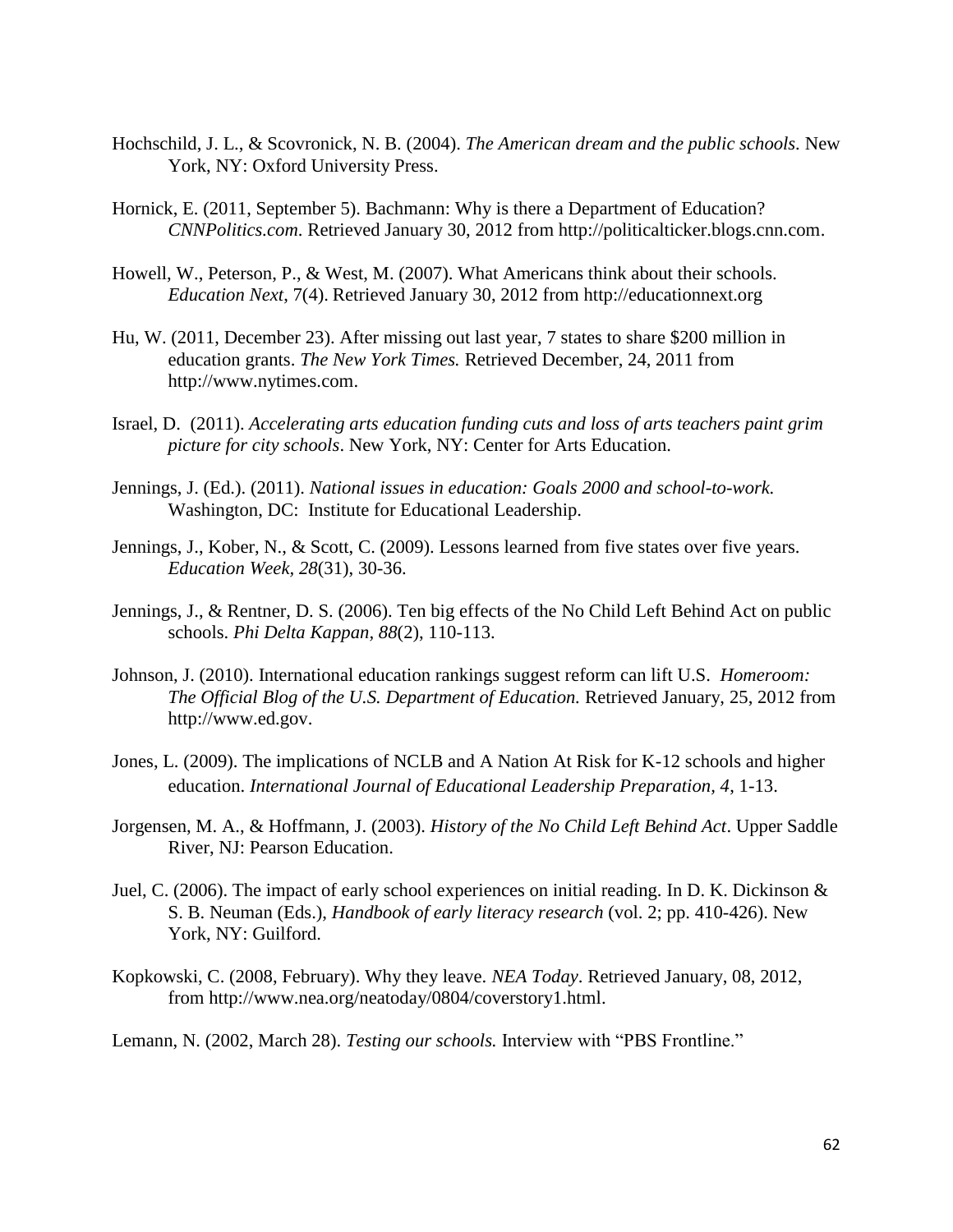- Lemke, M., Calsyn, C., Lippman, L., Jocelyn, L., Kastberg, D., Liu, Y. Y.,Roey, S., Williams, T., Kruger, T., & Bairu, G. (2001). *Outcomes of learning: Results from the 2000 program for international student assessment of 15-yearolds in reading, mathematics, and science literacy*. Washington, DC: National Center for Educational Statistics*.*
- Lyons, L. (2005, September) Is knowledge of NCLB making adequate yearly progress? *Gallup Politics.* Retrieved February, 13, 2012 from [http://www.gallup.com/poll/18379.](http://www.gallup.com/poll/18379)
- Morales, L. (2011, July). Near record-low confidence in U.S. public schools. *Gallup Politics.* Retrieved February, 13, 2012 from<http://www.gallup.com/poll/148724.>
- Nather, D. (2001a). Broad support is no guarantee for Bush's legislative leadoff. *CQ Weekly.*  Retrieved December 15, 2011 from [http://www.cq.com/doc/weeklyreport.](http://www.cq.com/doc/weeklyreport)
- Nather, D. (2001b). Student-testing drive marks an attitude shift for Congress. *CQ Weekly*. Retrieved December 15, 2011 from [http://www.cq.com/doc/weeklyreport.](http://www.cq.com/doc/weeklyreport)
- National Center for Education Statistics. (2000). *Highlights from the third International Mathematics and Science Study.* Washington, DC: Author.
- National Center for Education Statistics. (2010). *The condition of education 2010.* Washington, DC: Author.
- National Center for Home Education (2000). *Why should Congress abolish the federal role in education?* Purcellville, VA: Home School Legal Defense Association.
- National Commission on Excellence in Education. (1983). *A nation at risk: The imperative for educational reform*. Washington, DC: Department of Education.
- Newport, F. (2009, August). Americans doubt effectiveness of "No Child Left Behind." *Gallup Politics*. Retrieved February, 13, 2012 from <http://www.gallup.com/poll/122375.>
- Newport, F., & Saad, L. (2011, January). Americans oppose cuts in education, social security, and defense. *Gallup Politics.* Retrieved February, 13, 2012 from [http://www.gallup.com/poll/145790.](http://www.gallup.com/poll/145790)
- Reich, R. (2006). *Equality and adequacy in the state's provision of education: Mapping the conceptual landscape.* Stanford, CA: Stanford University, Department of Political Science.

RonPaul.com. (2012). Retrieved January, 25, 2012 from [http://www.ronpaul2012.com.](http://www.ronpaul2012.com./)

Rudalevige, A. (2005, October). *Adequacy, accountability and the impact of "No Child Left Behind."* Paper presented at the "Adequacy Lawsuits: Their Growing Impact on American Education" conference of the Program on Education Policy and Governance, John F. Kennedy School of Government, Harvard University, Cambridge, MA.